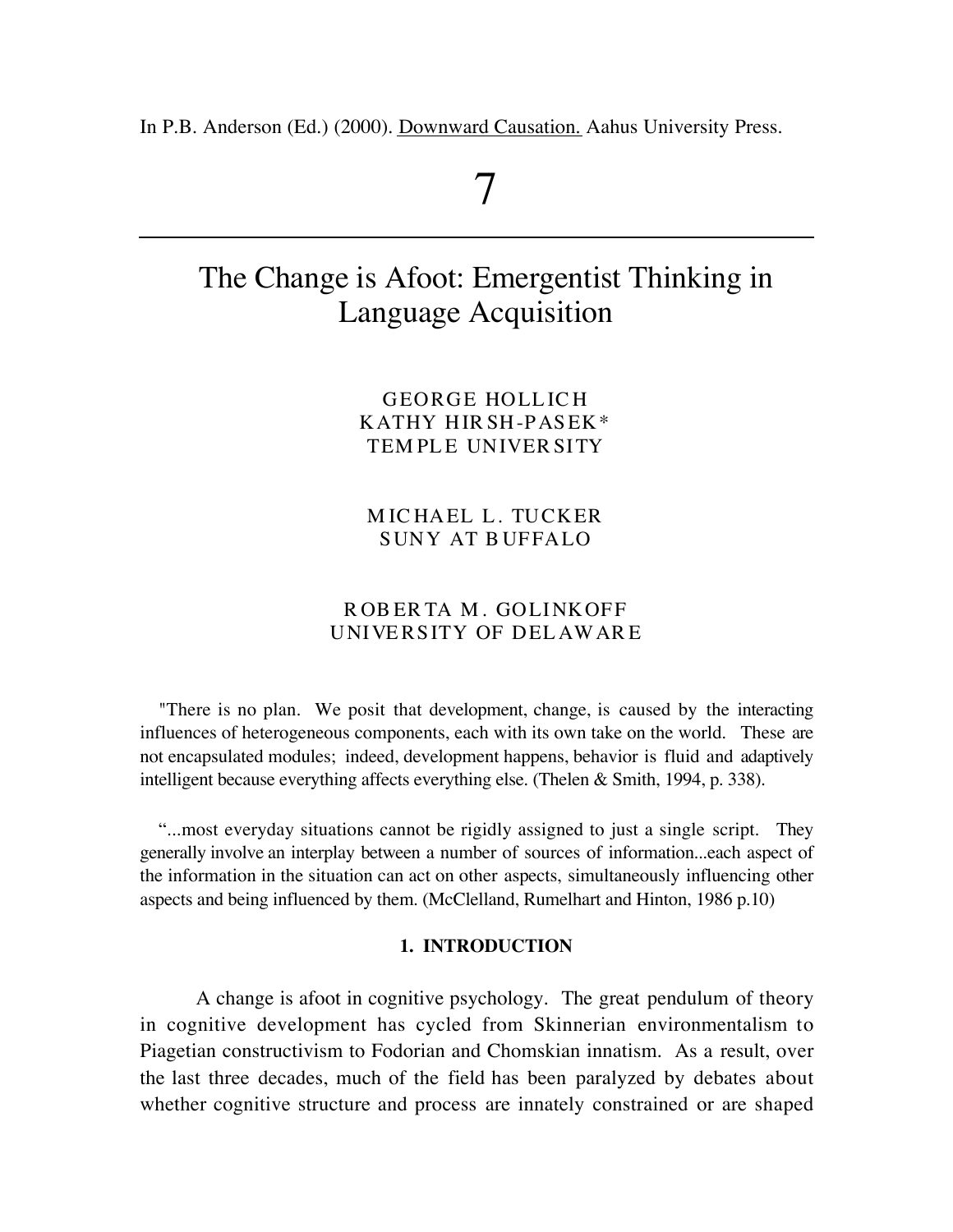by input; whether processing is domain-specific or domain-general, whether learning is inherently constrained or associationistic in flavor (see Gleitman & Wanner, 1982; Elman, Bates, Johnson, Karmiloff-Smith, Parisi & Plunkett, 1996; Thelen & Smith, 1994). The field, however, appears amidst a kind of paradigm shift, poised to leap into an entirely new age in which many of these old debates are rendered obsolete and in which many of the old answers to our questions are being reformulated. What is this change? It is emergentist thinking: a processoriented trend towards more fluid analyses and towards integrative approaches that do not parcel out innate from environmental influences, but rather seem to borrow the best from each of the prior theories. This view has been expressed in many areas of perception, action, and cognition (Elman et al., 1996; Karmiloff-Smith, 1992; Thelen & Smith, 1994). Some feel, however, that the final test of an emergentist theory (Elman et al., 1996) will be played out in the paradigmatic case of human intelligence: language acquisition. For as Pinker and Prince (1988) point out: "language has been the domain most demanding of articulated symbol structures governed by rules and principles and it is also the domain where such structures have been explored in the greatest depth and sophistication, within a range of theoretical frameworks and architectures" (p. 78). Thus, these theories can only be said to truly explain the range of human cognition if and only if these symbol structures can be accounted for within them.

In this chapter, we will consider how this new metatheoretical perspective impacts on language: how the introduction of concepts like downward/upward causation, emergence, and boundary conditions (Bickhard, this volume; Campbell, 1990; Kim, this volume; Emmeche, Koppe & Stjernfelt, this volume) can fundamentally redescribe the problem space in a way that provides new solutions to long debated problems and suggests a concrete plan for the direction of future research.

With this goal in mind, this paper is broken into four sections. In the first section, we will define the problem space: briefly examining the phenomenon of language acquisition, the questions to be answered, and the classic theories **that** have evolved to explain them. In the second section, we discuss the new emergentist and interactive view and how it relates to the study of language acquisition. In so doing, we briefly review three recent (and somewhat different)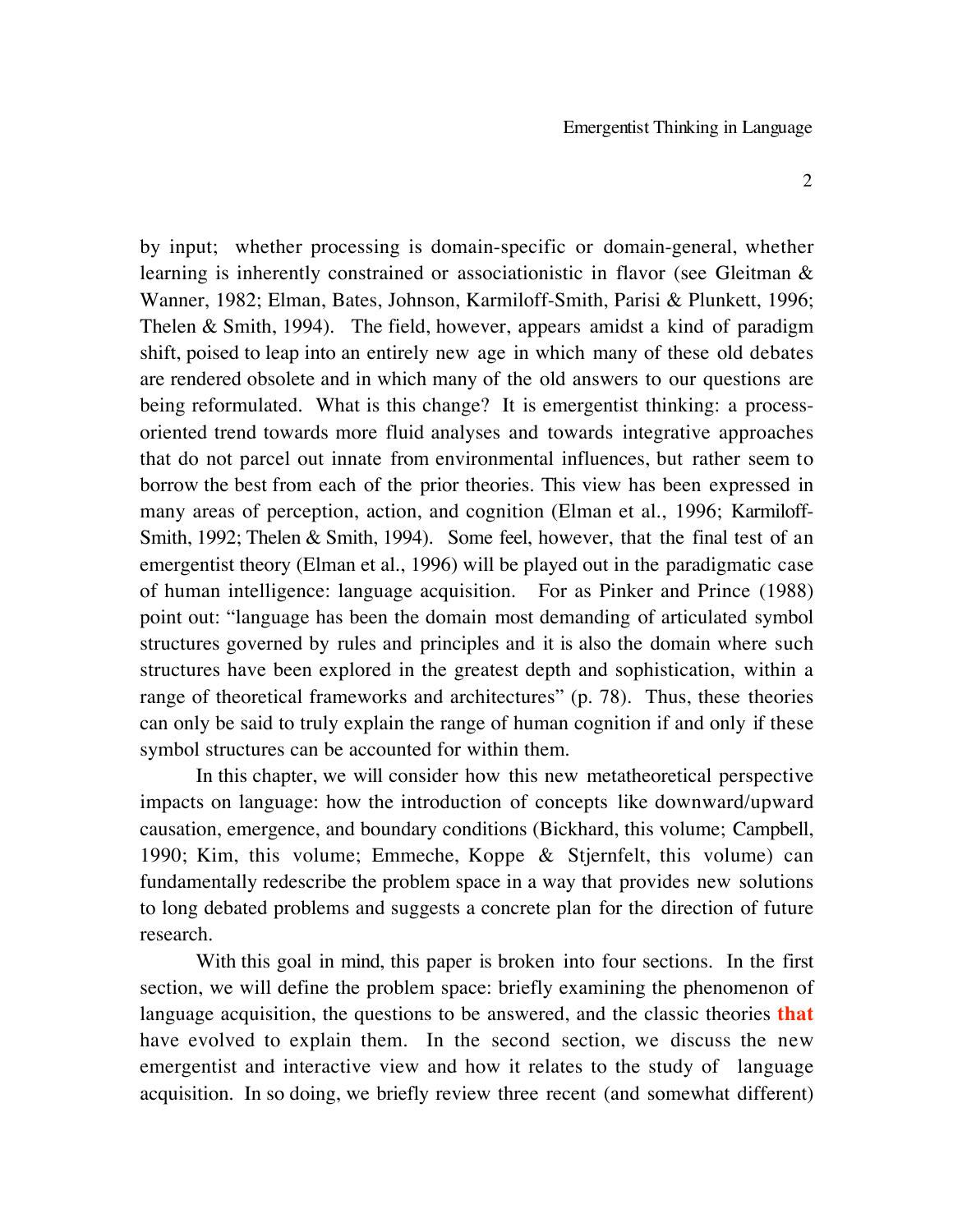incarnations of this interactive/emergentist perspective. In the third section, we demonstrate how our own work on language comprehension has benefited from the advancement in theoretical perspective, and how this perspective can speak to some of the questions raised in section one. Finally, in the fourth section, we argue that this new vantage point is more than just a redescription of old ideas: it requires a fundamental shift in the ways and means of empirical research itself.

## **2. A BRIEF REVIEW OF LANGUAGE ACQUISITION**

By most accounts, learning a language ought to be impossible. With enormous acoustic variation between human voices and words, the complexity of our grammar, and the sheer size of our vocabularies, developing children would seem doomed to failure in their attempts to make sense of it all. Indeed, Gold (1967) argued that to induce the rules of grammar from the input would take longer than a human lifetime.

Yet, like the bumblebee who goes on flying in spite of the mathematical impossibility of such a feat, children do learn their language -- and quickly. Children utter their first words at around 12 months of age. By eighteen months of age, children's productive vocabularies increase rapidly to approximately 50 words and their development surges as they characteristically acquire, on average, 6 new words a day (Carey, 1978). Shortly thereafter, from ages two to three, grammatical growth becomes evident, going from two-word utterances to complete multi-word sentences in less than a year! By the time they are threeand-a-half years old, they are full communicative partners who have mastered the intricacies of their native tongue.

Given the ease with which children solve this learning problem and the inherent complexity of the task, it should come as no surprise that questions about language learning have been central to theories of cognitive development.

 That is, researchers continue to debate about how children learn to attach words to their meanings and how they learn to combine words into the regular patterns that comprise the grammar of their native tongue. Reviews of the empirical evidence on this topic have filled volumes (see Bloom, 1994). For the purpose of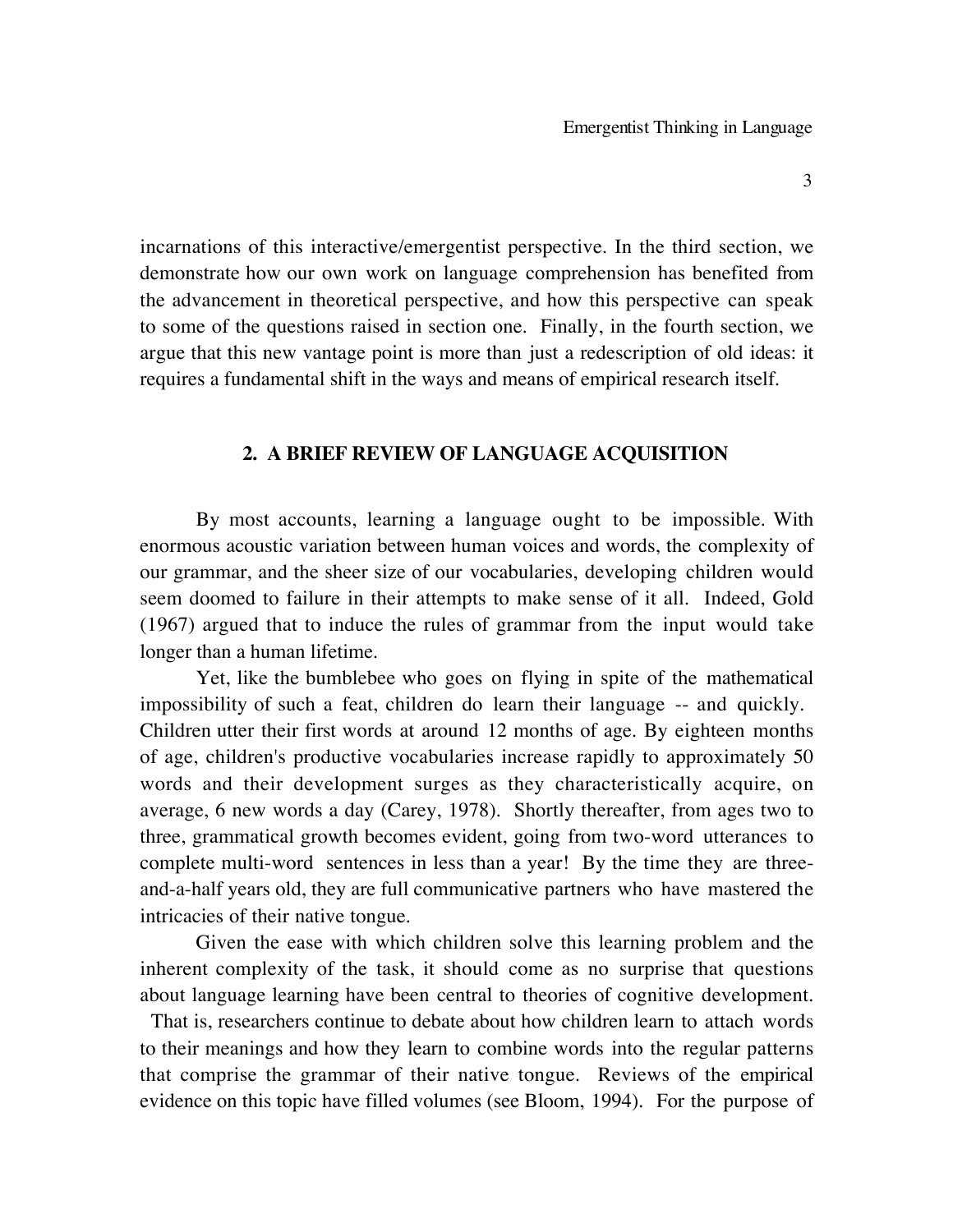this exposition, however, we restrict our discussion to the arguments surrounding the learning of grammar, for it is grammar that is considered the *sine qua non* of the language field. It is through the learning of grammar that children come to manipulate symbols in regular ways and to create the propositions that allow them to represent and communicate relations between objects, actions and events in their environment.

#### *2.1 Learning grammar and the nature-nurture debate.*

Grammar is composed of a set of linguistic units and of the relations that adhere among these units. Grammatical units come in a number of forms from nouns (e.g. cats and dogs), noun phrases (e.g. "The cats" or "the beautiful dogs"), clauses (e.g. "The cats were found with the beautiful dogs") and even combinations of clauses (e.g. "The cats were found with the beautiful dogs and the frogs were found with the ducks."), to units like subjects and direct objects, among others. To learn the grammar of a language, children must discover both these units (**e.g.,** Find the unit within the acoustic flux) and identify them (e.g., This is a noun). Unfortunately, linguistic units are not well-marked in the input stream. They are not punctuated for the learner with spaces, periods and commas. As anyone visiting a foreign country can attest, it is quite difficult to find the beginnings and ends of words if one does not already know the language. Thus, even the discovery of the language units is a most challenging task for the learner!

This discovery and identification of the units is even more difficult when we realize that units like nouns and noun phrases, verbs and verb phrases, (among others) bear a hierarchical relationship to one another such that nouns can and do occur in noun phrases which themselves occur in clauses (hierarchical embedding). Therefore, no simple *Markovian* (word by word) analysis will allow the children to discover or identify the many different units of language. The unit problem, therefore, exposes some of the complexity of what must be learned in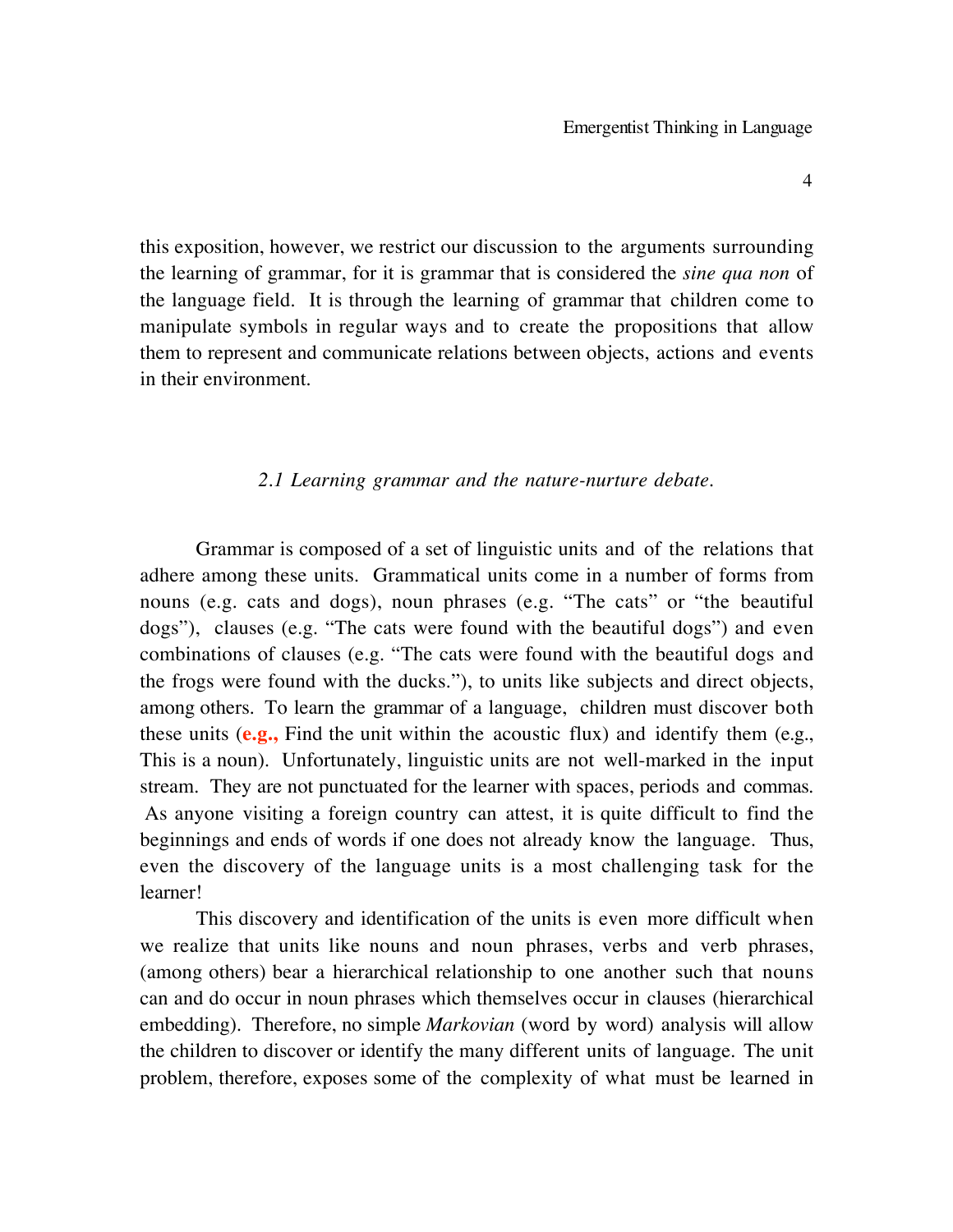language development and speaks to the kinds of processes that must be explained by any adequate theory.

Not only does the learner face the problem of finding and identifying the units of language, but also of noting the relationships that hold among units like noun phrases and verb phrases. Unit relations refer to the ways in which the units pattern to allow for some understanding of "who is doing what to whom." One relation that is often discussed is that of word order. For example, Steven Pinker (1994) eloquently points out that in the sentence, "man bites dog," it's not enough to know that men, dogs, and biting are involved. One must pay attention to word order in order to determine whether the sentence is big news or nothing special. English is a language heavily reliant on word order relations. Other languages like Imbabura Quechuan use inflectional marking to indicate the role of a unit within the language and hence dispense with word order cues almost entirely. By way of example, The English sentence, "You saw me" would be rendered as riku-wa rka-nki (literally as, "see, first person object past second person subject"). Speakers in non-word-order languages learn to paste together affixes, to specify the grammatical roles that the words play.

The use of different rules raises the stakes considerably. Not only must the naive learner discover what those rules are, but the learning system must be flexible enough to learn any of the grammatical relations that might be encountered in the environment. Babies cannot know, a priori, what language they will have to learn. Another, perhaps more problematic fact for the learner is that these rules -- like the units over which they are realized -- are not transparently represented in the input. Language relations are structurally or context dependent (e.g., structure dependency). This requires any reasonable theory of language learning to specify both the units and the ways children might attend to those units and their relations in ongoing speech. An example of structural dependency can be found in the formation of the question rule or relation from the simple declarative sentence. The question, "Will John come?" might lead the child to suspect that question formation is achieved by inverting the first two words in a sentence. This simple rule quickly fails, however, when he sees the corollary question, "Will John's sister come?" ("\*John's will sister come.") and becomes even more apparent when the child is faced with questions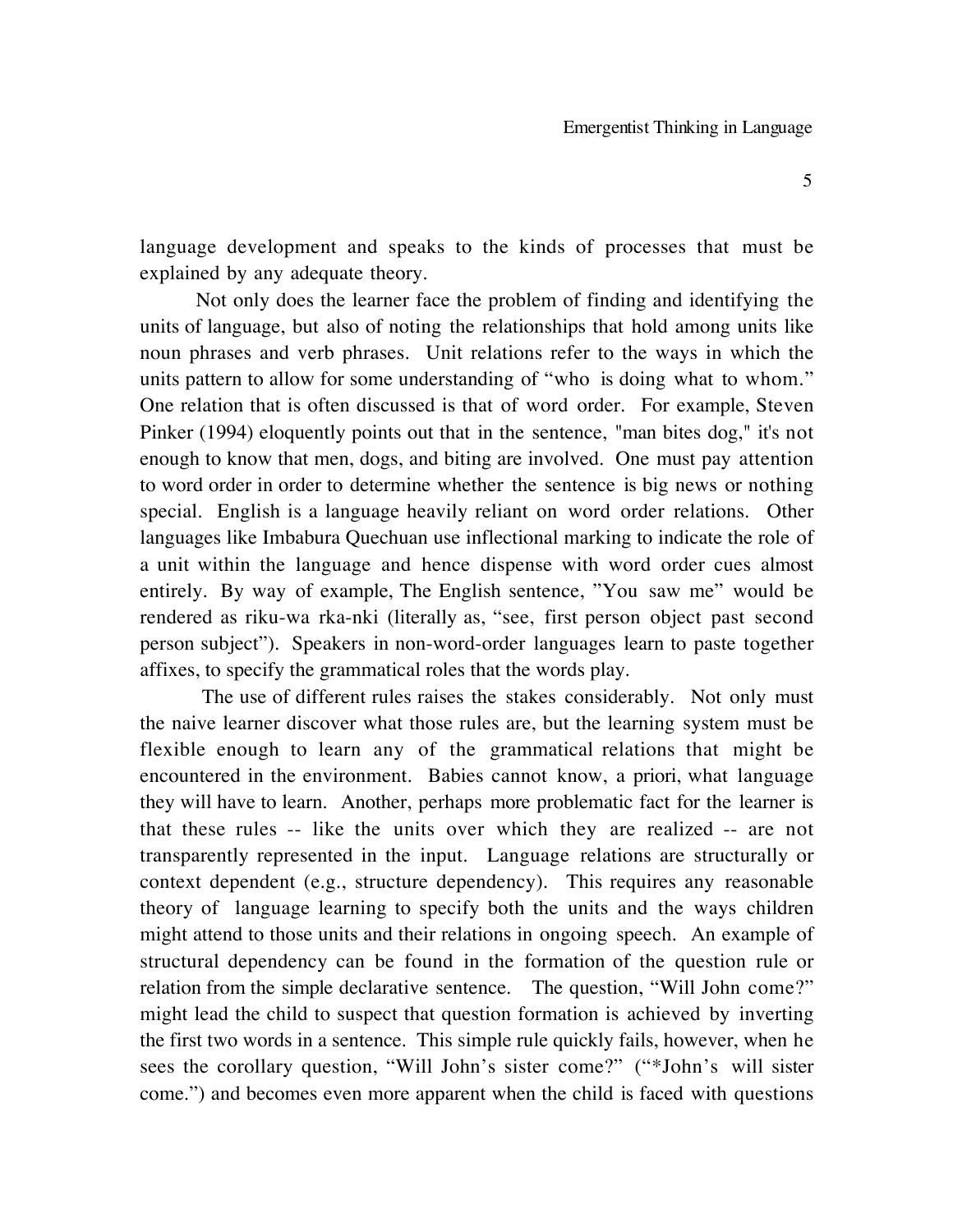derived from more than one clause: "Will the man who will come be John?" (which "will" do we use?). To solve the latter problem, children must know that the "will" to be fronted is from the main clause.

The logical problem of language acquisition, therefore, is that children are virtual experts at using language by three-and-a-half years even though languages vary on certain critical grammatical parameters; even though the input seems to be impoverished (in that it offers no transparent solutions to finding unit hierarchies and structural dependent relations); and even though parents rarely if ever correct their children when they make utter incorrect grammatical utterances (as in "I goes to the store,**"** see for example Bohannon & Stanowitz, 1988; Pinker, 1989). How can theorists explain children's remarkable success? They do so through appeal to either constraint theories (that are largely *nature*) or constructivist theories (that support a larger role for *nurture*).

## *2.2 Nature versus Nurture/Constructivist theories.*

Though we are about to embark on a quick review of these nature or nurture approaches, it is important to stress at the outset that there is no pure form of either position. Each class of theorists needs the other to explain language acquisition in total. Thus, the difference among the theories is more one of degree or emphasis than of kind. For those heavily weighted towards a nature account, nurture serves the role of triggering the internal grammatical system in highly constrained ways. Those who favor nurture explanations must come to explain how children direct attention to some aspects of the environment over others thereby relying on some types of information as relevant to the task at hand while ignoring other types of information as irrelevant to the task. To say, for example, that children attend to certain rhythms in the speech stream or to certain types of acoustic information over others is to say that at least some predispositions exist for language learning, while recognizing that these are not, strictly speaking, linguistic abilities.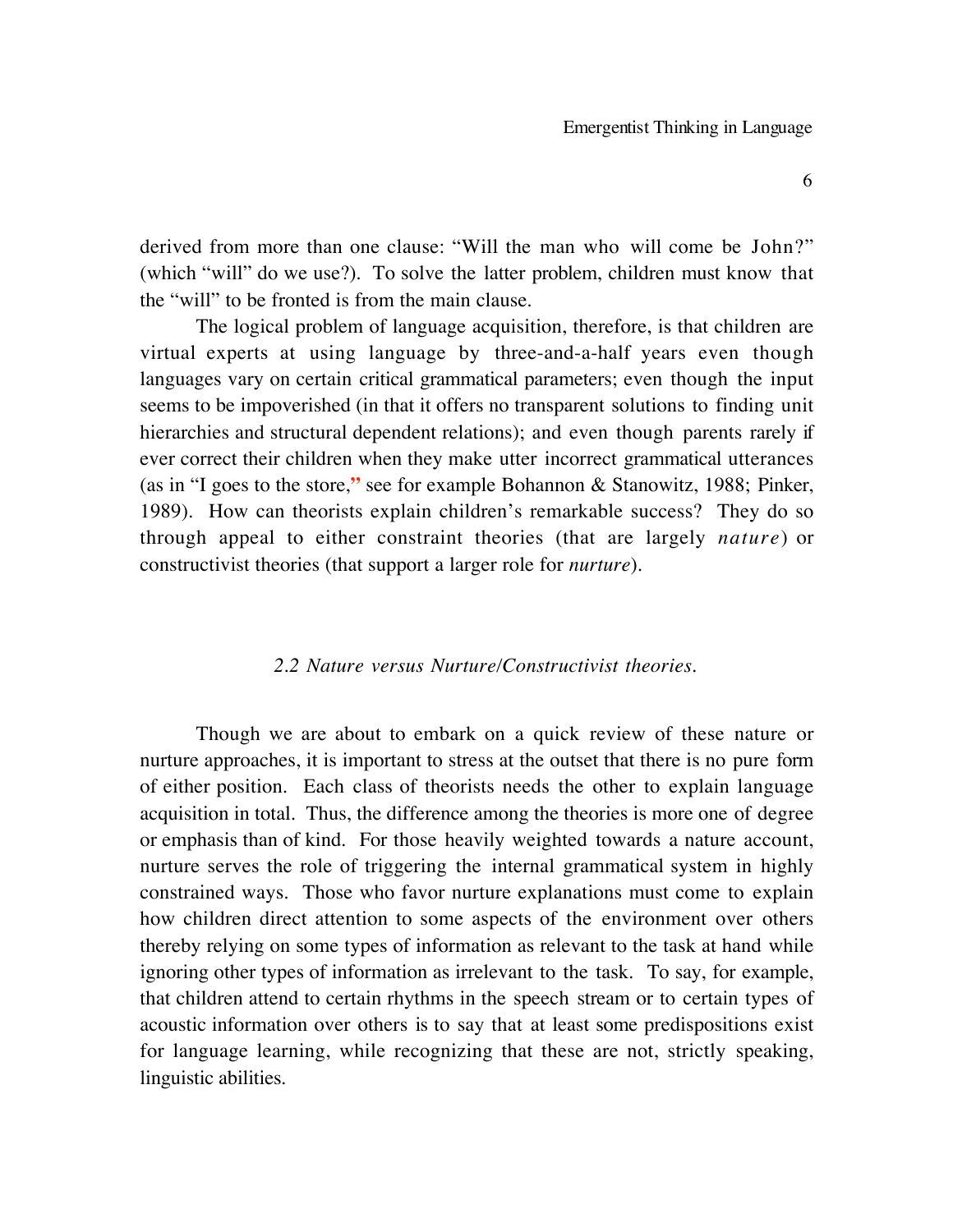Despite the lack of pure cases, nature and nurture explanations have defined the theoretical playing field for explanations of grammatical development. These positions are reflected in various guises. Those endorsing the nature position tend to support domain-specific hypotheses in which the structures and processes that read input are specific to the processing of language stimuli. The nature theorists generally endorse a constraints view of learning in which boundary conditions or biological predispositions are set that delimit the kinds of input that are relevant and the ways in which the units can be arranged into various relations. Nature theories often, though not always, support a modular interpretation in which language is served by specialized, encapsulated neurological architecture that is unable to draw inferences from non-language inputs (Fodor, 1983; Chomsky 1986). This view is characterized by Hirsh-Pasek and Golinkoff (1996) as the "inside out" view of language development, in which pre-formed representations and structures must be linked to the outside input and are then fully realized as language units and relations within the native tongue.

In stark contrast to this view is the "outside-in" camp of theorists. Again, this camp represents an eclectic group (Schlesinger, 1982, Bates, 1979; Bates, Bretherton, & Snyder, 1988; MacNamara, 1982). Generally, however, this group endorses domain general learning and writes of non-modular learning mechanisms that are served by multiple sources of input. In many cases, the "outside-in" group also supports a constructivist approach to the language learning problem. Heralded by researchers like Bates & MacWhinney (1989), Braine (1976), Piaget, (1952), Schlesinger, (1988) and Greenfield (1991) among others, this approach suggests that language is like other cognitive skills, and should be readily mapped onto existing cognitive structures and processes. Language structure, then, is constructed by the child, either in the context of pragmatically elaborate communicative contexts (e.g., Snow, 1986; Nelson, 1974, 1985) or as an extension of conceptual understanding, which is the logical precursor to language (e.g., Bates & MacWhinney**,** 1989). These researchers tend to designate primary explanatory prominence to the highly structured linguistic environment, rich in complex systems of grammatical, semantic and phonological patterns that bombard the young learner from the outset of life (Snow, 1986; Bates & MacWhinney, 1987). Thus, parents tend to highlight language units like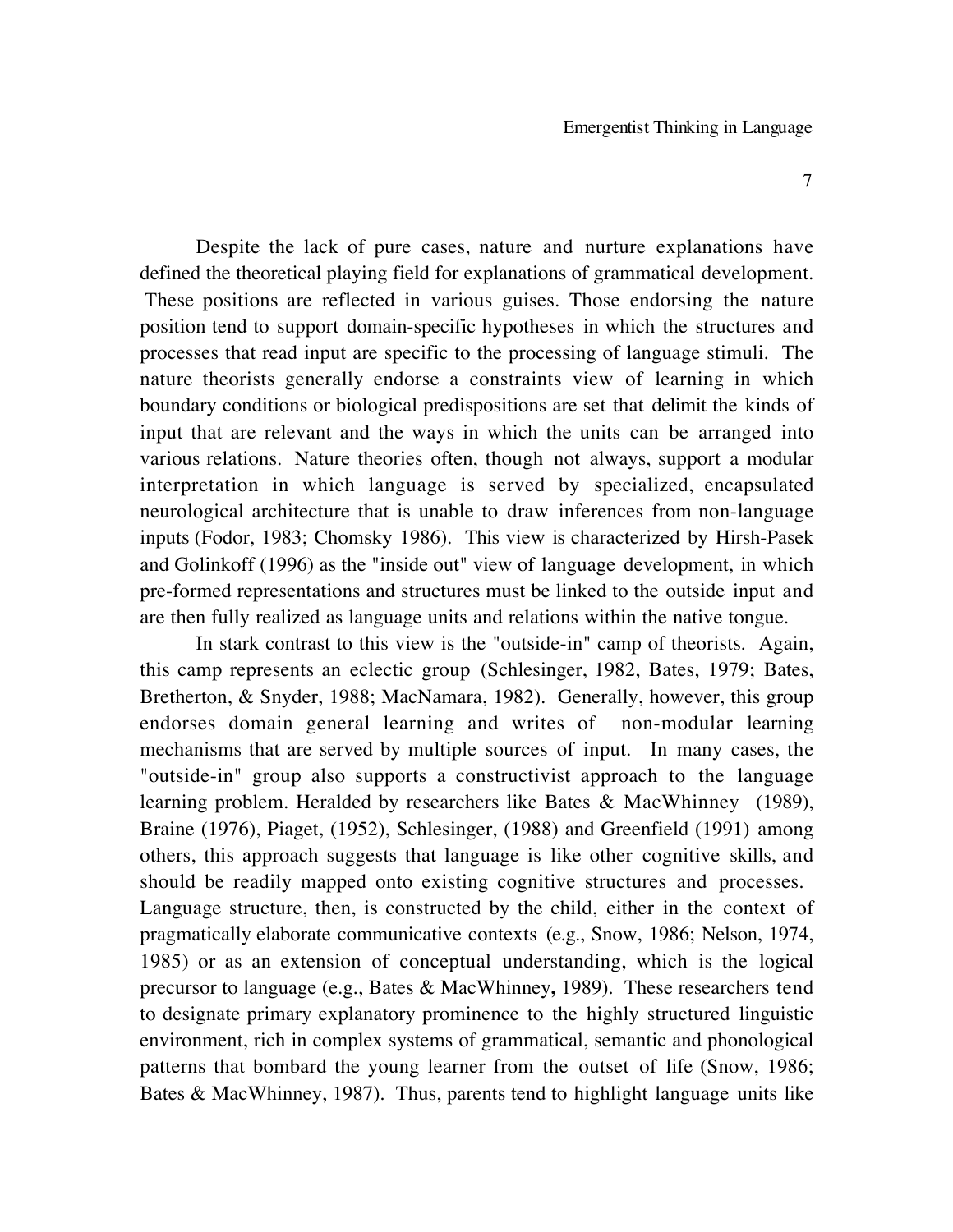noun phrases by using them at the ends of sentences, by giving them extra stress, and by repeating them more often. Parents also draw infants' attention to language by using a specialized speech register, termed child- or infant-directed speech (Fernald, 1991). The savvy infant who can read social cues and who is in a conversationally eliciting environment, can learn language units and rules by attending to social and functional cues as well as by computing statistical regularities in the use of these units (Nelson, 1985; Schlesinger, 1988; Snow, 1986) Rather than defaulting to an innately-specified language acquisition device (Chomsky, 1965; Lightfoot, 1989), the outside-in theories offer a position in which social partners compensate for the poverty of the input.

To date, each camp has its supporters. Yet, evidence in favor of nativistic explanations for language development has tended to rule the day (Bickerton, 1984; Chomsky, 1986; Lightfoot, 1989; Pinker, 1994; Gleitman, 1981). Much research suggests that language development does not tend to follow the path of general cognitive development -- and hence is not governed by domain general rules. By way of example, it has been demonstrated that children with severe cognitive impairments nonetheless develop normal grammatical performance (e.g., Curtiss**,** 1977). If general cognitive devices were responsible for language (**e.g.,** language was not unique) there should be a tight isomorphy between language and other cognitions and language development should not diverge from general cognitive development.

Evidence also suggests that children in all cultures learn language at about the same rate, and reach more or less similar levels of competence, regardless of the richness in their learning environments (see also Bickerton, 1984). Even deaf children of hearing parents who have little linguistic input tend to create a language (home sign) that has many of the grammatical properties evident in the language of children who receive a much richer language input (Goldin-Meadows & Mylander, 1984). That is, these children seem to derive hierarchical relations and structural dependency despite their limited input.

Finally, the fact that there are critical periods for language learning before which children can master new grammars and after which it is exceedingly difficult to learn these grammars is also used to buttress nativist claims (Johnson & Newport, 1991; Lenneberg, 1967). These are just of few of the many arguments

8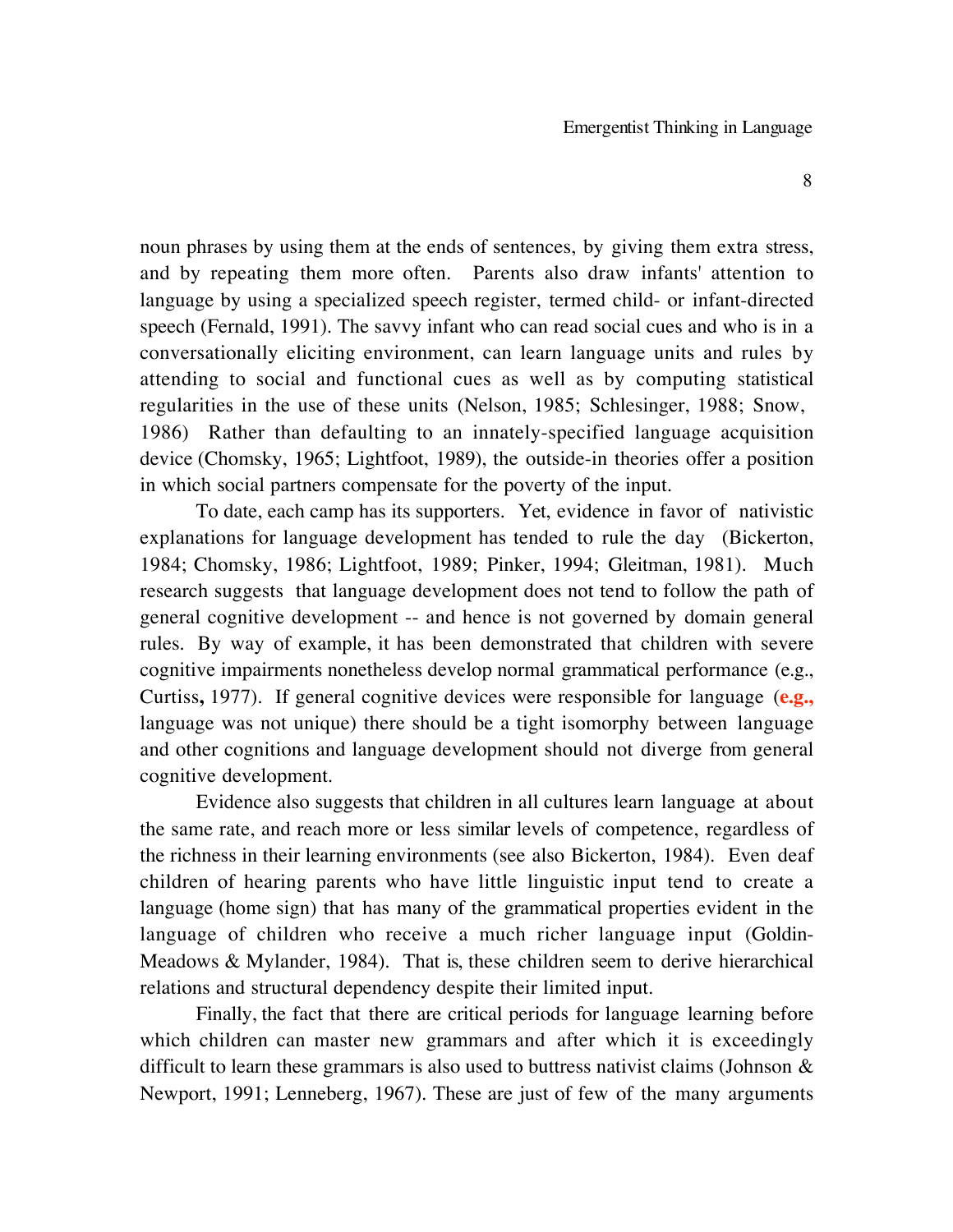that nativists raise in support of the "language instinct" (Pinker, 1994), in support for the nature view of language development over the nurture view.

In short, while there is ample evidence that the environment does affect language development, especially vocabulary development (Tomasello, 1986), and to some extent grammar (Nelson, 1988), the social constructivist theories have yet to offer compelling explanations of how the child becomes a sophisticated speaker of her native language by age three or four. These theories still cannot offer a full or sufficient explanation of how it is that children can say multiply embedded sentences like, "The man the girl kissed fled." These theories still have problems in articulating how children come to discover and identify the units of language and the relations among them. Thus, after almost 30 years of debate, the nativistic position continues to dominate the field, mostly by way of default (it is argued that if it cannot be explained any other way, it must be a product of nature).<sup>1</sup> The burden of proof is on the social constructivists to address the logical problem of language acquisition and to show that domain general architectures can account for the timing and agility of the language learning process. It is at this point in history -- with two seemingly incompatible theories in hand, that the new wave of thinking will make its mark by

 $\overline{a}$ 

<sup>&</sup>lt;sup>1</sup> Bickhard (1995) argues convincingly that the traditional innatist account of language acquisition, and the field's tendency to "default" to reliance on innate *grammatical* constraints is based on a false assumption about the arbitrary nature of these structures, and the underspecification of these structures from the linguistic environment (the "poverty of the stimulus" argument). By contrast, Bickhard shows that key principles of linguistic structure, the UG, can be theoretically derived as *logical* constraints on any representational system that functions in the way language does: "This (innatist) argument presupposes that experience and genes exhaust the possible sources of constraint on language and language learning " (1995, p. 548). By adopting a functional account to explain linguistic constraints, showing how relationally structured representations can give rise to propositionally structured utterances, Bickhard's formulation permits the possibility that the so-called innate component in language development is actually *emergent* over developmental time through the refinement of a sophisticated relational-representational system.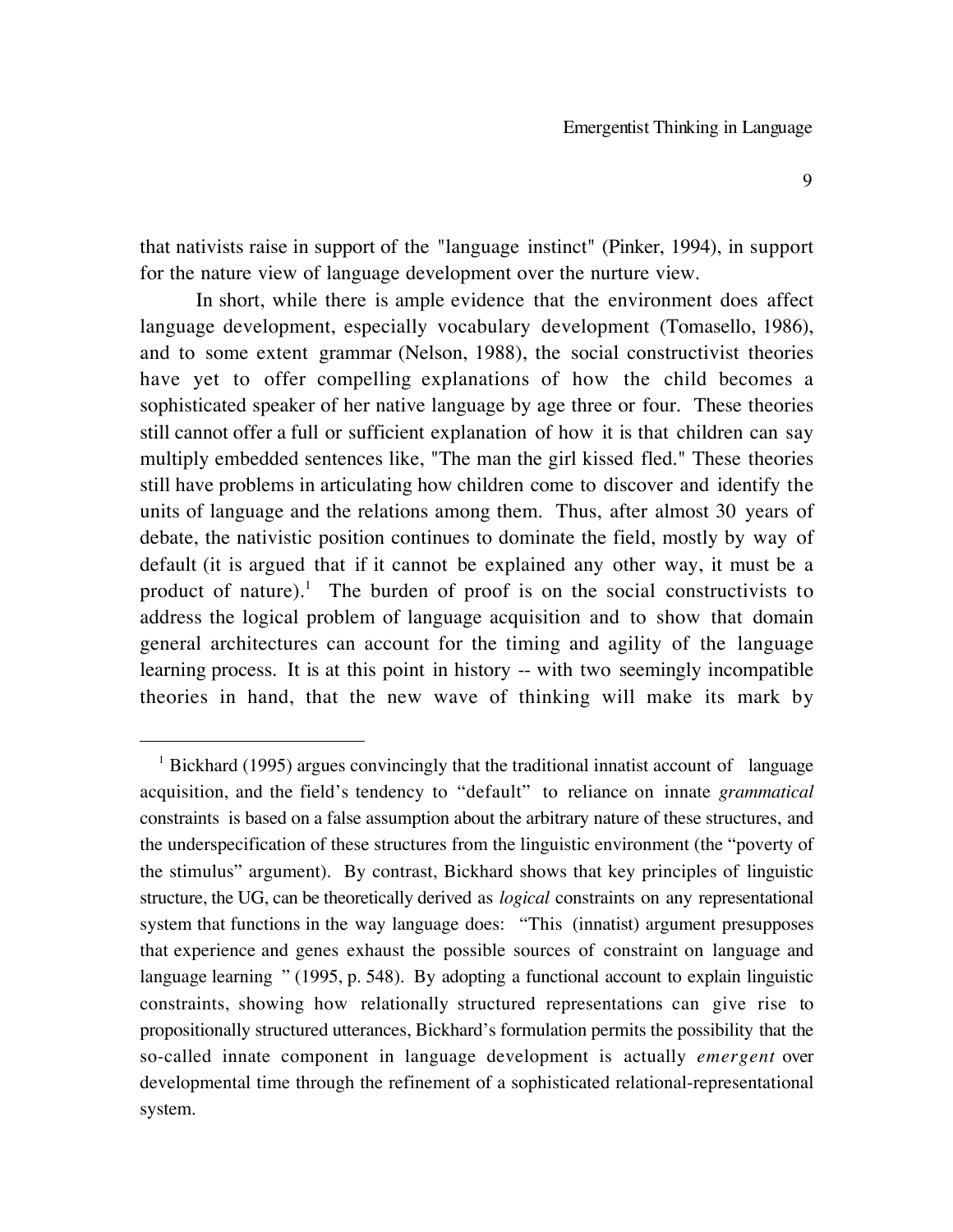demonstrating that these two diametrically opposed ways of addressing the puzzles of language acquisition are not incompatible. What the new wave of theorizing in the field of cognitive development helps illuminate is that grammatical acquisition is the product both of innate constraints and socioenvironmental inputs. In the newer theories, we begin to see that the naturenurture debate has played a polarizing role in our conception of how cognitive processes develop. This debate crystallized some of the differences (rather than the similarities) between the major theories and created a situation in which scientists felt bound to one camp or the other with apparently no hope of reconciliation.

#### **3 THE "NEW WAVE"**

Given the twin facts that the field of language development has been polarized by a potentially false dichotomy and that parts of each of the theories mentioned can account for a substantial amount of the variance in language acquisition, it is time for a reconciliation. We agree with those who suggest it is time to "rethink innateness" (Elman et al., 1996), to break the conceptual paralysis that has gripped the field, to pose a reformulation of the entire nature-nurture question, and indeed, to reformulate cognitive developmental theory in general. In this new formulation, the question of "where" language structure "exists" before it is realized in development has given way to a set of entirely different questions, questions like: Under what conditions and under what constraints (either domain-specific or domain-general) does the child construct language? Are there multiple inputs to emergent word and grammatical systems? Most importantly, what is the process by which these inputs interact to create complex systems?

As we will demonstrate, the different instantiations of this new wave of thinking represent divergent points of view within cognitive developmental psychology. Despite their differences, however, all of these newer theories share the dominant theme that it is no longer profitable to be caught on the horns of the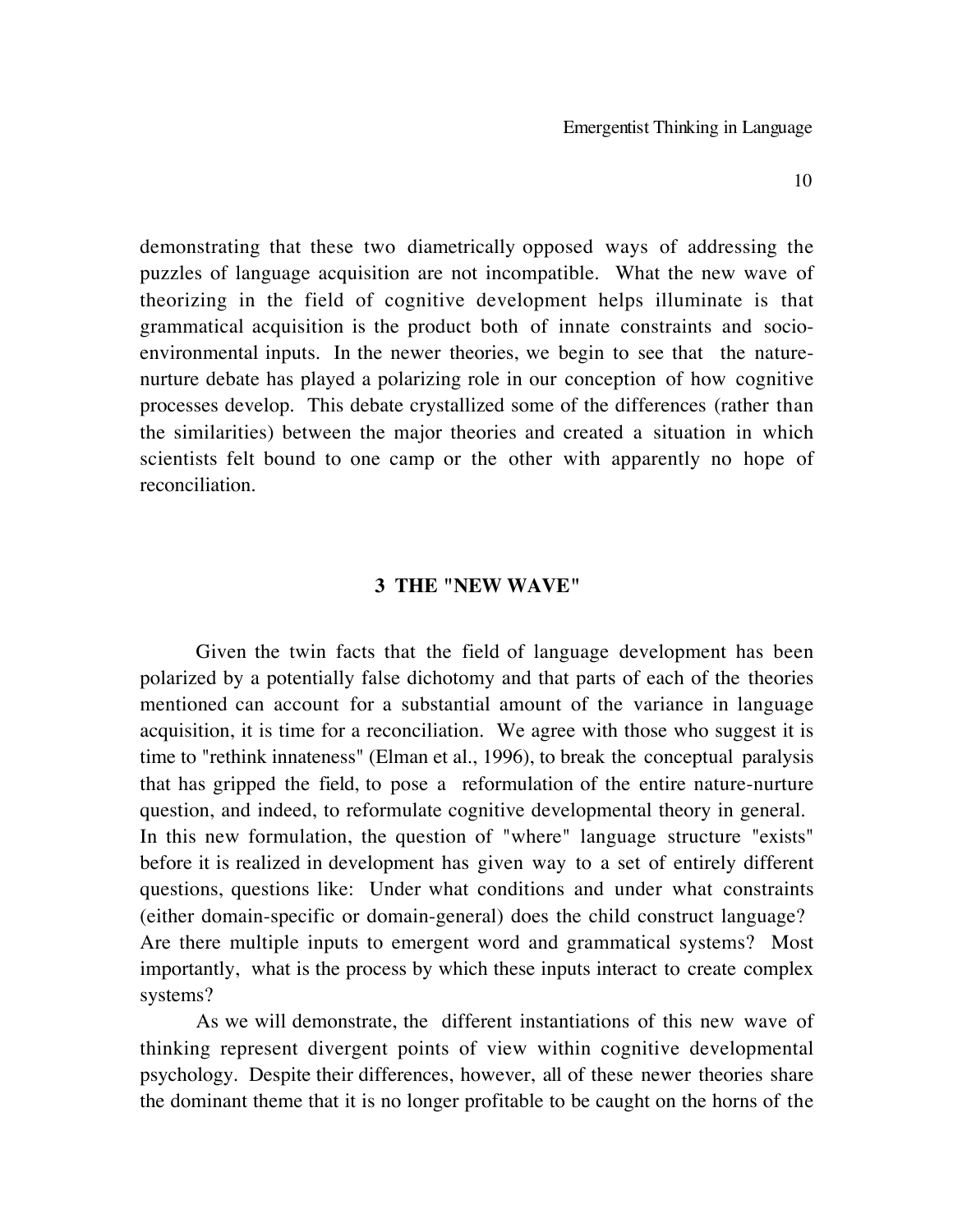nature/ nurture debate. In the next section, we will consider this 'new wave' of thinking and the ways in which it is changing research in language development.

## **3.1 Emergence of the "New Wave."**

## *3.1.1 Historical beginnings.*

This new thinking within the field of cognitive psychology starts as all good ideas do, not by reinventing the wheel, but by at least recognizing its elegance and its place in the history of the domain. In this case, the old wheel is "interactionism." It has been suggested recently that the term, because of its heavy baggage and history, has been voided of any universal meaning (Oyama, 1985). In one way or another, everyone is to some extent an interactionist. Chomsky and his nativist followers are interactionists in the sense that all children must interact with the input to discover the grammar of their native tongue. The social pragmatists are interactionists in that it is through interaction with a socially sophisticated linguistic partner that we are guided in the construction of language. Indeed, interactionism is not only a loaded term, but is a term that is not operationally well-defined within the field.

Of interest for us here, however, is the current speculative notion that true interactionism is "emergentism." That is, if we wish to discuss a domain like language, questions that start "Where does structure X come from" should be given only passing attention. Several theorists have recognized that a developmental explanation of such a complex system cannot rely on the 'smoking guns' of genes or environment for much longer. We must instead consider a more flexible and temporally variable array of input sources, some of which are more heavily available early in the process, like acoustics, and some which come into play much later in the language game, like semantics or syntax. (Nelson, 1996)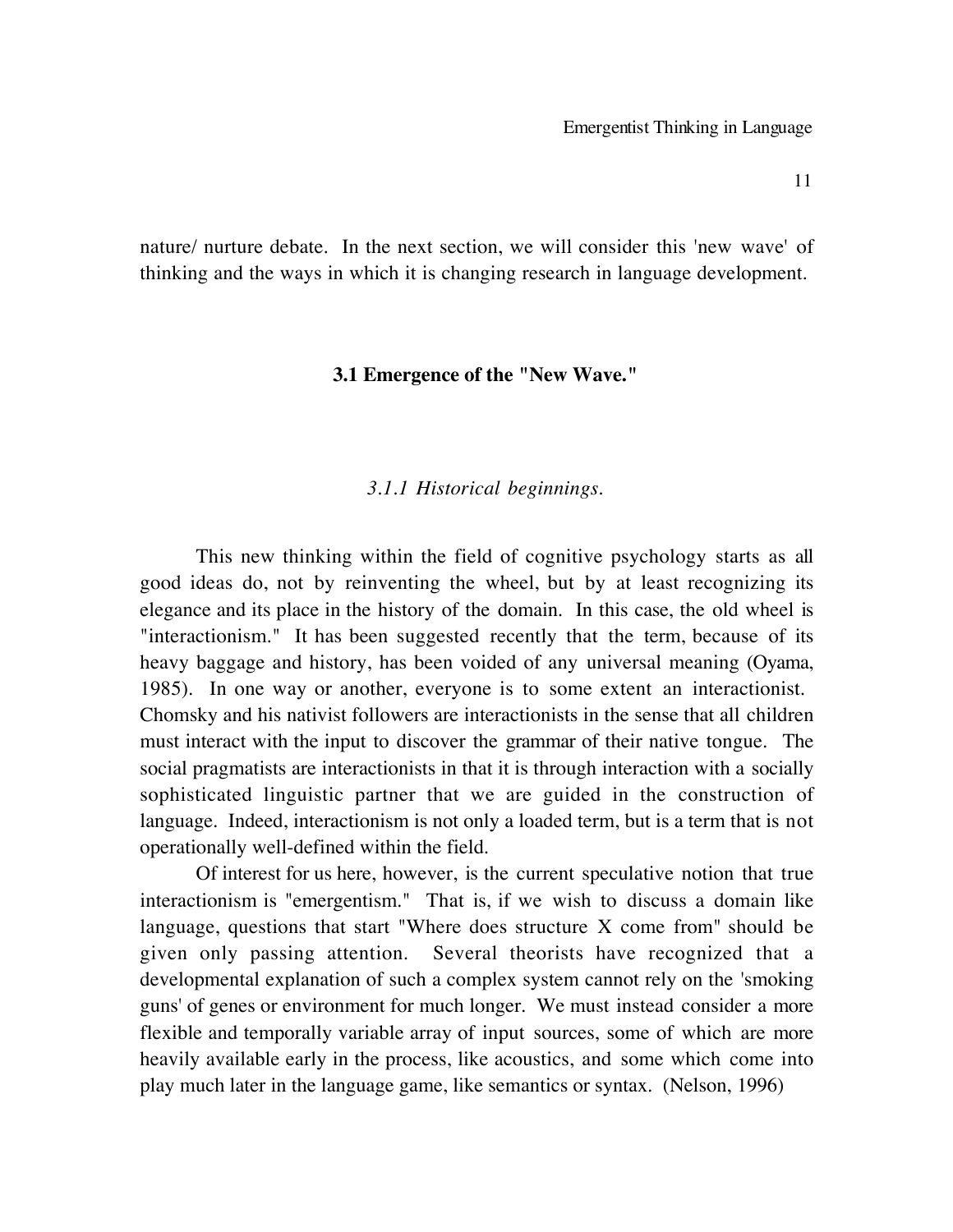Thus, at a time when the field of cognitive psychology is coming to stress the importance of interactionism and studying systems as dynamic entities, psychologists are becoming aware that mathematical theories to describe these phenomena already exist. These theories have many faces, and have been alternately called dynamic systems theory, developmental systems theory, success-driven learning theory, distributional learning theory, nonlinear dynamic theory, or chaos theory: to name a few. Whatever the name, they share three common themes: 1) Simple regularities when iterated can produce extraordinarily varied and complex behavior that is emergent from the interaction at the lower levels (upward causation). 2) Each problem space has its own set of constraints or boundary conditions which serve to limit the behavior of the system and which can produce discontinuous patterns of behavior, or phase shifts, from a single nonlinear process. 3) Finally, there is a beginning realization that, often the emergent whole may affect the lower levels as well: downward causation.

## *3.2 Three recent instantiations of the "new wave."*

In the past five years, there has been a proliferation of these dynamicallyflavored theories within cognitive development. In this section, we present a cursory review of three such instantiations. We will then use these three as a base from which to further elaborate on the central themes of the new wave outlined above. As with any cursory review, we will of necessity simplify and gloss over what are major differences in an effort to highlight what has changed. Let us apologize at the outset for any injustice that will be done here. After reviewing and extracting these common themes, we illustrate one use of the new trend in Hirsh-Pasek and Golinkoff's (1996) coalition models of grammatical and word learning.

## *3.2.1 Thelen and Smith: The Dynamic Systems Perspective*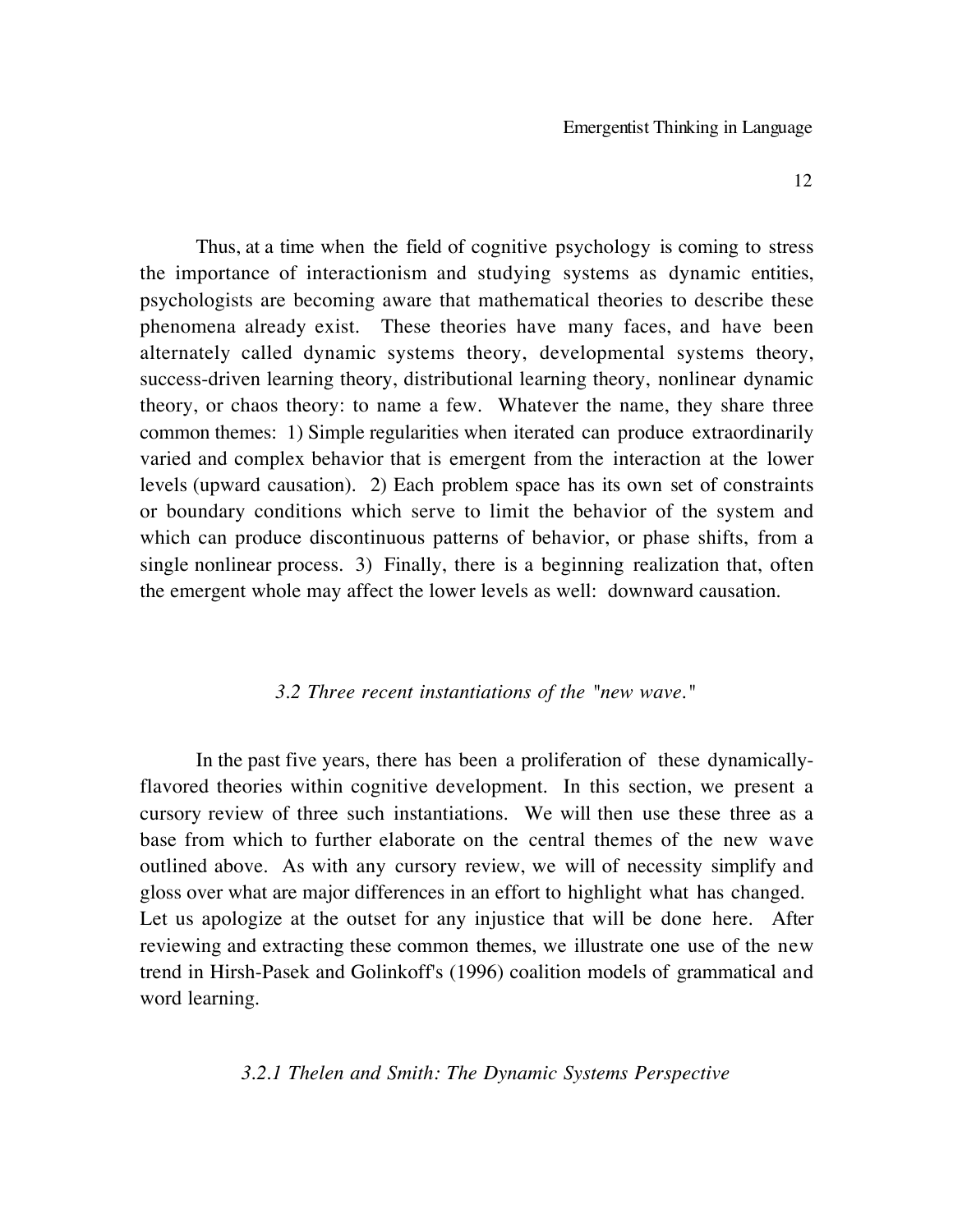Thelen and Smith (1994; Smith & Thelen, 1993) were among the first to import chaos theory and systems theory into the field of cognitive psychology (see also Thelen 1989, Oyama, 1985). In contrast to many of the theories we have already examined, the hallmarks of dynamic thinking are attention to process rather than to structure. The dynamic theorist is less concerned with looking for sources of static, unchanging structure, either in the environment or in the 'head' of the individual. Instead, this view proposes that structure is dependent on process. Through a highly contingent, multiply-caused and multiply informed constructive interplay of organism and context, systems emerge in developmental time.

Thelen and Smith demonstrate this theory by considering the problem of learning to walk: "locomotor development in cats, as well as in frogs, chicks, and humans, is [made up of many components] and context sensitive. Cats can generate patterned limb activity very early in life, but walking alone requires more -- postural stability, strong muscles and bones, motivation to move forward, a facilitative state of arousal, and an appropriate substrate. Only when these components act together does the cat truly walk" (p. 20).

One attractive feature of this perspective is that it defuses some of the conflict between the either-or views of environmental and innatist theories. Language is not 'learned' in any traditional sense, where learning means a transparent mapping of environmentally-given information. Likewise, language does not simply evolve out of biological, programmatic instructions. Instead, this view allows that multiple sources of information (both in the input and in the biological prerequisites) compel the process in a nonlinear, non-additive fashion. This thereby combines aspects of both nativist and constructivist theories.

 In the same sense, language development can be seen as being composed of many different components. It is only when words, grammar, socialinteraction, environmental cues and a biologically appropriate substrate "act together" that the child can be said to "truly" construct grammar, in the fullest sense. Thus, the study of language, and indeed, any developmental phenomenon, for Thelen and Smith, involves a consideration of the dynamic interaction of multiple factors: both biological and socio-environmental. (See Tucker & Hirsh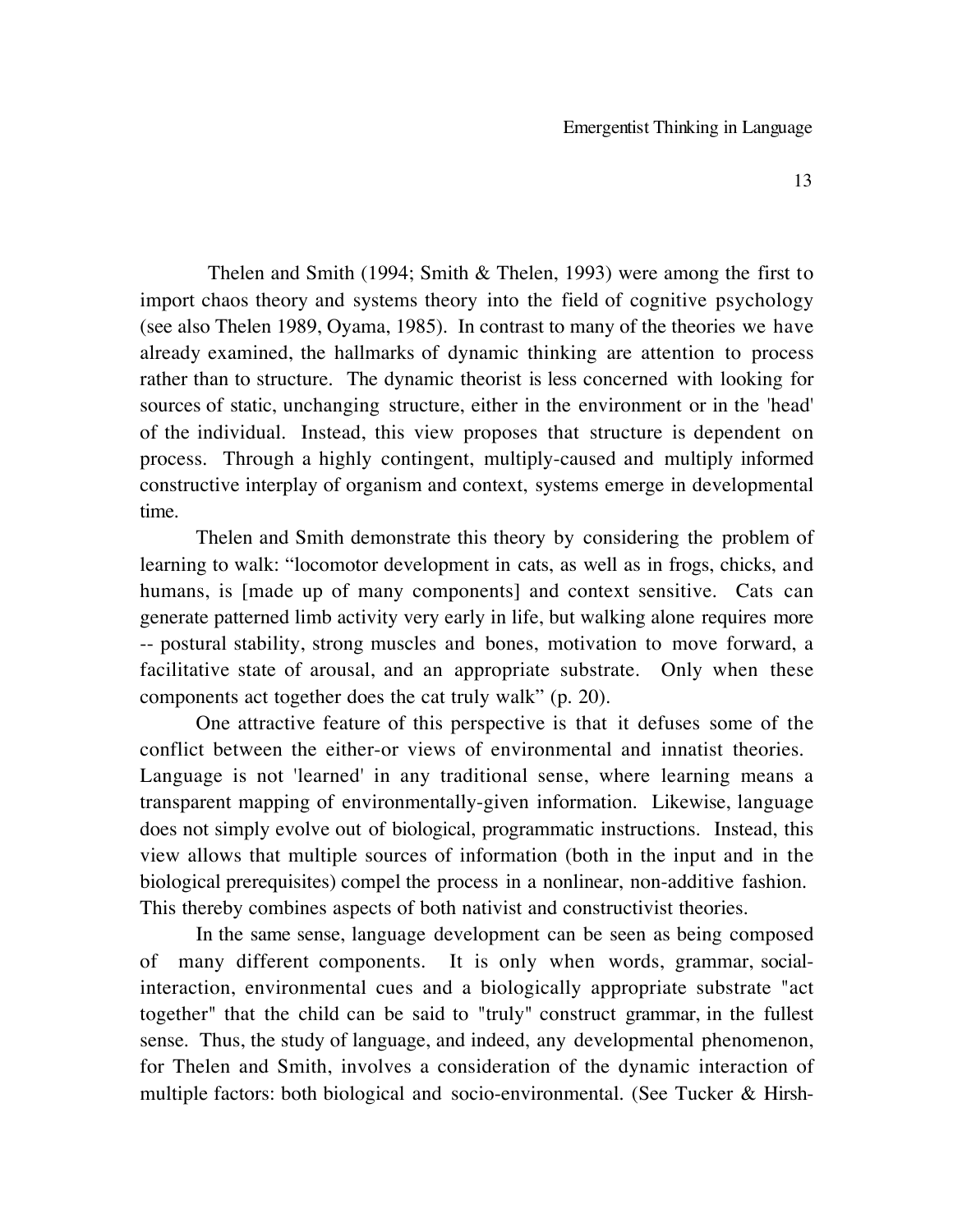Pasek, 1993, for a fuller treatment of the way in which these ideas can account for phonological and grammatical development as well as Hirsh-Pasek, Tucker & Golinkoff, 1995; Hirsh-Pasek & Golinkoff, 1996.)

A theoretical perspective with attention to the dynamic interaction of multiple factors has led to some interesting caveats. First, although the precise evolution of any system may be unpredictable, the interaction will almost always conform to some kind of pattern, or attractor, for behavior. For example, although one might have trouble predicting the exact path a boulder might take when rolling down a mountain, one could quite accurately predict the stable end state (the bottom). Moreover, one could mathematically induce the kinds of forces necessary to produce a general path and end state: even to the point of modeling the system on a computer. Indeed, one of the great advantages of such an approach is to be able to predict qualitative behaviors of dynamic systems. That is, we can predict the kinds of things such a system can and can not do, the paths of language development that a child can and cannot take.

Second, many systems even have more than one possible attractor, or stable solution. Thus, a fertilized egg could become either a boy or a girl depending on the interaction between the genetic sequence and its intercellular environment. Likewise, French, German, and Italian all represent stable solutions to the language problem, with each seeming to work equally well for their practitioners.2

 $\overline{a}$ 

 $2^2$  Campbell (1990) provides a similar example in recognizing the conributions of upward and downward causation, of macro- and microdeterminants of form, in the formation of the jaws of the soldier ant. These creatures serve a single purpose in the social order of the ant: their jaws are specially designed to pierce other organisms. So, in one sense the genetics of the ant (and Archimedes' laws of levers) selects functional pincer forms over others. This would be an incomplete picture, however, since we must also appeal to the sociological laws of "division-of-labor social organization" to explain why some ants are only food-gatherers, while others like the soldier ant, are utilized only for defense. Retreating to either the sociological or the biological (or, indeed, the mechanical) in explaining a) the role of the soldier ant in a colony's sociology and b) the shape of its unique mandles greatly oversimplifies the issue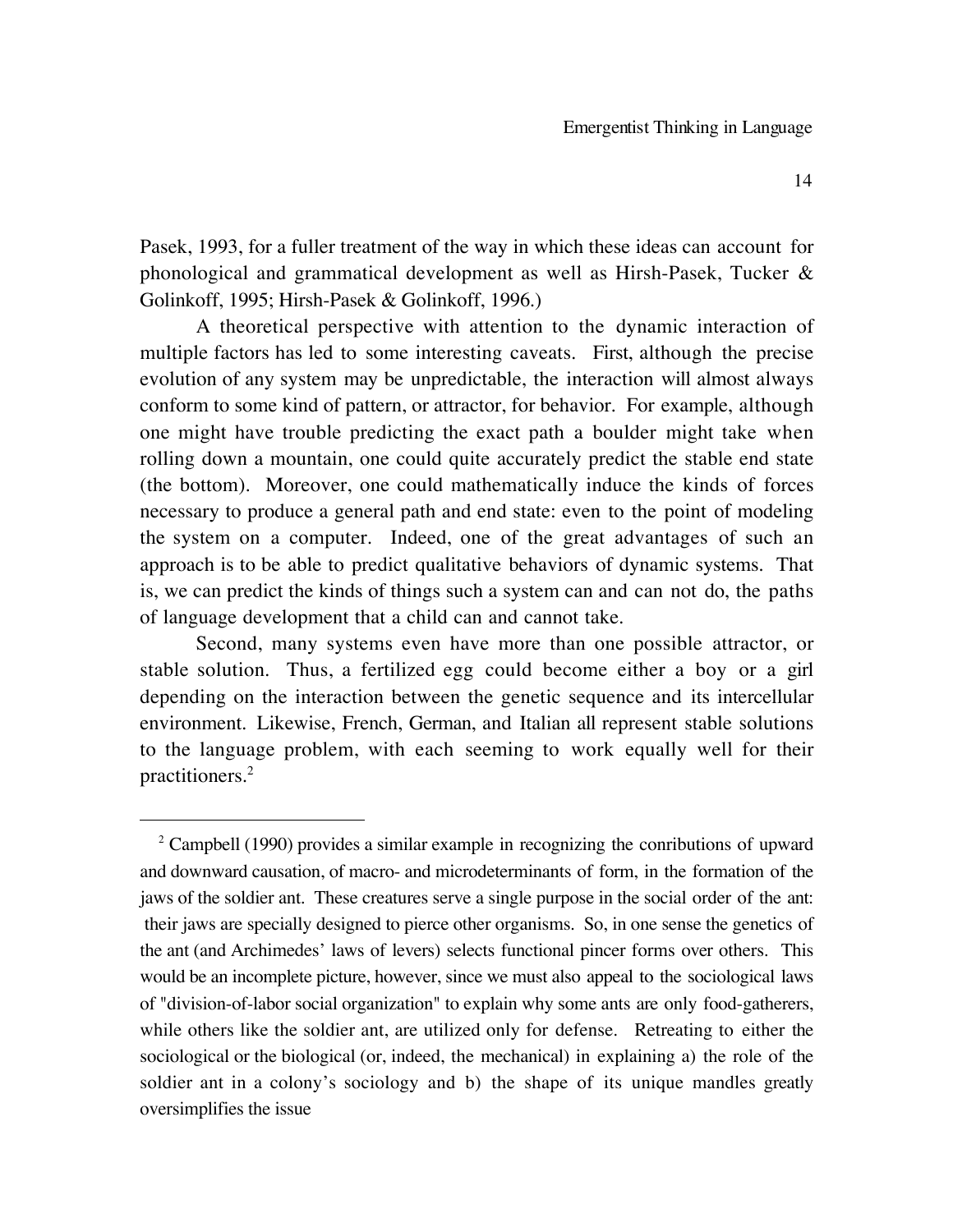Finally, some solutions are better than others depending on the functional context. This can lead to sometimes sudden phase shifts in behavior. So children who initially use their fingers to count might suddenly shift to rote remembering, and a person who wants to get somewhere quickly might suddenly shift from fast walking into running. In the language domain, children who might differentially rely on semantic cues at one age may come to rely on syntactic or grammatical cues at a more advanced level. By way of example, the child who hears the sentence, "Baby feeds mommy" might assume that mommy is feeding the baby because semantic and pragmatic cues dictate that interpretation despite the grammatical cues. The sophisticated toddler of three or four, however, lets the grammatical information dictate the interpretation.

According to Thelen and Smith, development -- language or otherwise **--** is the evolution of a system, from an initially unstable starting point to higher and higher levels of organization, successive stable attractors. The study of development, then, is the induction of the processes and boundary conditions which serve to produce the patterns of behavior (attractors) seen.

## *3.2.2 Karmiloff-Smith: Representational Redescription.*

Thelen and Smith (1994) speak of interactionism in terms of dynamic systems theory. For Karmiloff-Smith (1992), the neuvo interactionism is codified through representational redescription. Her theory was motivated by the need to shift one of the staples in interactionism, a focus on failure-driven learning (Piaget, 1955). A most outspoken interactionist in the truest sense, Piaget argued that qualitative shifts in forms of thought arose through discrepancies between an existing structural organization and some environmental condition. Children may have mental structures that do not allow them to see that two beakers of water of different shape contained the same amount of liquid. In order for the child to reconcile this apparent contradiction in between their mental structure and the world, something had to change. In most cases, the change that occurred was

 $\overline{a}$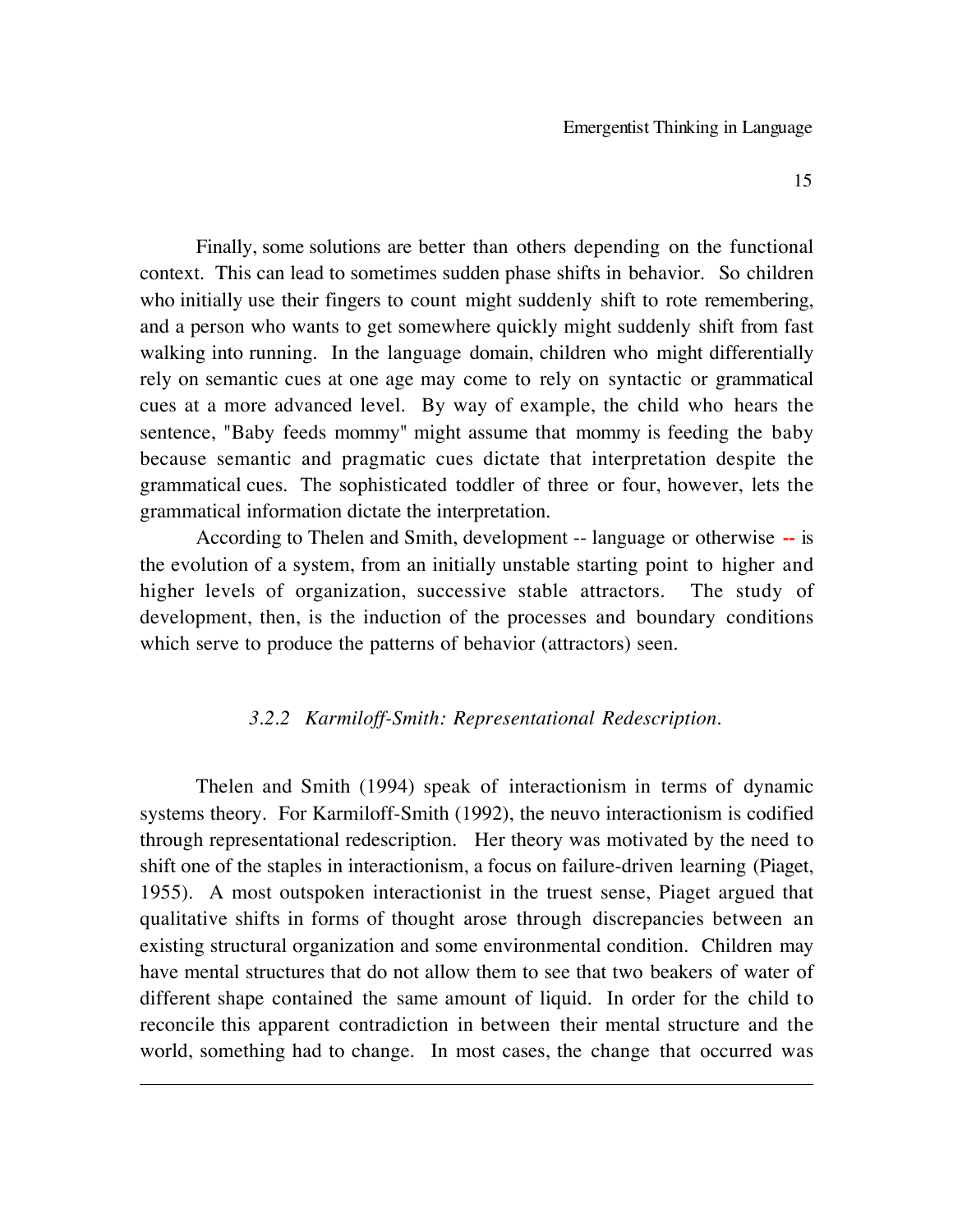within the child; more formally, the mental structures contributing to notions of conservation were modified to accommodate this new understanding. In this way, old forms of thinking gave way to new in a continuous process of equilibration, or movement from lower to higher forms of mental coordination. Qualitative, adaptive changes in thought take place when discrepancies between the expected and the manifest engender a cascading structural reorganization, a change in the child's representations of the problem and its solutions.

Karmiloff-Smith suggests that failure-driven models of learning ignore important developmental changes that occur when a given cognitive system is procedurally successful. Karmiloff-Smith's alternative is the model of representational redescription (the RR model hereafter; Karmiloff-Smith 1992). This model consists of four levels of representation, each of which arises through the redescription, or re-encoding, of the prior level. At each successive level, these representations become more explicit and hence more available to linguistic expression. Thus, Development proceeds from implicit representations of basic behavioral procedures to successively more abstract, explicit, and flexible structures. Through this developmental process, representations become successively more adaptive, enabling the organism to enhance interaction with the environment, without appealing to failure of previous engagements.

Karmiloff-Smith's model provides a mechanism, albeit a speculative one, by which representational change occurs developmentally without appeals to failure, and remains faithful to an emergentist approach emphasizing domain- specific constraints (or boundary conditions) on development that are decidedly nonmodular. Children need not come to the task with a finely tuned storehouse of language-relevant representations to explain what they eventually acquire. Finally, the RR model attempts to explain the emergence of domain-specific representations that are explicit and amenable to linguistic description through the representational redescription of implicit perceptual or motor procedures.

It may be useful to consider the RR model a sort of 'constrained constructivism.' Karmiloff-Smith remains essentially true to a constructive epistemology, arguing that we need not attribute sophistication to our naive learners in order to explain how they know what they know. Language, like other domains of knowledge, may capitalize on innate perceptual biases (e.g.,

16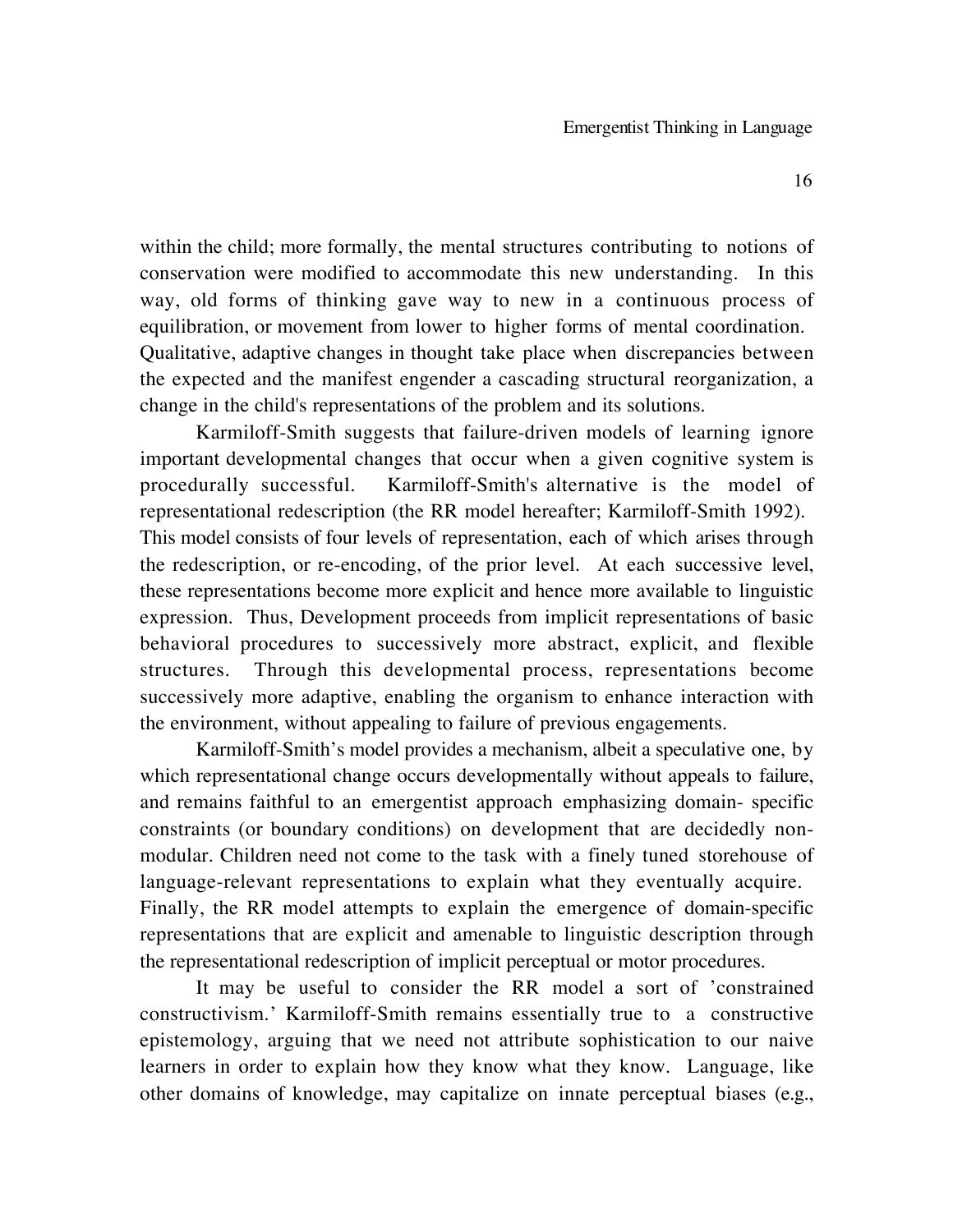constraints on attention) that lead the child to focus strongly on some input classes while virtually ignoring others. So, we might speculate that the child will find human speech, and child-directed speech in particular, more interesting than the sounds of cars moving outside the home, or the random noises made by household appliances. This places the RR model, and the specific formulations of micro-domains within language, at a place midway between and slightly above the old nature-nurture dichotomy. However, it is important to recognize (as others have, Bickhard, 1995) that while Karmiloff-Smith apparently rejects the old nature-nurture dichotomy in toto, the fact remains that her model does not completely eradicate the old idea. For example, it is still, in this developmental approach, we find that the tired question of **where** information comes from is still answered by the age-old answer, one still clinging to a limited albeit more interactionist set of developmental propositions. In her formulations, Karmiloff-Smith fails to embrace an emergentist approach of the sort advocated elsewhere in this volume. That is, in asking the question of **where** the information derives, Karmiloff-Smith closes off the alternative possibility that the question is based on a false premise and a fruitless reliance on a strict deterministic (or temporally and logically "upward causation") answer (see Bickhard, 1995).

One particularly attractive feature of the RR view is that it allows for domain-specific learning that is not initially modular. Modularity may be the product of development, not its cause. In particular, Karmiloff-Smith argues that building in such fine-tuned and highly specified representations prior to language learning makes the system too rigid to account for variability in language use among children: "*The more complex the picture we ultimately build of the innate capacities of the infant mind, the more important it becomes for us to explain the flexibility of subsequent cognitive development*" (1992, p. 9, emphasis in original).

What does the RR model offer? First, it makes a useful distinction between procedural knowledge at the behavioral level and representational knowledge that later becomes amenable to linguistic expression. Karmiloff-Smith argues that behavioral mastery of a domain (say, mastering the articulatory gestures involved in producing understandable speech sounds) is the first step in internalizing knowledge about such behavior. Second, this theory provides a putative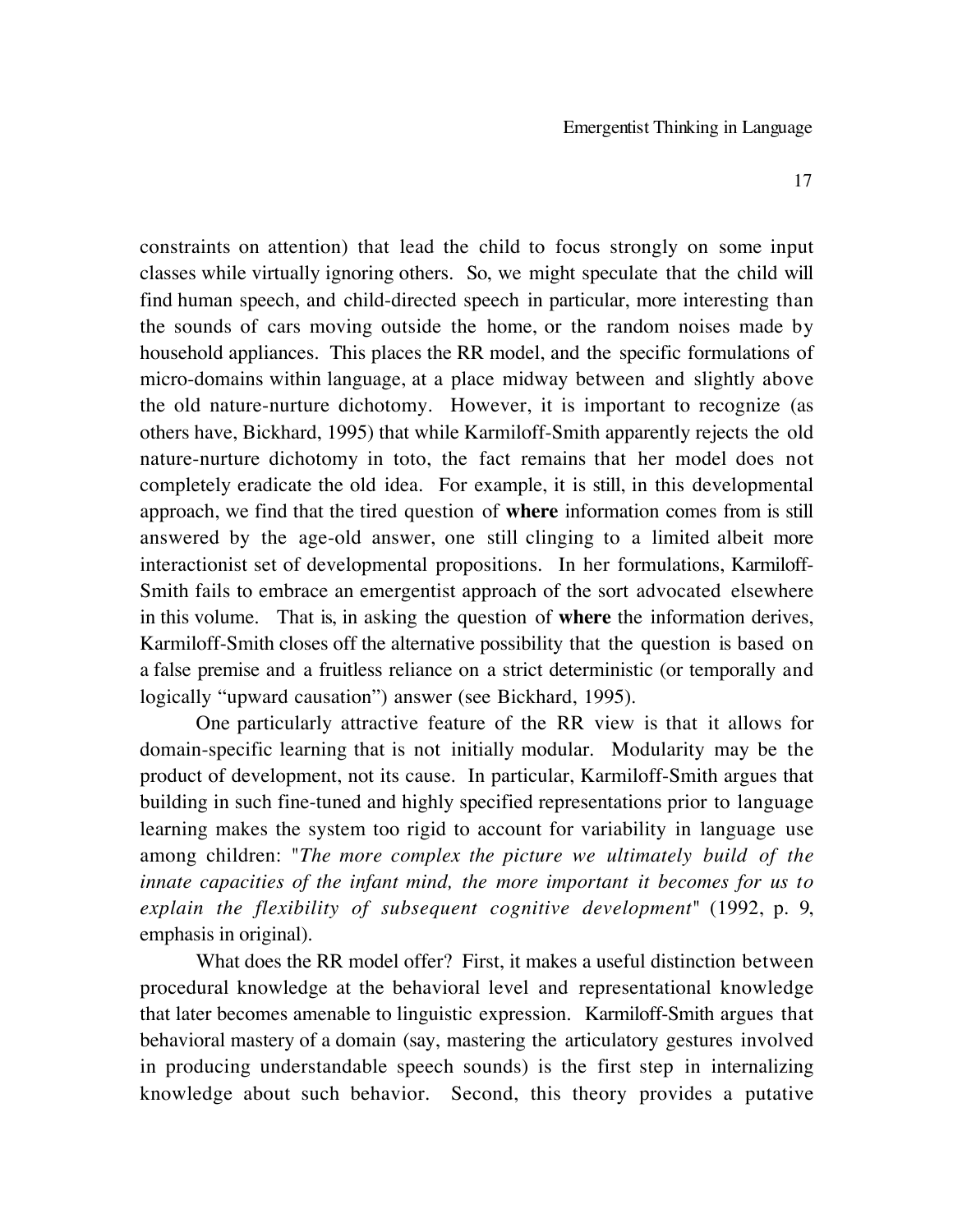mechanism (the "system-internal dynamics") by which initially implicit procedural representations become available outside of the initial domain through redescription into more abstract symbolic forms.

Additionally, Karmiloff-Smith herself has recently "redescribed" certain aspects of this approach, and it is to this more current instantiation of these ideas we turn in the next section (Elman et al., 1996). However, we should emphasize again the relevance of this view for our central argument here. In this RR model, appeals to domain-specific structures or representations are rejected in favor of biases or perceptual constraints. Incidentally, this idea has become popular in other conceptualizations of language acquisition as well (Jusczyk & Bertoncini, 1988; Hirsh-Pasek & Golinkoff, 1996; Tucker & Hirsh-Pasek, 1993). Over time, these initial predispositions may indeed become more insulated and modular in character (a process referred to as emergent modularity, Greenfield, 1991, Karmiloff-Smith, 1992, Tucker & Hirsh-Pasek, 1993). Importantly, they did not start out that way, and it is this critical factor that makes emergentist views so distinct from traditional nativist accounts.

#### **3.2.3 Elman, et. al: Rethinking Innateness**

"... we argue that some innate predispositions -- architectural, chronotropic and, rarely, representational -- channel the infant's attention to certain aspects of the environment over others. Our view is that these predispositions play different roles at different levels, and that as far as representation-specific predispositions are concerned, they may only be specified at the subcortical level as little more than attention grabbers so that the organism ensures itself of massive experience of certain inputs prior to subsequent learning." (Elman et al., 1996, p. 108).

In this last and current instantiation of interactionism, we see the most recent of Karmiloff-Smith's perspective as it melds with what has been called 'new age' connectionism. Connectionism is a way of modeling computer learning in ways thought to be compatible with the activity and structure of the human brain. A connectionist (or parallel distributed processing) network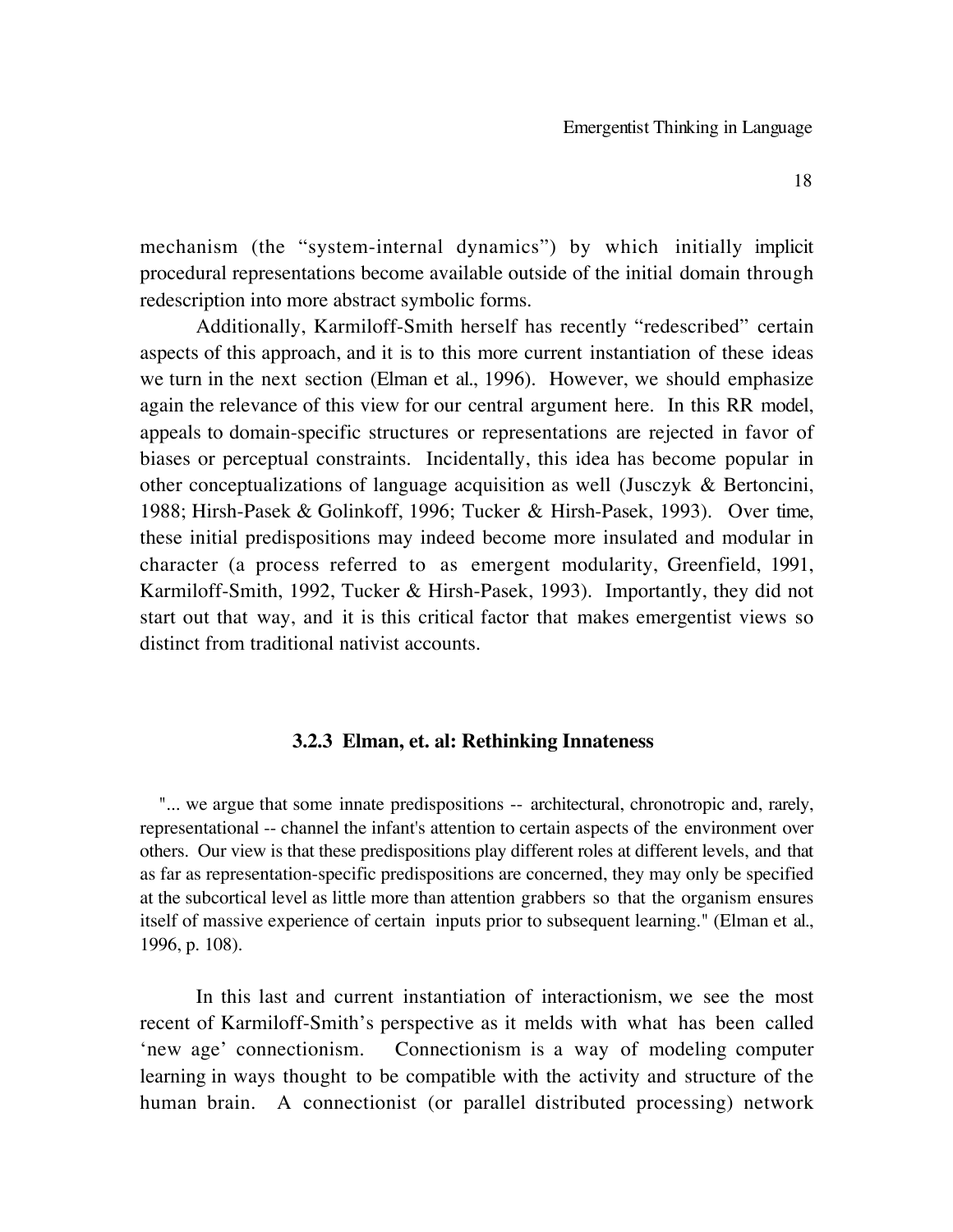generally contains three layers of units called nodes. The inputs consist of one layer, outputs another, and in between these is a layer of so-called hidden units in which processing takes place. Processing in a network like this takes the form of activation of nodes from input, through the hidden units, to output. Changes in the activity of the net are achieved by altering the weights among connections, and these modifications are achieved either directly by the modeler, or through experience, via the inputs the network receives. "Learning" in a network, then, is operationalized as modifications of the node connections in response to cascading waves of input sequences (epochs) that impinge the input layer.

Connectionist nets show themselves very flexible learning engines. Indeed, networks have attempted to learn everything from English phonology to the differences between regular and irregular verbs. Through tutoring and errorcorrecting (binary right-wrong distinctions) complex behavior "emerges" from the network.

The network differs from traditional algorithmic programming in several respects. First, nowhere in the network are propositional representations of the things it "knows": in the most sophisticated networks, say, for learning English verb morphology, there are no verb nodes, or regular and irregular nodes. These features emerge out of the activity of the whole network, based on the network's training history and present sources of input. The "solutions [are] contained in the structure of the problem space" (Elman et al., 1996). This problem space includes the network itself, its architecture, its history, and the context of inputs and outputs it is receiving and producing, respectively.

Finally, and perhaps most important considering our early discussions of constraints, the net has no innate preprogrammed structure beyond the architecture described above. The weights merely represent "attentional constraints" in the broadest sense of the term. The system simply begins with a bias to attend to certain aspects of the input over others, as we saw in Karmiloff-Smith's earlier model. By limiting the source of information in these initial ways (a "sensitive dependence on initial conditions," Gleick, 1987), the complexity of subsequent behavior falls out of the activity of the network.

There are other facets of this modeling technique that we will ignore for the present. Instead, let us consider what Elman et al. (1996) have asserted, based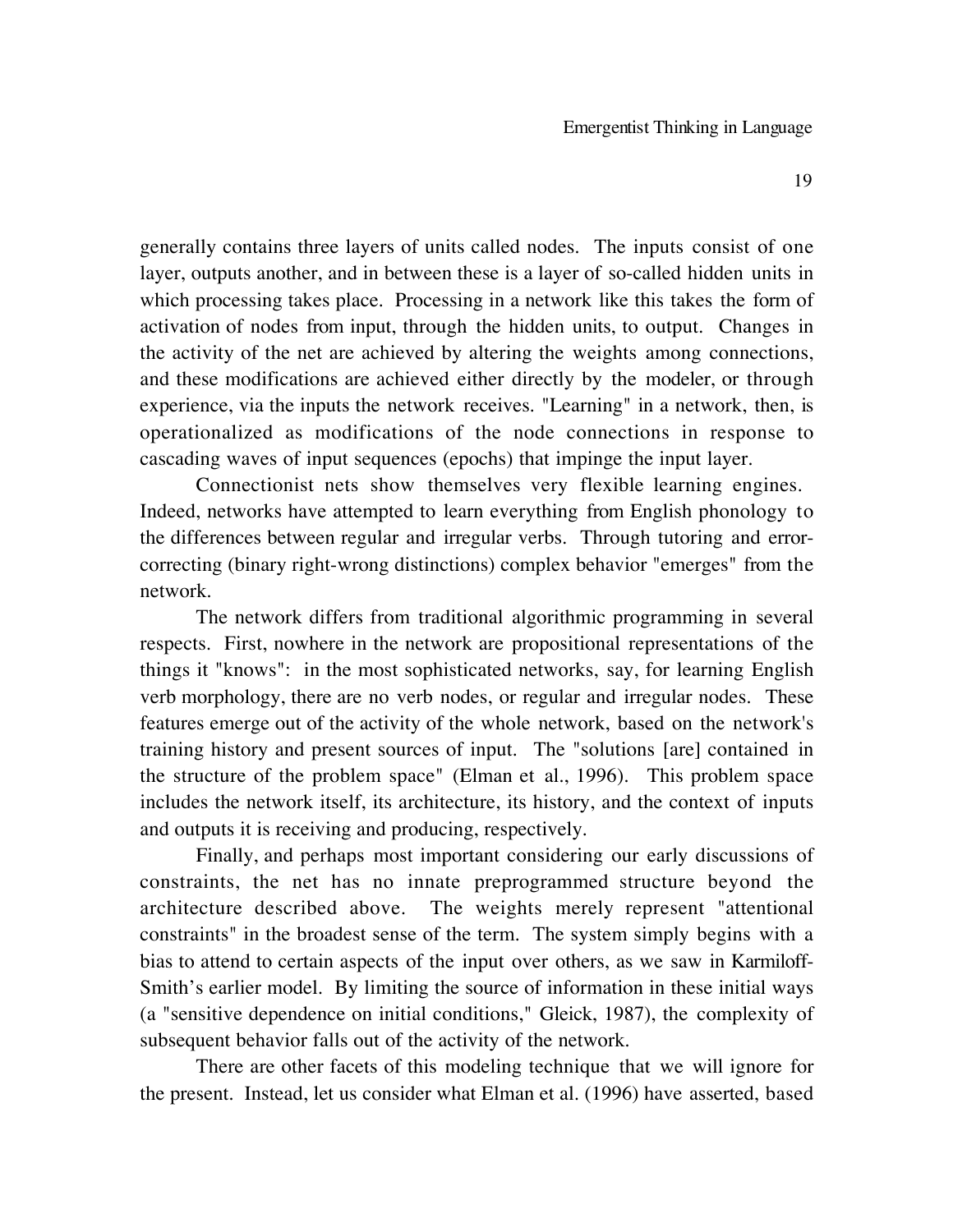on these facts about connectionist architecture, and what implications these ideas might have for an emergentist program.

First, as their title suggests, ideas about innateness fundamentally change. Indeed, Elman et al. (1996) suggest that innateness takes place on several levels, including the architecture of cells in the brain, the arrangement of neurons in cortical and subcortical patterns, and so forth. Other aspects of innate constraints can include: innate representations,  $3 \text{ }$  innate mechanism or procedures, and constraints in developmental timing.

Second, we are no longer theorizing with one hand tied behind our backs. That is, the old formulations about nativism and constructivism allowed only either-or dichotomies, nature or nurture. Here we see how one can incorporate biases (or principles, or constraints) into one's model of development without adopting strong preformationist-style innatism. The biases begin the process. Attention to some kinds of information is stronger at the outset. These biases, however, do not constitute knowledge in an abstract or explicit sense, and simply start the ball rolling.

Third, it is certainly the case that many different patterns of development may lead to similar outcomes, but these outcomes (solutions to the problem) are not uniform in any strict sense. Here we see again the attractiveness of ideas about individual differences and complexity. Uniformity on one level gives way, with more refined focus, to dynamic differences in performance, competence, and representations.

Fourth and finally, modeling of a connectionist sort leads to the supposition that qualitative changes at the behavioral level need not be governed by qualitative changes at the representational level. This final point is perhaps most controversial to those coming from a more traditional constructivist background, since many theorists, including ourselves, suggest that fundamental

 $\overline{a}$ 

 $3$  The possibility of innate representation is a proposition that Elman et al. (1996) argue is least likely, but which has been advocated extensively by structural-innatists like Chomsky (1965) or Fodor (1983).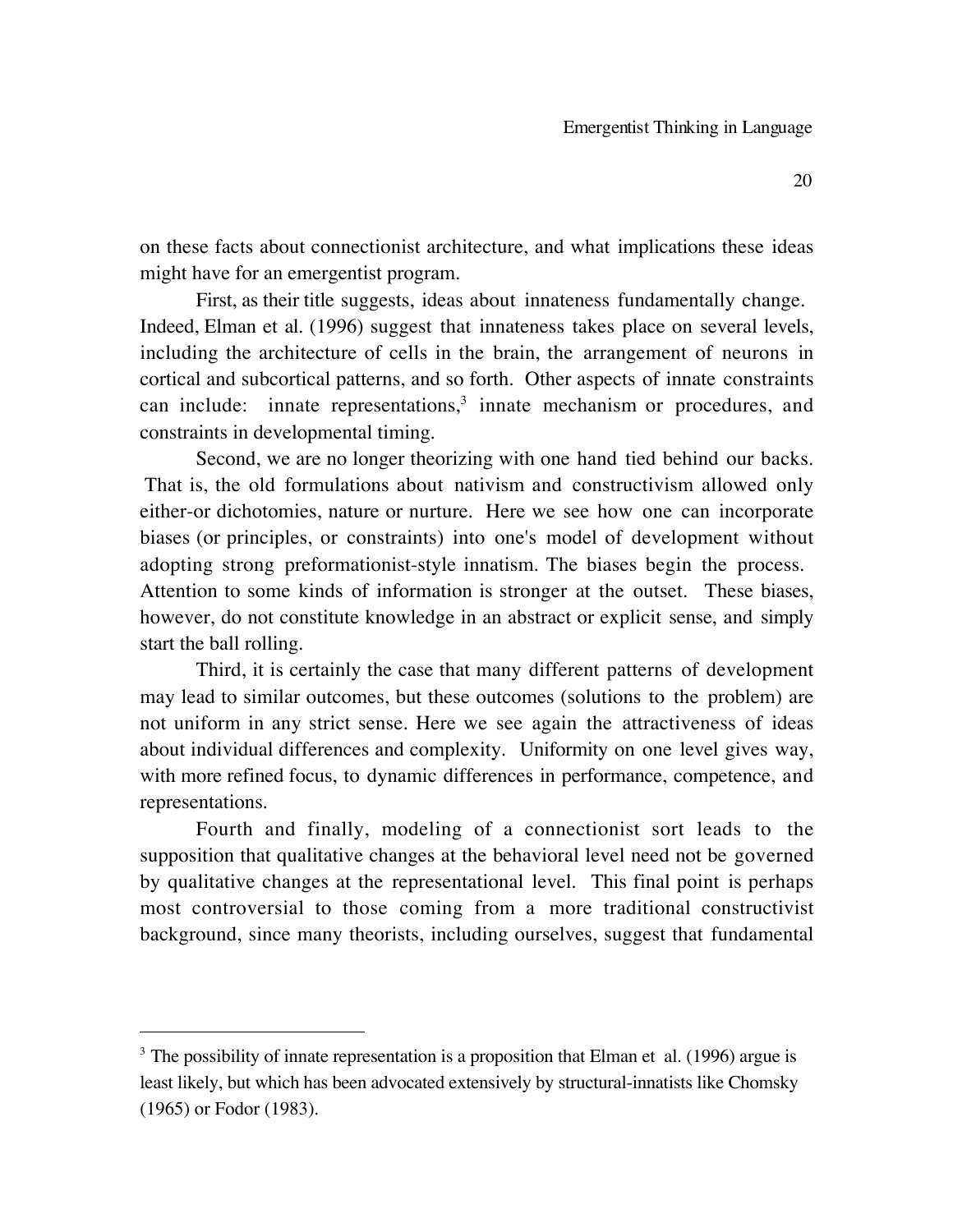changes in representational capacity are necessary to explain cognitive advances.4

Applying these ideas to the language arena, we see that Elman et al's (1996) position mirrors much of what we saw in both Thelen and Smith's and Karmiloff-Smith's accounts of learning. Cognitive behaviors are emergent from rather scant beginnings that help the system focus on domain relevant stimuli in the environment. In each account, the system is sensitive to multiple inputs from numerous sources (e.g. from social inputs and biological inputs). In each account, the line between the contributions of nature and nurture is blurred if not obliterated. In each account, emergent behaviors are governed simultaneously by upward causation, downward causation and boundary conditions. Taken in combination, these three theories allow for a fresh look at specific behavior like language development and allow us to re-frame many of the old questions that had so dominated the field.

#### *3.3 Riding the "new wave" in language.*

As we look at the three theories discussed above with a broad stroke, we see some commonalties that incorporate themes of upward causation, boundary conditions, and downward causation. Indeed, these new trends seem to forecast a number of central assumptions that could fundamentally change both the study of cognition and the field of language acquisition. It is thus worth exploring how each of the three themes of emergentist thinking impact upon the picture of language development that was sketched earlier.

 $\overline{a}$ 

<sup>&</sup>lt;sup>4</sup> Indeed, our extended discussion of the implications of a connectionist architecture solution to the nature-nurture dilemma should not be misunderstood as an endorsement of a connectionist model of human cognition. While neural nets provide an interesting aproach to modeling cognition, it does not logically follow that they accurately reflect the processes and representations involved in real-time human cognition, and they fall well short of providing a detailed explanation of language use or acquisition.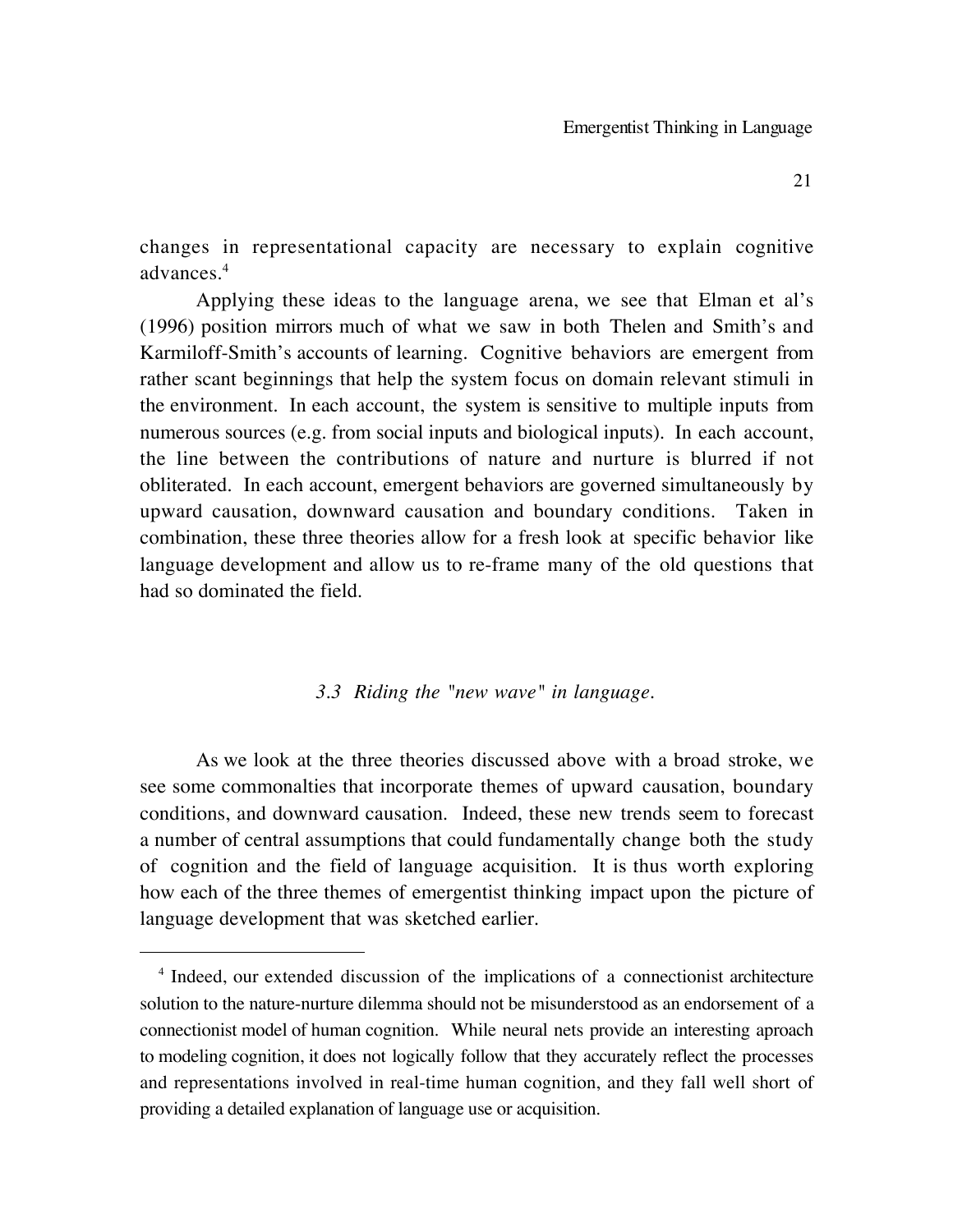#### *3.3.1 Upward Causation*

The first change in thinking reflected in the above theories is the growing recognition that answers to questions about the sources of linguistic structure ("Where does grammar come from?") are not going to be found in transparent accounts of external sources ("From the grammar that you heard when your parents spoke to you") or from the promise of biologically-determined language organs in the brain ("From the maturation of innate linguistic stuff"). Instead, there is been a renewed interest in structure that emerges with time, and is not reducible to early structure or to static processes that can be observed environmentally. This more process-oriented theorizing has shifted the focus of attention from "Where"-type questions to "How"- type questions, and leads us to expect that emergence, truly considered, may provide many of those answers. Thus, upward causation becomes central to theories of development.

In the field of language development, this emergentism also seems to be couched in a distributional learning model. Children are seen as miniature statisticians noting distributional and statistical regularities among many input sources to determine the characteristics of words or of grammatical properties (e.g., Saffran, Aslin & Newport, 1996; Saffran, Newport, & Aslin, 1996). So, for example, Golinkoff and Hirsh-Pasek (1996) suggest that infants may use a form of guided distributional learning to find classes of words like 'nouns' in the input stream. Scanning for evidence of heavy prosodic stress and sentence position, children might be able to use minimal structural and acoustic cues to construct a grammatical category, from the bottom-up.

*3.3.2 Boundary Conditions and Phase Shifts*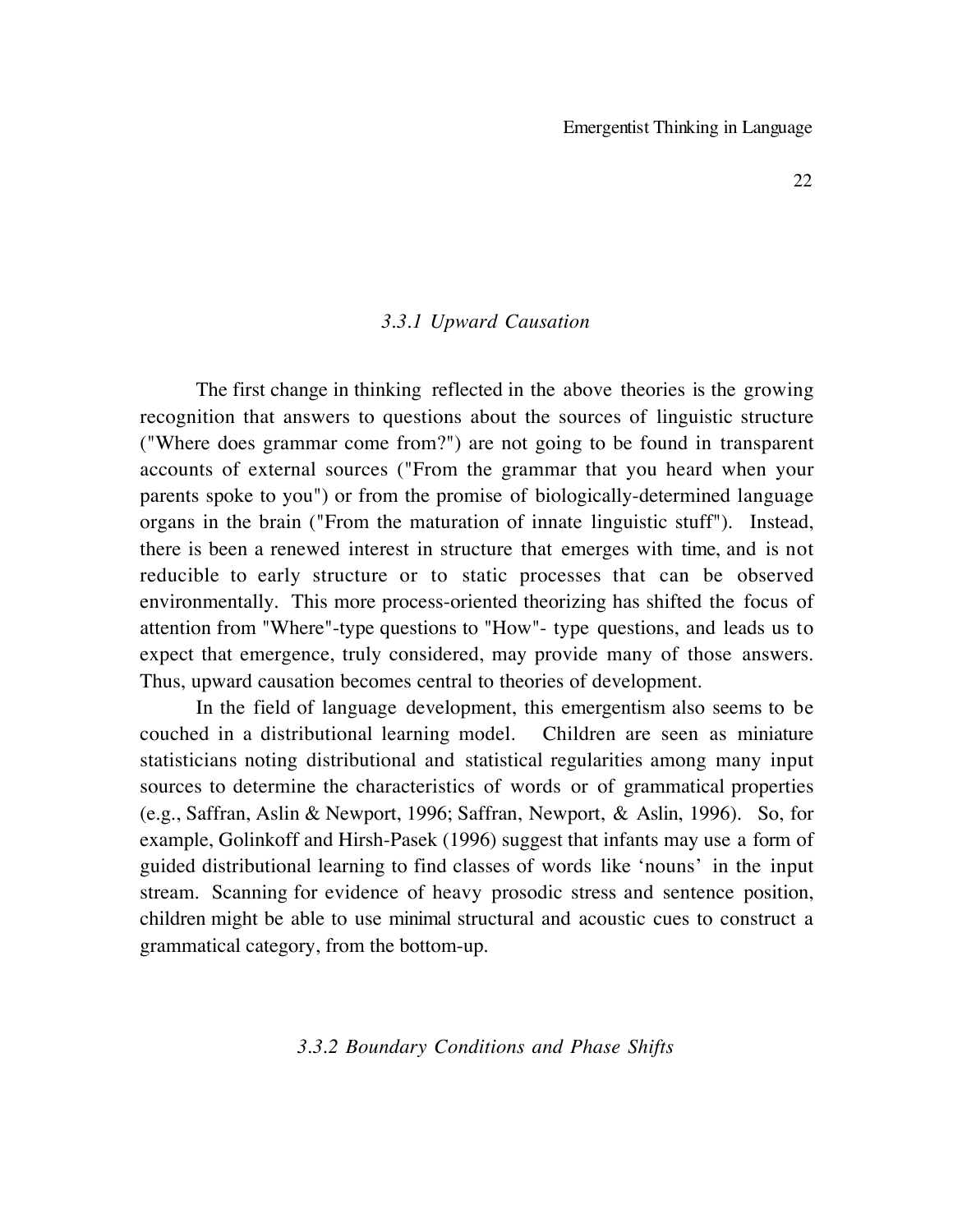The new perspective also supports a view of constraints or boundary conditions. Innate predispositions must be in place for the child to even extract the relevant information from the input (e.g., Elman et al., 1996; Karmiloff-Smith**,** 1992; Jusczyk, 1997). The infant listener is constrained to focus on certain human speech patterns and to ignore others as irrelevant for meaning.

By way of example, it has been argued that we hear 17 different acoustic sounds in every syllable of speech. Luckily, we do not attend to all of these acoustic variations when we want to extract meaning from the speech stream. In fact, we ignore large differences between a male and female voice both uttering the word 'stop,' but closely attend to seemingly small differences in the words 'stop' and 'spot.' If we postulate an unconstrained learner, randomly analyzing the input, language would quickly become impossible. Yet, the theories proposed above all propose a learner who is predisposed to focus on certain properties of the input over others.

It is important to note that in the new wave of thinking, boundary conditions do not restrict the learner to one universal solution to a cognitive problem, but merely assist in defining a set of more or less probabilistic solutions to that problem. Hence, constraints need not be universals that permit no variability. This view allows researchers to see not only the universal properties of language development that all children share, but also the variability that characterizes both individual development and language change (see Bates, Bretherton & Snyder, 1988) all within a unified theoretical paradigm.

## *3.3.3 Downward Causation.*

Explicit reference to downward causation in language development is uncommon, although the ideas represented elsewhere in this volume are suggestive of the kinds of dichotomies we elaborated in previous sections. The either-or approach, the false dichotomy of development, is central to any mechanistic enterprise, and this reliance on a mechanistic research program (an efficient Aristotelian causality) pervades much of developmental thought.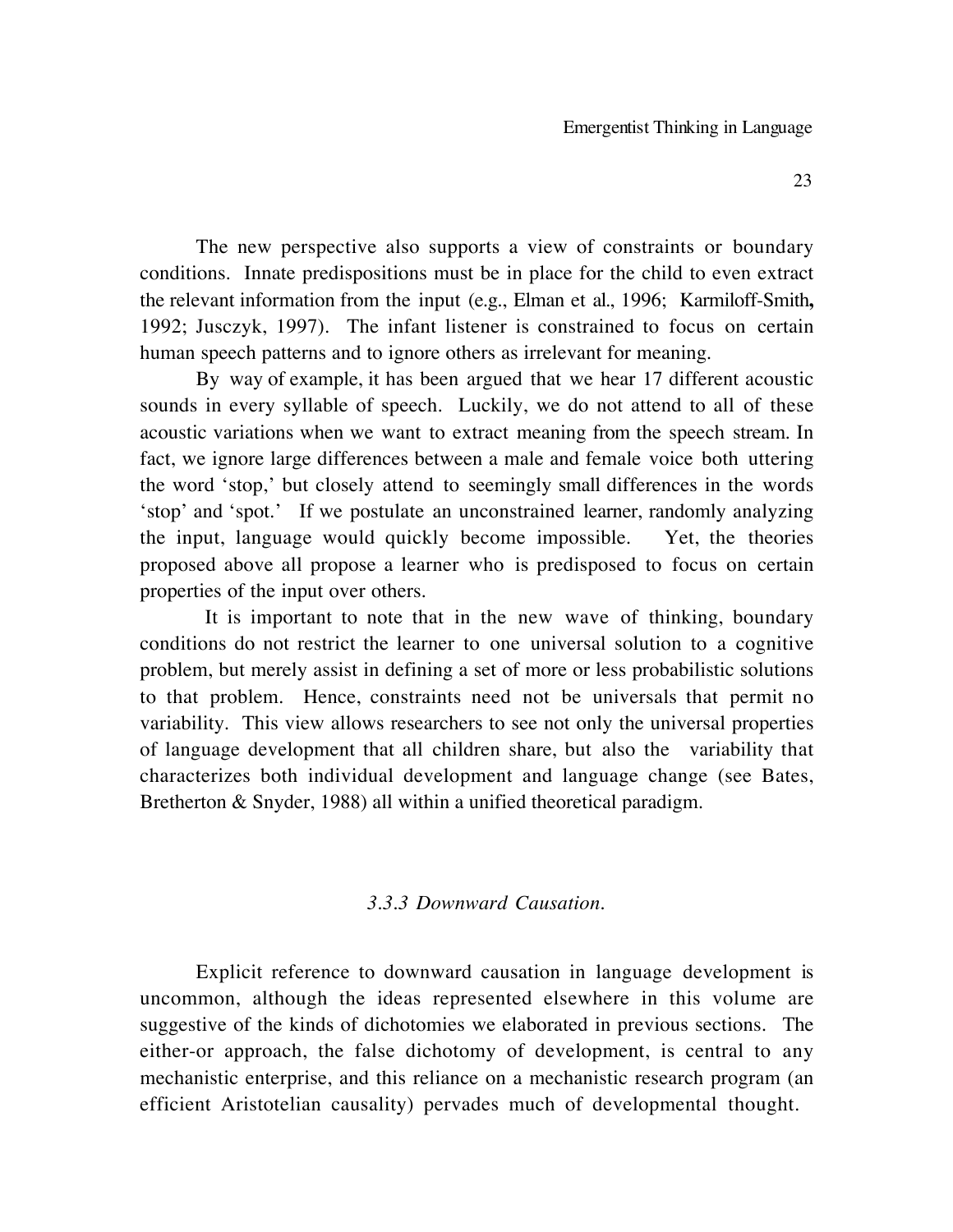Stripped to its essentials, the approach is an attempt to either avoid the recognition of emergence (formal and final causality) or to *reduce* it to the level of epiphenomenon, vacuous or at best, uninteresting (see also Overton, 1991). In their criticism of Klee's microdeterminism , Moreno and Umerez (this volume) highlight exactly the points the emergentist theories we advocate as plausible for the domain of language. The preformationist view of development in language mirrors the discussion seen in other domains, especially in developmental biology. Indeed, one fundamental tenet of the strongest innatist approaches has been that at its core, language development is a *biological*, rather than a psychological phenomenon.

Although downward causation models have not been as well-represented in the language-learning literature as have constraint or emergence models, downward causation might indeed play a critical role in theories of language in at least two ways: what we will refer to as internal downward causation and external downward causation. By internal downward causation, we refer to the idea that emergent properties of the system become self-organized at higher levels which themselves come to redescribe or constrain further processing (a mediumcausation view, see Emmeche, Koppe and Stjernfelt, this volume). So, for example, each of the three theories presented above suggests emergent modularity is a likely property of developmental systems. Once a child's cognitive system, becomes modularized, it is likely that they will begin to process relevant input in different ways. By way of example, there is evidence in the area of developing phonology (the sounds of language) that children begin to process speech with an ear to all languages -- readily distinguishing phonemes in Hindi, Japanese and English. Over time, however, the system becomes more specialized and seems less able to note those same distinctions in other languages when they are presented (Best, McRoberts & Sithole, 1988; Werker & Tees, 1984**)**. Thus, the Japanese eight-month-old might hear the distinction between /r/ and /l/ that an older child finds more difficult to detect.

By external downward causation, we refer to outside influences from an organized system that directs lower level processing. Thus, the social interactionists could be said to represent downward-causationists in that sophisticated social partners impose order on the incoming stimuli that helps the

24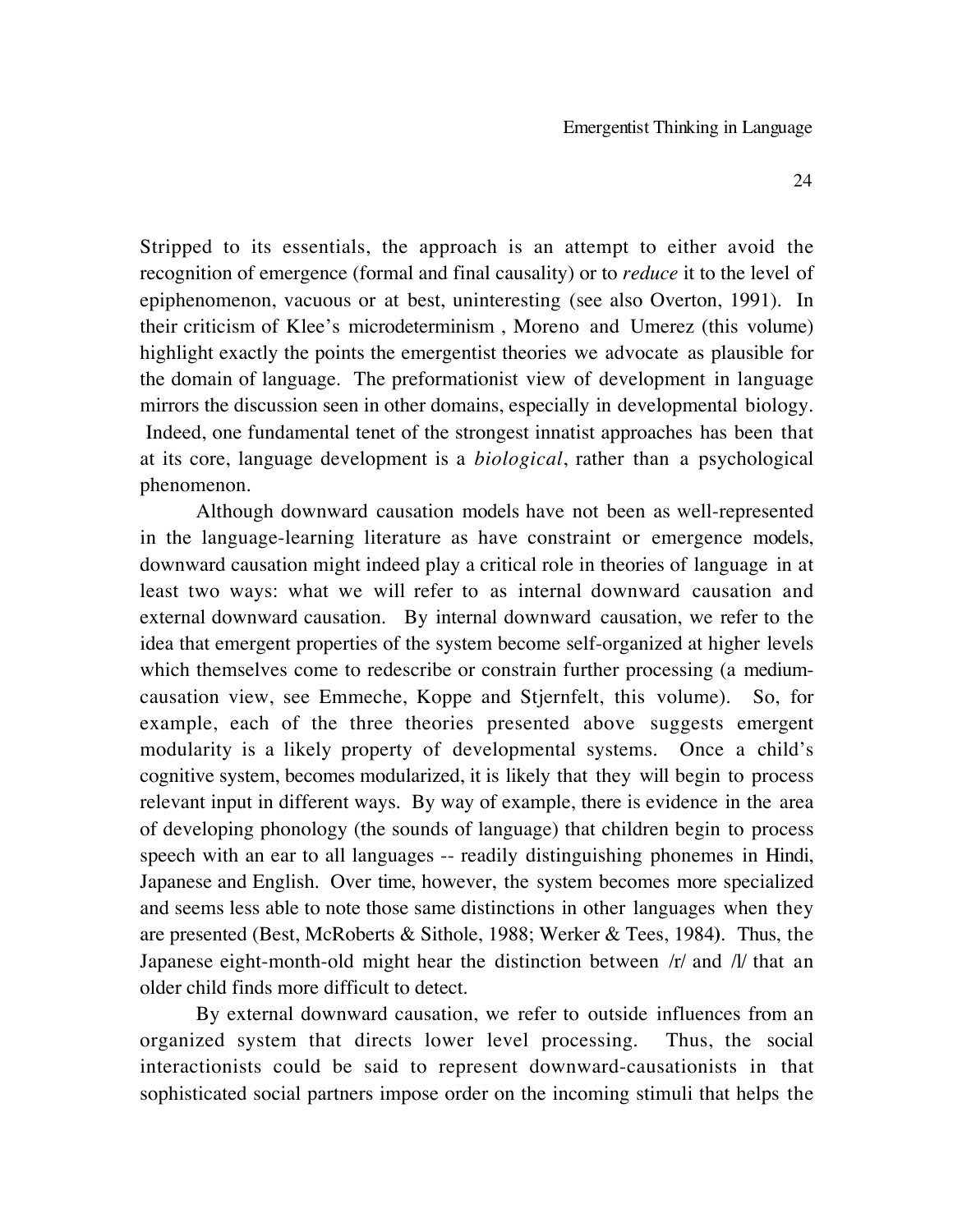child narrow the field of candidates for particular linguistic units. In word learning, for example, caretaker eye-gaze can direct the learner to expect words to have some meanings over others. If Mom is looking at a picture of an unknown animal in a book, the child may expect that when she utters 'aardvark' she is not referring to other objects in the room like the telephone or the pencil sharpener (Tomasello & Kruger, 1992)

Social inputs can also assist children in learning the differences in literal and metaphorical language. Thus, while initial interpretation of the sentence: 'it's raining cats and dogs,' might be quite literal, subsequent experience with the language in a social scene might lead to a more metaphorical interpretation. As Asch and Nerlove, (1960) show, children seem to progress through stages of metaphor interpretation: initially being quite literal and only later able to routinely assign abstract meanings to new metaphors. Thus, growing and emergent abstract knowledge about the workings of language serve to constrain subsequent interpretation.

## *3.3.4 Putting it all together.*

Thelen and Smith's dynamic systems theory, Karmiloff-Smith's representational redescription and Elman et al's connectionist approach are recent models that represent dramatic changes within cognitive developmental psychology over the last five years. While they are theoretically distinct, it is our opinion that they have the potential to change the landscape in cognitive development by stressing several characteristic themes. The first is that the nature/nurture debate tends to dissolve, giving way to discussions of emergent behavior built upon distributional evidence. The second theme is boundary conditions can and probably do exist either in the global architecture of the system or in the structure of the representation within the system. The third theme is that more complex systems can serve to drive the developing system and can provide yet another signpost for development through downward causation. None of these positions is really new. It could be argued that each of the warring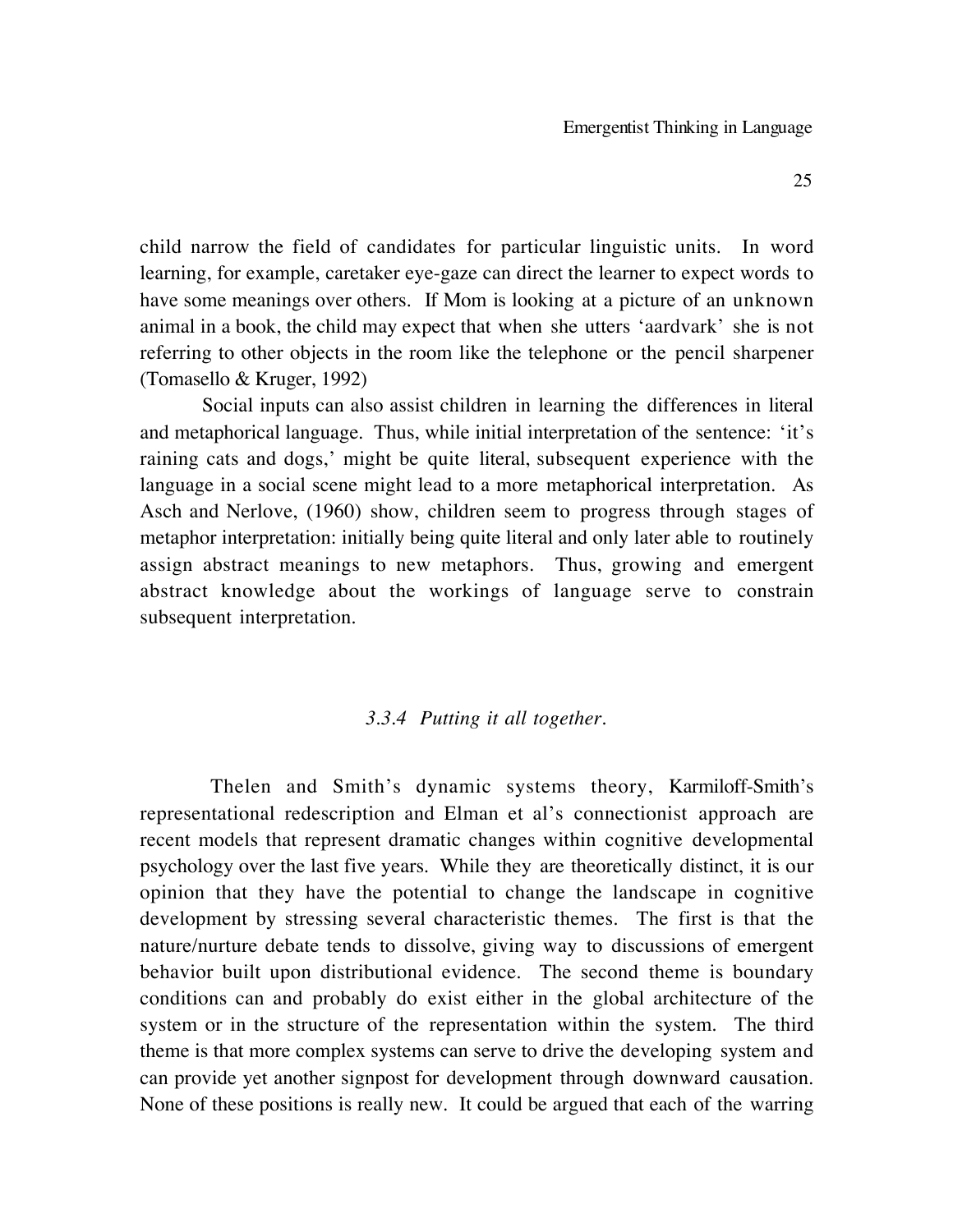factions (Chomsky vs. Piagetian alternatives) that traditionally characterized theories of language development can comfortably sit within one of these camps. What makes the new perspective really new, however, is that researchers of tomorrow will not have to choose from among these alternatives, but can begin to see these as mutually compatible and necessary explanations for complex behaviors like language development. This brings us to the final and perhaps most central point about the new wave. The real change in cognition and language development comes in the form of increased attention to multiple and mutually reinforcing sources of linguistic information that act in concert to ensure development. Each of the three representative theories above speak to this issue. Cognition will not and cannot be explained through appeal to exclusive reliance on either upward or downward causation or through boundary conditions. Single cause theories are too restrictive, are unnecessarily confining and are incapable of explaining the complexity of the various cognitive systems in a unified way. It is when we look instead to multiple sources of information: to a coalition of cues (Hirsh-Pasek & Golinkoff, 1996) that work in concert across developmental time that we begin to allow for the emergence and construction of word learning and grammatical development.

## **3.4 The 'new wave' in our research: Hirsh-Pasek and Golinkoff's Coalition Government Model of Language Comprehension.**

Hirsh-Pasek and Golinkoff's (1996) 'coalition model' embodies many of the characteristics of the newer theories. Though it represents a work-inprogress, we use it here to illustrate how ideas like emergence, phase shifts and boundary conditions can be profitably incorporated into a model of language development and how the resulting theories can be used to address the logical problem of language acquisition.

The coalition model embraces several key assumptions. First, Golinkoff and Hirsh-Pasek suggest that language comprehension is an emergent property of a complex system. That is, children begin to comprehend language when they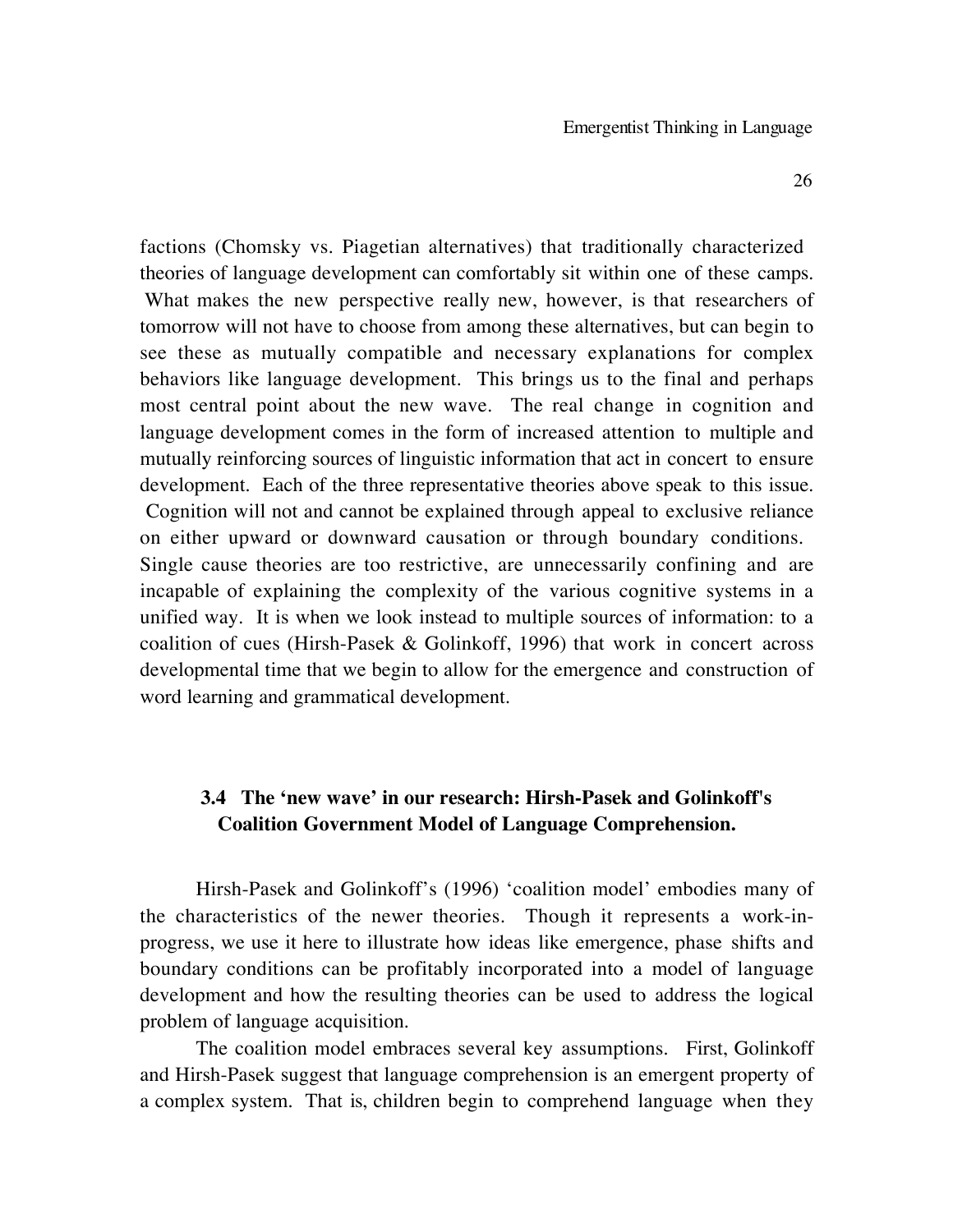compute the earliest relationships between inputs like sights and sounds in a very general and shallow way. This initial analysis of the input allows children to internalize chunks of sound (or visual input in the case of sign language) that will be language relevant and that will eventually serve as cues to the more sophisticated and abstract grammatical units of language.

Second, the model holds that children are confronted with a 'coalition' of inputs that are always available and highly redundant with one another. To learn the grammar of their language -- to comprehend the language around them, children must mine the coalition of input cues.

Third, children are predisposed (boundary conditions) to attend to certain cues over others in each of the input arenas. Through what Hirsh-Pasek and Golinkoff (1996) call 'guided distributional learning' children are thought to attend only to certain acoustic cues in the input like fundamental frequency and vowel lengthening rather than to other cues like pausing (Jusczyk, Hirsh-Pasek, Kemler Nelson, Woodward & Piwoz, 1992). Not only do children attend to certain cues over others within a particular input, but they also differentially attend to different inputs over others across developmental time. Thus, prosodic cues are more heavily weighted within the first year of life while semantic and social cues become more prominent during the second year and grammatical cues more weighted during the third year. Language comprehension is affected by the change in the weightings of the input cues. Figure 1 depicts these changes over time.

## **---Insert Figure 1 about here---**

Fourth, changes in the weighting of cues from the input create phase shifts in the development of comprehension. These re-weightings of the input occur either when children require more elaborate language structures to achieve their communicative goals (Bloom, 1993) or when they fail in their communicative attempts -- thus misinterpreting passive sentences, 'The man was bitten by the dog' as active sentences, 'The man bit the dog' because they attend to the order of the content words in the sentence.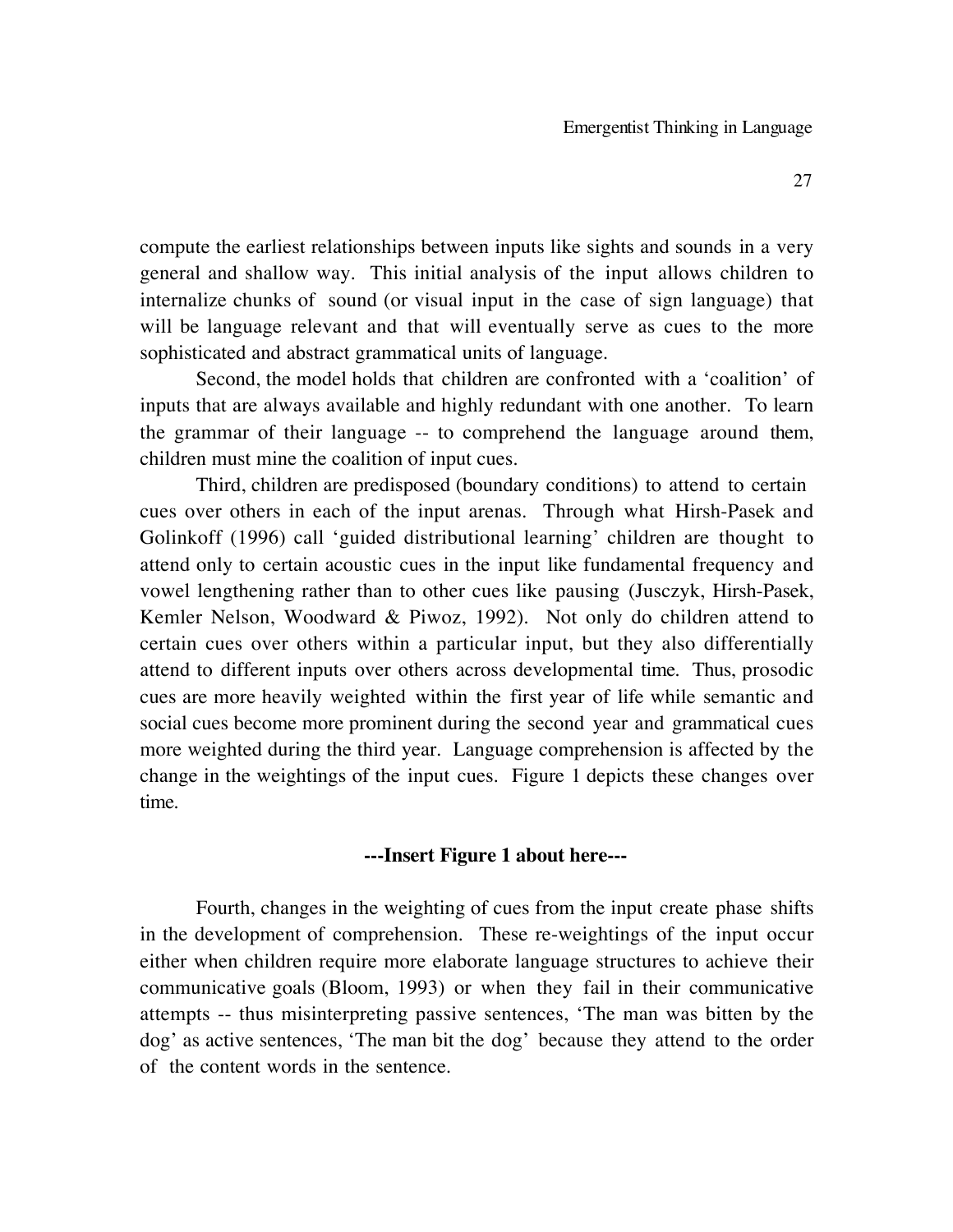Fifth and finally, one key assumption of the model is that the development of language comprehension through the phase shifts is empirically testable. Indeed, there is already a good deal of evidence to support the conceptualization of the phases suggested in the model. Current research is underway to assess the re-weighting hypotheses in both the comprehension of grammar and of words.

In what follows, we very briefly give the flavor of the model with some of the evidence that tends to be consistent with it. We then examine how such a model might explain the logical problems of language acquisition, finding the units and relations of language, and how it compares metatheoretically with the other models representing the new wave of research.

*3.5 Three phases and some supporting evidence*

## *3.5.1 Phase I.*

In this model, infants are said to already have some language comprehension from the second half of the first year of life as they attempt to make sense of the flux of acoustic and visual information surrounding them. Their job is seen as twofold: first to segment the fluid speech into some acoustically relevant chunks that will become language relevant units, and second, to use some of these acoustic units to assist them in discovering the objects, actions and events that surround them. Both of these initial processes are rather shallow and require only that the child attend to certain cues in the acoustic and visual environment and that they perform distributional and correlational analysis that will enable them to internalize frequently encountered units and events. Hirsh-Pasek and Golinkoff liken the first steps of the internalization process to "cinema verite" in film. No interpretation occurs here. Indeed, in this first segmentation phase the child literally stores a number of meaningless but regular acoustic forms that can later become language relevant.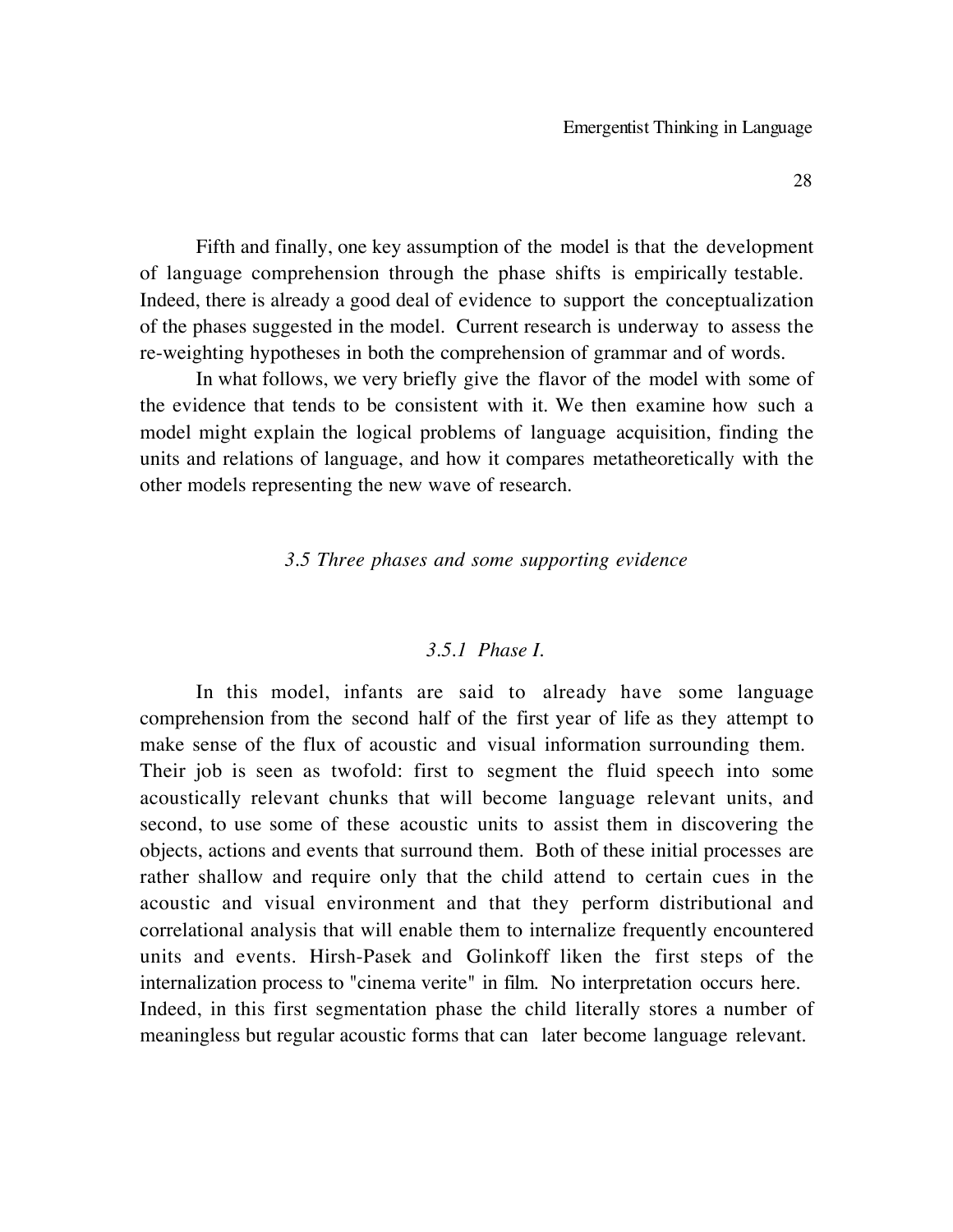There is considerable support for the notion that speech is first segmented and extracted in language-relevant ways (see also Peters, 1983), and that these segments are further broken down and analyzed into their component parts. Hirsh-Pasek, Kemler-Nelson, Jusczyk, Wright, Druss, and Kennedy (1987, see also Jusczyk et al, 1992; among others) note that infants of just 4 and a half months of age are sensitive to the acoustic markings that correlate with clauses and that 9 month olds are sensitive to markings correlated with phrases like nouns and verbs.

There is also evidence that infants can do distributional analysis across phonological and rhythmic properties of the speech input even though they do not technically comprehend the meaning of these inputs. By way of example, Jusczyk and his colleagues (see Jusczyk, 1997) and Saffran, Aslin and Newport (1996) have demonstrated that very young infants of 6 to 8 months of age are sensitive to and perform distributional analysis across phonological patterns. Thus, infants appear to rely quite heavily on the acoustic system to get a leg up on early language units. This same literature suggests that these infants create a storehouse of acoustic information that can later be used for more sophisticated processing (see also Gerken, 1996 for a review).

While this segmentation and categorization is going on, Hirsh-Pasek and Golinkoff also speculate that children can use this 'acoustic packaging' to supplement their information about the linkage between sounds and events. They hypothesize that children make unbiased observations of the events that occur in the world, noting, perhaps, the temporal contiguities of sound, movement, cause and effect, as they take place in the environmental tableau. At this phase of input segregation, a young infant may observe, for example, that certain objects in the world (say, the family cat) tend to co-occur with certain sounds (say, the word "CAT" and other references to cat attributes) more than other sounds. Further, the infant may notice that activity on the cat's part may be highly correlated with verbal comment about that activity and that these event segments may be similarly bracketed, such that the sound streams begin and end in concert with events that are observed in the world. It is important to note that while this phase is catalogued as the beginning of language comprehension, there is really nothing particularly linguistic about this phase. We do not place unusual constraints on

29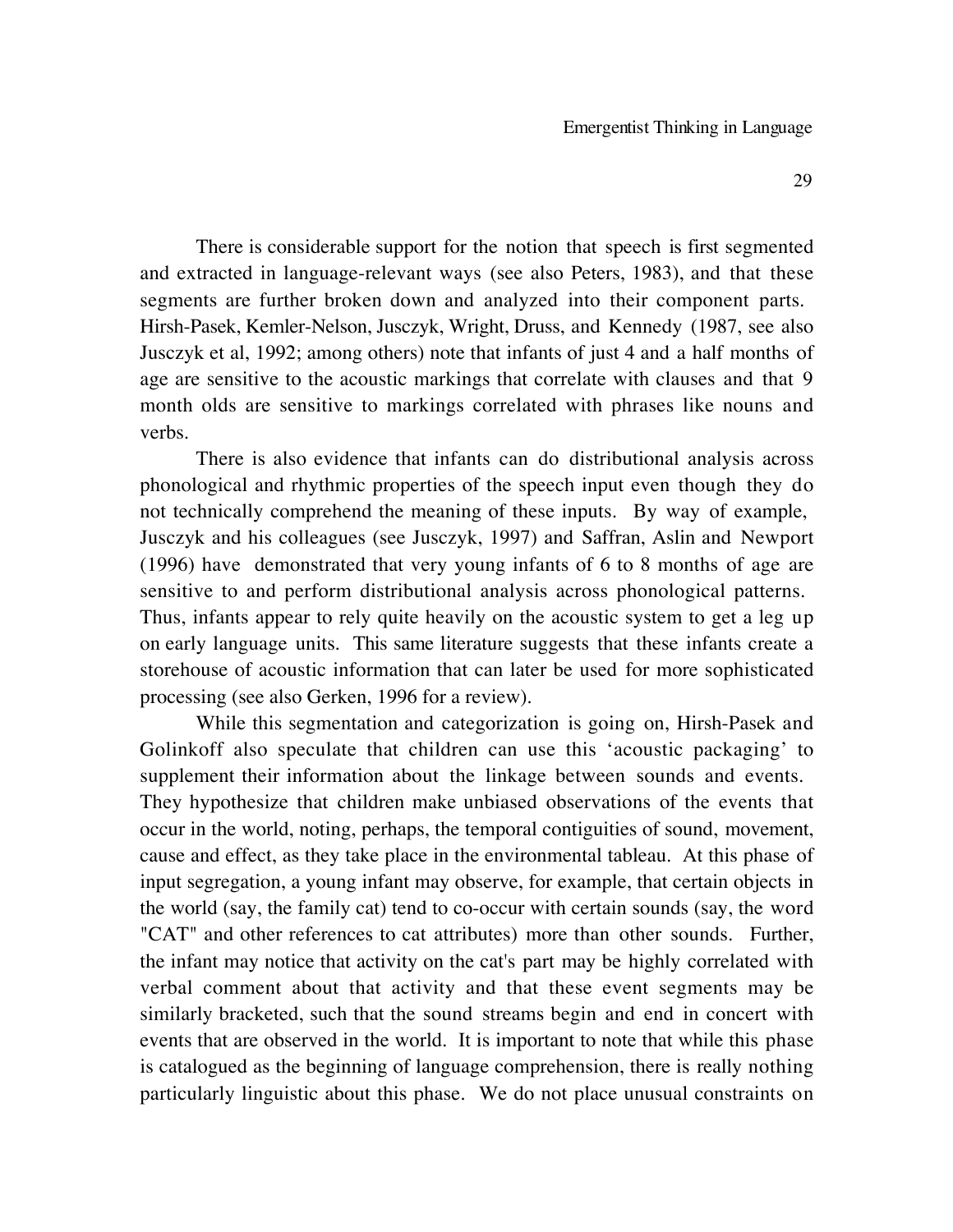the child's attention, save that they notice these things, and their likelihood of occurring together.

At the preliminary phase of perceptual segmentation and extraction phase, the child begins to construct what Mandler (1988, 1992) calls "image schemas". These contain perceptual primitives such as AGENCY, CAUSALITY, PATH and CONTAINMENT. Further, this initial acoustic packaging may help the child to carve up events in the world, by providing a template or overlay onto ongoing scenes the child observes or the repeated and standard routines in which the child participates (Nelson, 1985). Although we don't expect that the child is making linguistic judgments about these packages, we argue that the structure of heard language may constrain possible event units in the perceptual arena. Evidence already exists showing that infants are more likely to attend to a visual event when it is highlighted by speech (Horowitz, 1974), and it seems reasonable that a first step towards building representations that may have linguistic correlates is to attend to those events that are being described or otherwise referred to linguistically. Further, it seems reasonable to assume that children will also use social cues, especially those present in discourse, to help tie the ribbon on their perceptual packages, further assisting their segmentation and storage of "macroevents" and routines for later internal analysis. Much of this is formulation is speculative but testable, and Hirsh-Pasek and Golinkoff offer some novel verification approaches for these predictions, some of which are currently being investigated in their laboratories. Indeed, it is difficult, to imagine a situation wherein something very much like this acoustic packaging did not occur as the first step in constructing linguistic representations in the first months of life as children try to integrate the multiple sources of the coalition in an attempt to make meaning in their world.

## *3.5.2 Phase II.*

Hirsh-Pasek and Golinkoff go on to describe the next step, a process of interpreting these perceptually stored acoustic packages. Beginning in the later months of the first year, infants are presumed to possess a small collection of these highly salient event packages that can be further analyzed into components that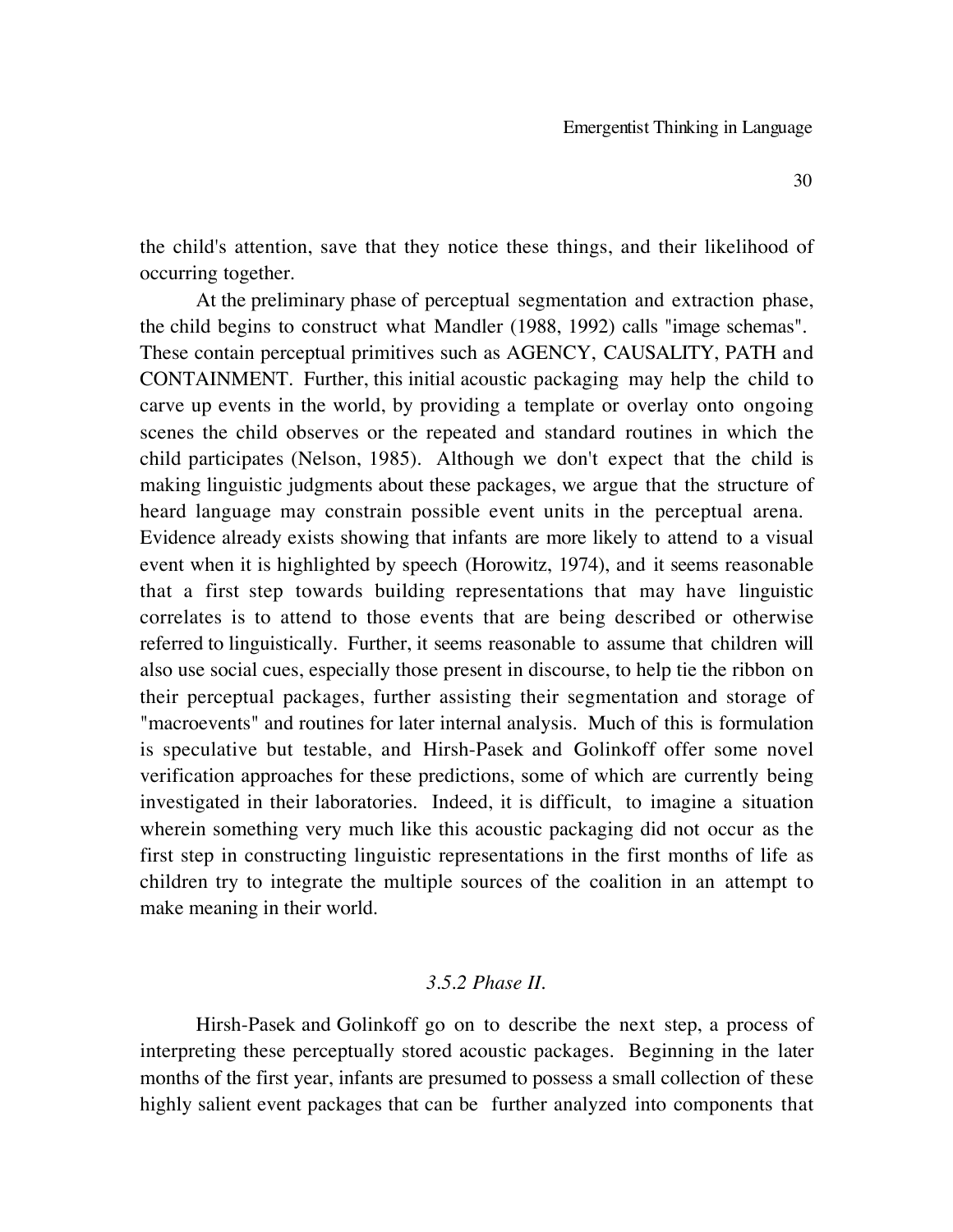may have direct linguistic correlates like subject, verb and object. During this phase, infants move beyond prosodic mapping to what they call semantic mapping; in the coalition government, the voting power of the sound system gives way as the semantic system begins to assert itself. Children begin to use the correlates of prosody, semantics, and even syntactic cues (e.g., articles signifying nouns) to map individual words to their referents and thus to 'buy' a much more elaborate and rich system of communication and representation (Bloom, 1993).

One remarkable hallmark of Phase II interpretation is the growth of the lexicon. This remarkable feat, sometimes referred to as the vocabulary spurt, occurs after the child has already acquired roughly 50 words in production. The spurt seems to be a qualitative jump in learning - estimates are that between 7 and 9 new words are learned, albeit incompletely, daily (Carey 1982). To explain this rapid lexical growth, some researchers have suggested that the child must possess a set of constraints or principles to enable so-called "fast-mapping" between the phonological and semantic representations of words (Slobin, 1982, 1985; Golinkoff, Mervis & Hirsh-Pasek, 1994).

Indeed, Golinkoff, Mervis & Hirsh-Pasek (1994) offer a two-tiered model of linguistic principles, developmentally realized, that may aid in such fast mapping of words with their referents: word-learning principles that are also considered to be developmentally emergent, in a coalition government fashion, out of the dynamic interrelation of multiple cues (Hollich, Hirsh-Pasek, & Golinkoff, in press). For example, initial word mapping may be governed by simple associative learning effects: words and objects are associated temporally and spatially (temporal contiguity). Later, children abandon this simple associative strategy and realize that words *refer* or somehow "stand-for" objects, rather than simply being associated with them. This realization frees the child from the environmental requirement that all of the coalescing cues are there to support the word-referent connection.

The notion that word learning principles might themselves be developmental is consistent with work by Bloom (1993) and Jones and Smith (1993) and colleagues who have extended these findings to pre-vocabularyspurt infants. Preliminary results suggest that these infants do, as predicted, use simple associative cues, like temporal contiguity and saliency to determine

31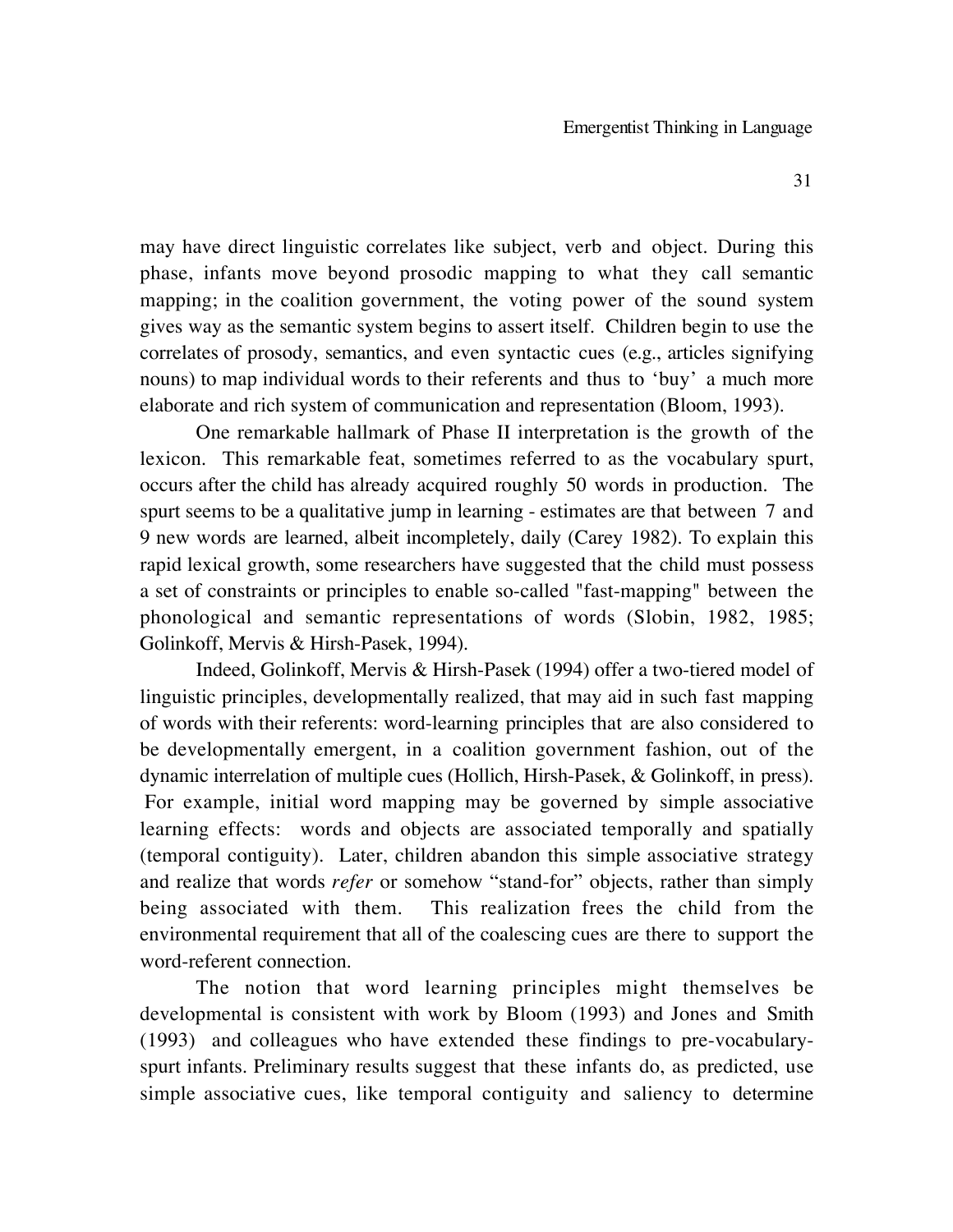reference, while ignoring other cues like eye-gaze (Hollich, Hirsh-Pasek & Golinkoff, 1996).

Word learning is one of the defining characteristics of this period as are the rudiments of a grammatical system that is defined through the semantic functions and pragmatics. (e.g. Concepts like agents, actions and objects define grammatical categories, see for example, Bowerman, 1973; MacNamara, 1982; among others). What is striking at this age is the reliance on semantics or pragmatics as governing language comprehension. Semantically implausible sentences, for example, are simply misunderstood such that sentences like, 'Baby feeds mommy' will be understood as, 'Mommy feeds baby.' It is interesting that children at this age can attend to some grammatical cues like constituent structure and word order (see for example, Hirsh-Pasek & Golinkoff, 1996; Naigles, 1990; P. Bloom, 1990; among others), but that grammatical reliance gives way to semantic probability when the two systems are put into direct conflict. Note again that the child has many inputs at his disposal and differentially weights these inputs for the purpose of comprehension.

## *3.5.3 Phase III.*

By the time children are well into the vocabulary spurt, they are also recognizing certain regularities in the words they have learned, and the ways in which these words are arranged sententially to convey meanings. Words are categorized into form classes (open and closed class) as well as grammatical classes (noun and verb). Often these category assignments can be bolstered by prosodic variables; for example, in English, grammatical class can often be predicted by number of syllables and stress patterns. Nouns tend to have more syllables than verbs, and bisyllabic words with syllable-initial stress tend to be nouns more often than verbs (cf. RECord vs. recORD) (Kelly, 1992). Also during this second phase, children are beginning to comprehend multi-word sentences and the complex grammatical relations indicated by word order. This ability is only readily apparent, however, when the complex social, semantic and syntactic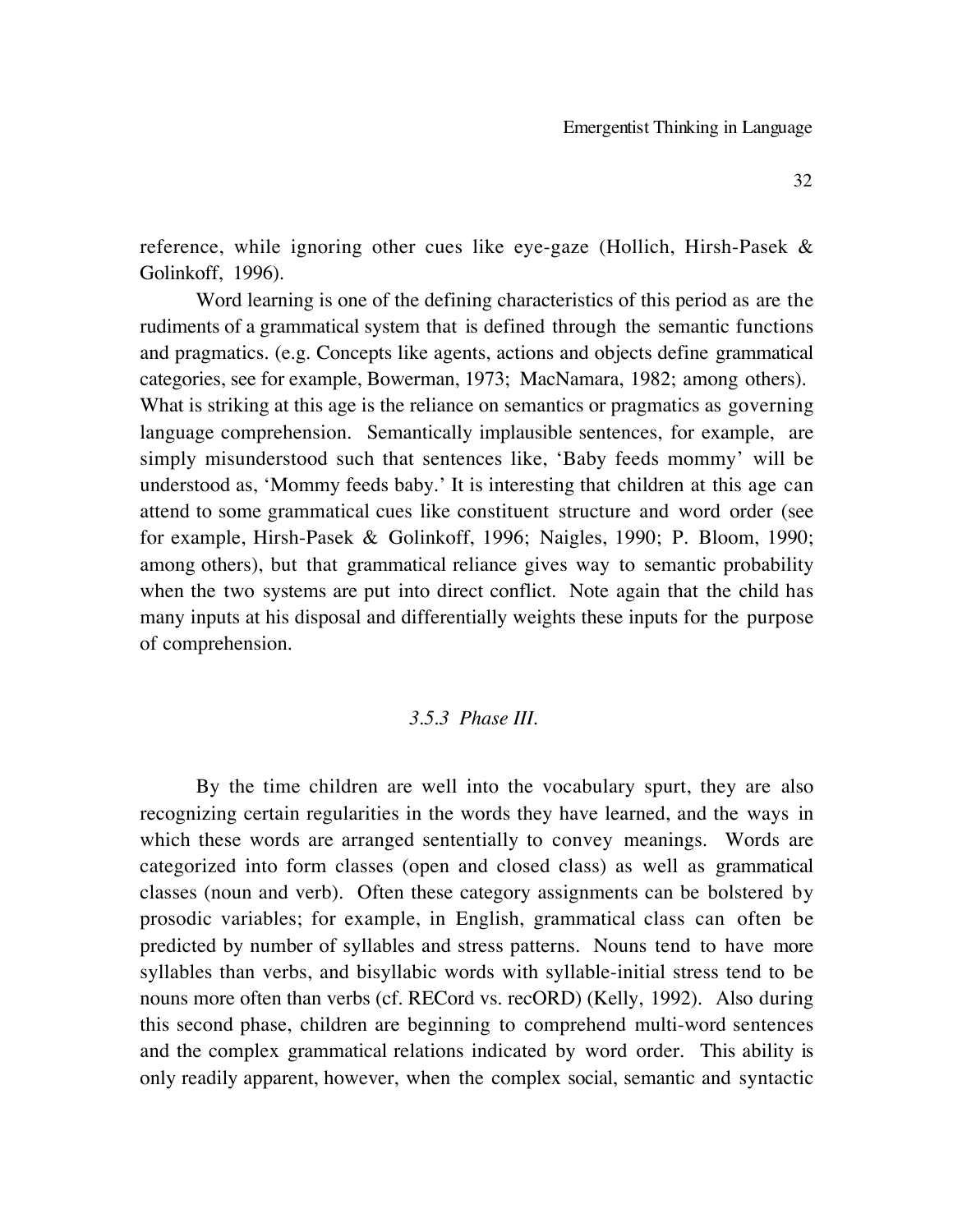cues are all "in alignment." This redundancy of cues is necessary here to bolster what Hirsh-Pasek and Golinkoff term the child's "fragile comprehension."

Beginning by about 24 months, however, this heavy reliance on a coalition of cues wanes as the child's syntactic system becomes more robust. It is one of the fundamental features of a linguistic system that the meanings conveyed by sentences are often (perhaps mostly) abstract and describe past or future events, feelings, and the like. So a child who expects language to only describe those events or objects immediately present would not get very far. Instead, as children grow more aware of the complex relationships among people and objects and events in the world, and as their representations about these relations become more sophisticated, children will need to formulate (or discover) ways of communicating these ideas (Phase III). This is essentially a paraphrase of L. Bloom's (1993) Principle of Elaboration, but notice here how this idea is also fundamentally consistent with representational redescription as Karmiloff-Smith conceived the term. Notice also that this is not, strictly speaking, a failure-driven model, although we expect that the child is highly motivated by certain inadequacies in their current repertoire of linguistic forms. One strong impetus for further representational refinement is the pressure to communicate abstract propositional ideas about feelings, past events, and the like.

How can researchers distinguish between a Phase II and a Phase III child, a child who is using syntactic cues and not simply semantic cues to meaning? Many argue that early semantic understanding is facilitated by what MacNamara (1982) called basic sentences, characterized by a simple agent-action-patient format (subject-verb-object). If children understand the individual meanings of the words involved, and further, expect these sentences will have the semantic meaning of "who did what to whom" they will be accurate a good deal of the time. Studies using the intermodal preferential looking paradigm demonstrate that one-word speakers can comprehend word-order in sentences like "She is kissing the keys" or "Big Bird tickled Cookie Monster," but the most conservative assumption is that the child is engaging in a semantic, rather than syntactic interpretation (see Pinker, 1984; Bowerman, 1973). One way of showing movement to syntactic understanding would be to demonstrate comprehension of sentences that could only be understood by using syntactic interpretations.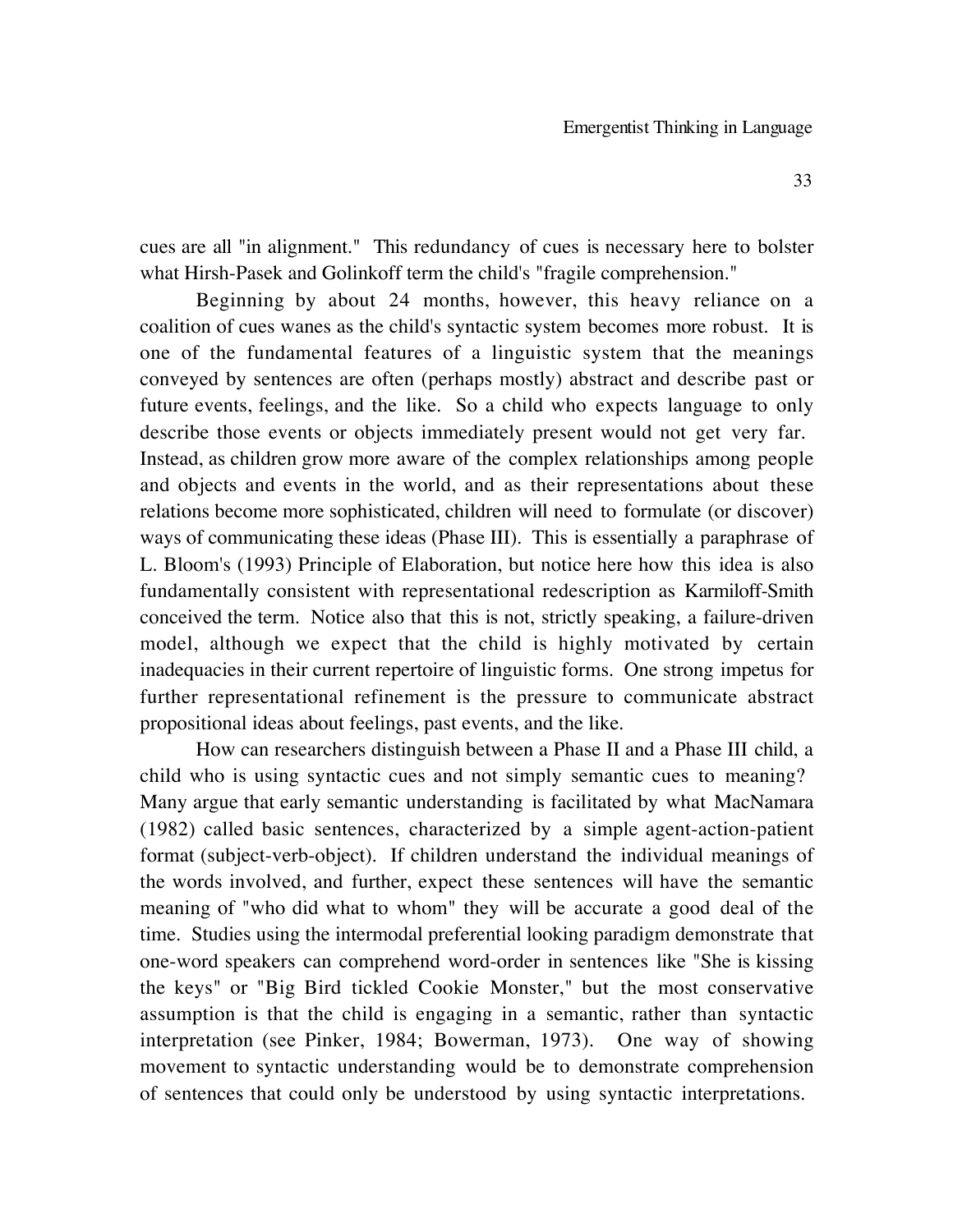One such type of sentence is the English passive, a construction that occurs rather later in children's productions, and which violates word-order assumptions of basic sentences. (Other, more complex syntactic analyses are provided in Hirsh-Pasek & Golinkoff, 1996, and we refer the interested reader to this source for discussion).

The English passive violates standard subject-verb-object form by introducing the closed-class word 'by' and the closed- class morphology -ed on the verb: "Big Bird is tickling Cookie Monster" becomes "Cookie Monster is tickled by Big Bird." In order for a child to correctly identify the actor and patient in this sentence, the child must essentially ignore word-order and focus on closed-class morphology as a cue to meaning. This is especially interesting in that closed-class items are routinely dropped from young children's productions, presumably because they tend to be unstressed in speech to children (Pinker, 1984). Recent evidence suggests however that even though children omit these items from their speech, they are nonetheless sensitive to this higher level grammatical information in comprehension (Golinkoff, Hirsh-Pasek & Swiesguth, in press; Shipley, Smith & Gleitman, 1969; Taylor & Gelman, 1989; see also Gerken 1996 for a review). These data along with others help to explain why children in Phase III are able to correctly interpret passive sentences, whereas children in Phase II misinterpret them in a prototypical (albeit incorrect) agentaction-patient format.

## *3.6 The Coalition Model: Similarities and differences with other models in the emergentist perspective*

In this model language comprehension is described as a move from a nonlinguistic, perceptual-acoustic system to one that is semantically-driven, to one that is finally rich with syntactic understanding (see Figure 1). This model provides a clear and rigorous application of the emergentist program, in that development truly rules the day. The model is also consistent with those theories that stress boundary conditions in that children begin the process of language comprehension constrained to notice certain cues over others; cues that will lead

34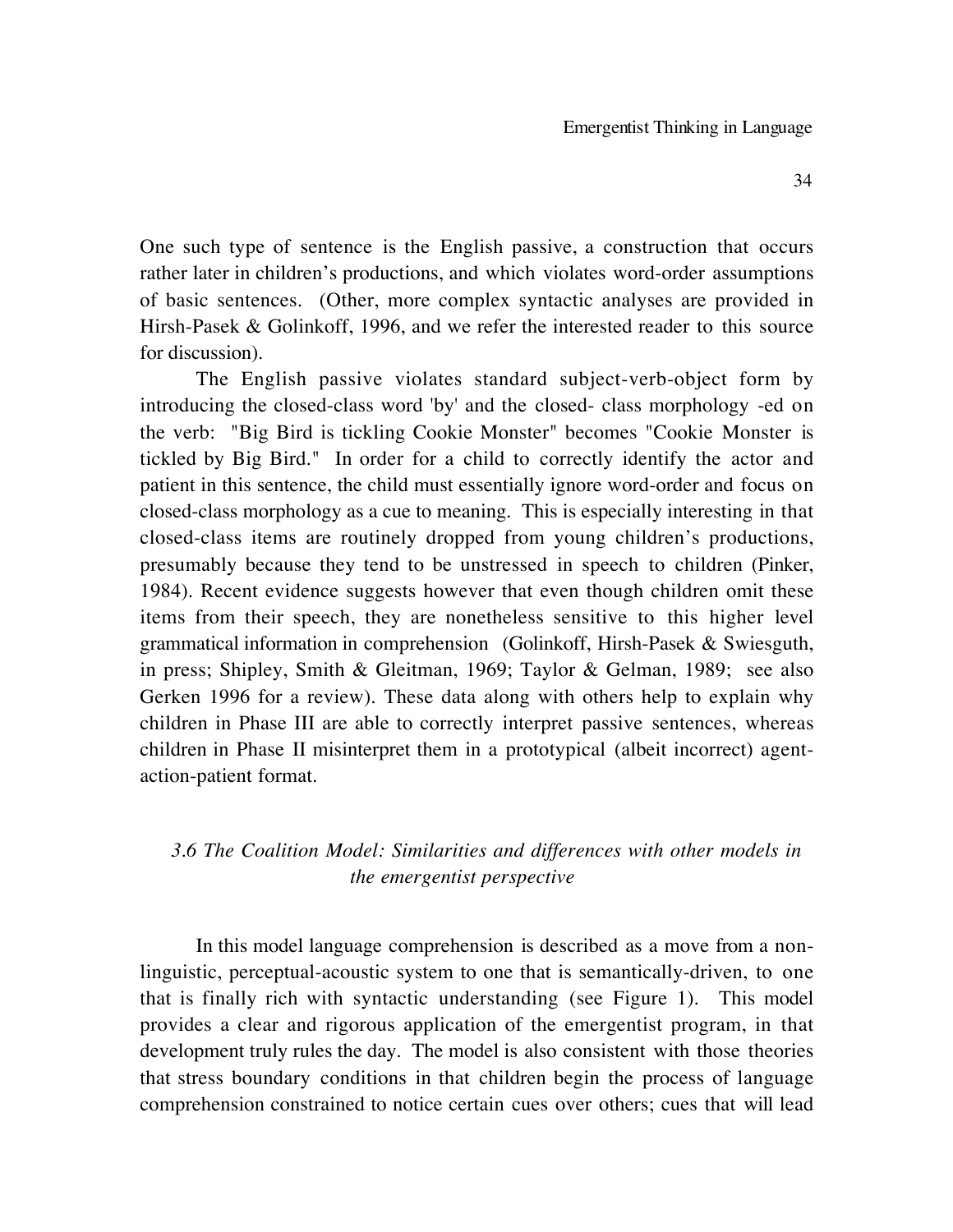them towards the discovery of grammatical units and relations. Indeed, the discovery of language units is nicely accounted for in this model as progressing from attention to acoustic cues (nouns are marked by high stress at the ends of sentences), to semantic cues (these acoustic units generally correspond to persons, places and things -- see also the semantic bootstrapping theories of Grimshaw, 1981, Pinker, 1984), to syntactic cues for form class assignment (nouns are followed by 'the' and 'a').

As is evident above, the coalition model borrows the emergentist approach to solve the unit extraction and identification problem. Yet, this model also differs from prior emergentist models by suggesting that a coalition of information is available to the child at all times and that children mine the correlations between these systems to solve the language learning problem. That is, in the other models reviewed, an input domain like syntax would itself be an emergent property of the theory rather than an available but less heavily relied upon system of information. Evidence from our laboratory, however suggests that children are sensitive to grammatical cues in the input at a very early age and that they can use these cues even though they do not often use these cues (see Hirsh-Pasek & Golinkoff, 1996, for a review). By way of example, children who have yet to combine their first words are nonetheless sensitive to constituent structure and to word order cues in the input. It is hard at this point in the development of the emergentist program to imagine how a theory that does not provide some a priori syntactic cues to the child could ever derive them. Thus, Hirsh-Pasek & Golinkoff suggest that some rudimentary cues to grammar must be available to children at the time when they learn language so that they can use them to bootstrap their way in to more sophisticated systems. The jury is out as to whether a truly emergentist theory will someday supplant the need for this jump start: as to whether we will eventually be able to explain both how children identify the units of grammar and learn the relationships between these units that signify mastery of the human language.

In sum then, Hirsh-Pasek and Golinkoff's coalition model provides one example, indeed one of the first examples, of how the principles of the new metatheory can be applied in explaining early language development. Using this model, they provide an empirically testable theory of how innate beginnings

35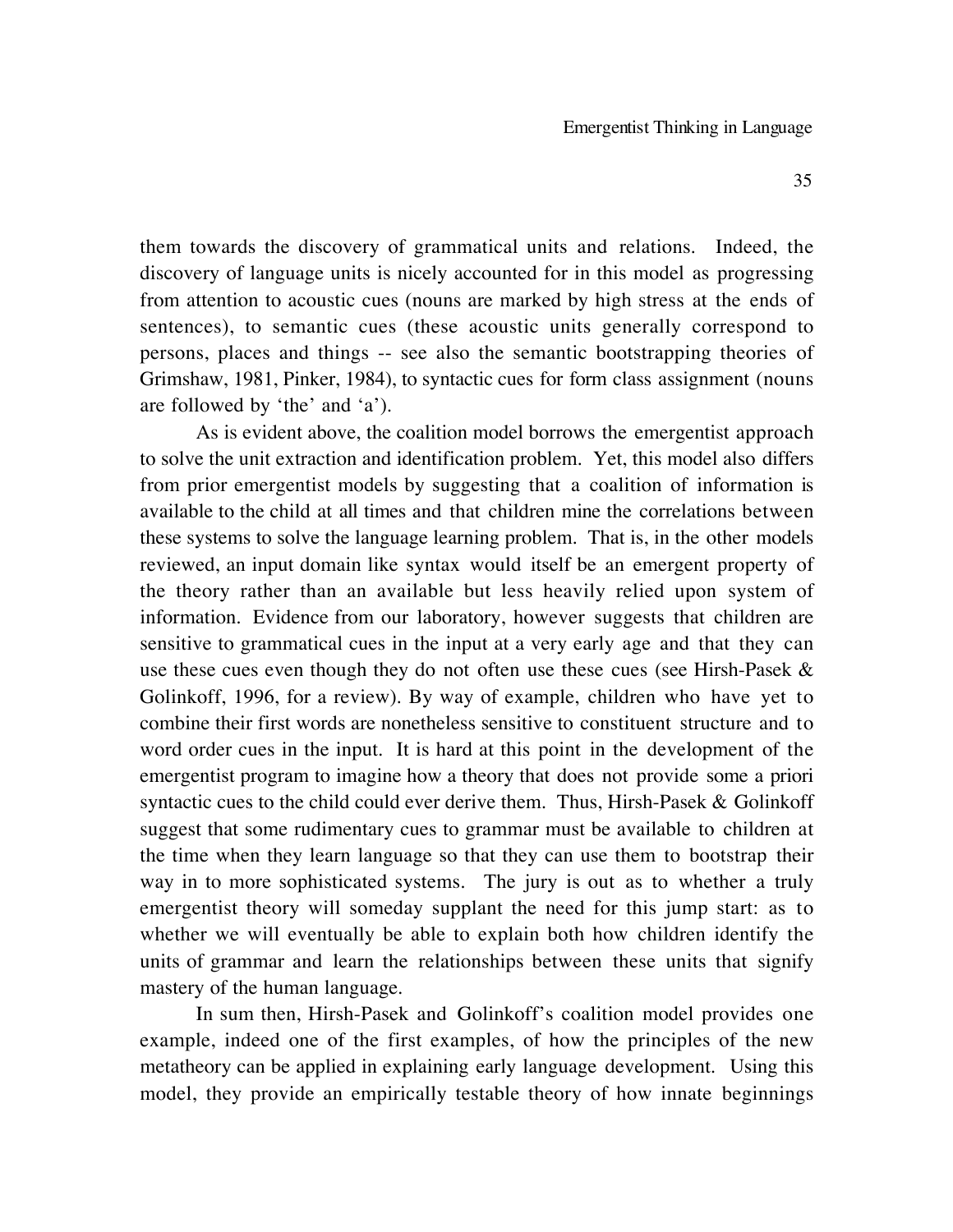(boundary conditions) and emergent development (upward causation) can work in tandem to account for one significant aspect of human development.

## **4 THE FUTURE OF EMERGENTISM**

In the foregoing sections, we offered the likely proposition that something of a quiet mini-revolution has taken place in the world of cognition and in particular, in the area of language development. This revolution of thought has largely abandoned old issues of nature-nurture and initial modularity. Instead, the change afoot in the language acquisition arena seems to be the enthusiastic rendering of these old ideas in a new emergentist uniform, complete with a qualitatively different role for the social environment, the sounds of language, and perceptual biases or constraints that even neonates may possess. This mini revolution is in its inception within the field of cognitive development and it is yet to be seen how the theory will stand the test of time.

Like any new theory, emergentism will have to prove that it is not just a redescription of old ideas. It must prove itself specific enough to accommodate the old facts, and powerful enough to predict new ones. To be truly useful, the theory will also have to answer some of the stubborn and persistent properties of language acquisition; properties which have plagued so many others (like an adequate explanation of how children acquire the hierarchical units and structurally dependent relations of grammar). It will also have to be the guiding light for newer methodologies that examine variability and the weighting of cues over time. Like any new theory, emergentism -- though still in its infancy -- does have its critics. In this final section, we briefly raise some of the critical rumblings that can be heard throughout the field, we offer some speculations about the types of methodologies that will be required in the new perspective and close by suggesting that emergentist thinking might provide just the right sort of theoretical medicine to allow psychologists to move beyond he feudal wars and into an exciting new era of research.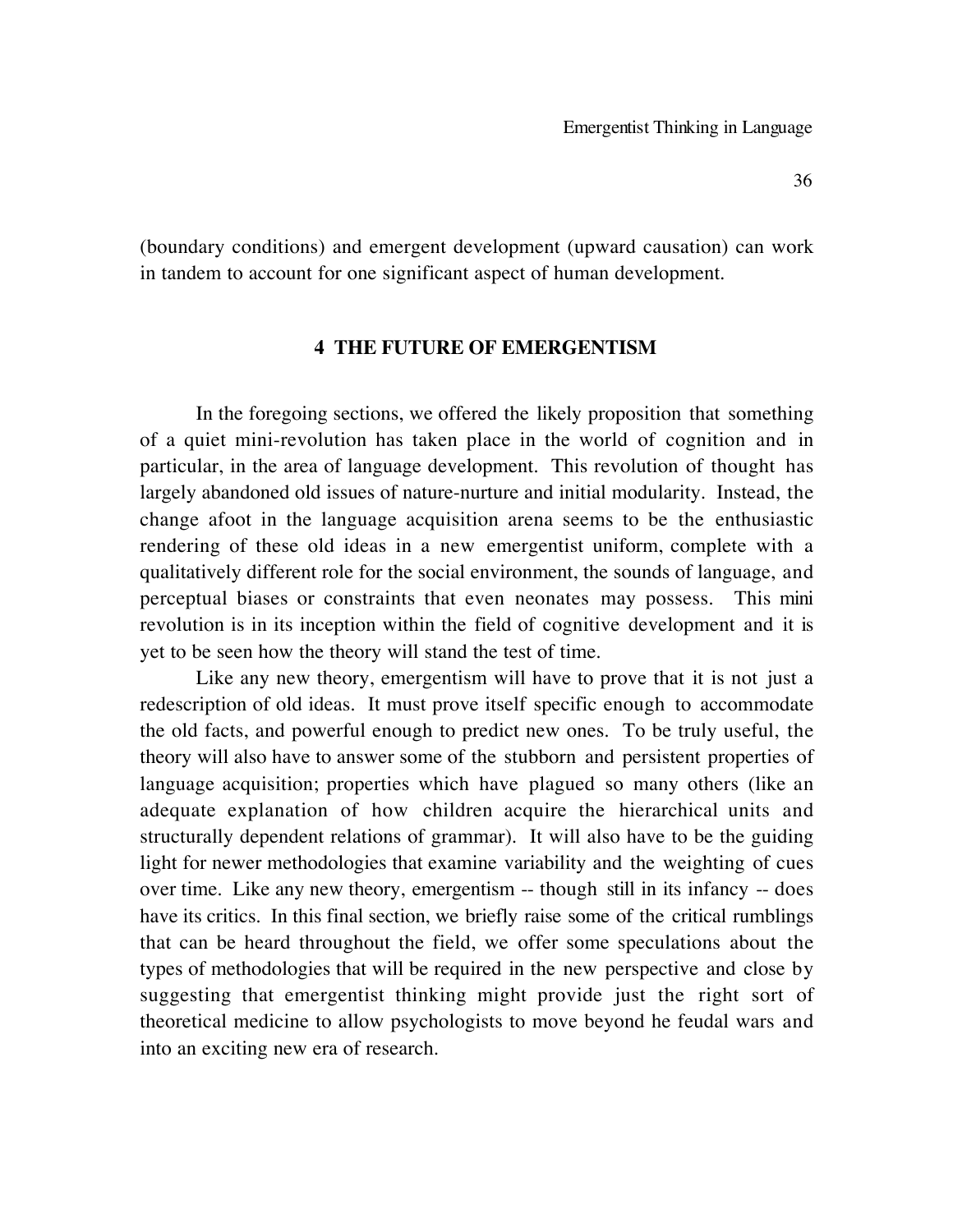#### *4.1 Evaluating the "New View."*

Two questions dominate the criticisms that can be heard throughout the land. The first questions whether there is anything new here. The second asks whether such complex, non-linear and interactive systems can ever be falsifiable. Let's address each in turn.

## *4.1.1 Is there anything new here ?*

Some critics of the new approach have posed the question of whether there is anything new here or whether the emergentist theory is simply old wine in new bottles? Are we substituting redescription for explanation? (Bloom, 1992). There are two forms that this argument has taken. In the first form of this argument, theorists ask whether the new innatism merely displaces structural innateness with process innateness. That is, for the earlier theories in language development, language structure was thought to be inborn and the job of the child was to discover these internal rules by attending to computing the relations in the input. Today's brand of nativism puts the innate material in the boundary conditions or constraints that guide learners toward relevant information in the input -- processes that ultimately serve to constrain structure through the back door. Perhaps emergentism, then has simply displaced the problem of the homunculus without solving it!

While this challenge is a serious one, the emergentist position has taken great pains to suggest that the boundary conditions being proposed are really quite different than those endorsed earlier. First, in many theories the innate processes are thought to be the product of evolution and of biological predisposition. Second, the burden of the new theories is not to ask how input triggers a pre-formed choice of internal structures, but how these predispositions work in concert with the input and task demands to allow for the development of sophisticated and tightly organized structures like language. Thus, at minimum,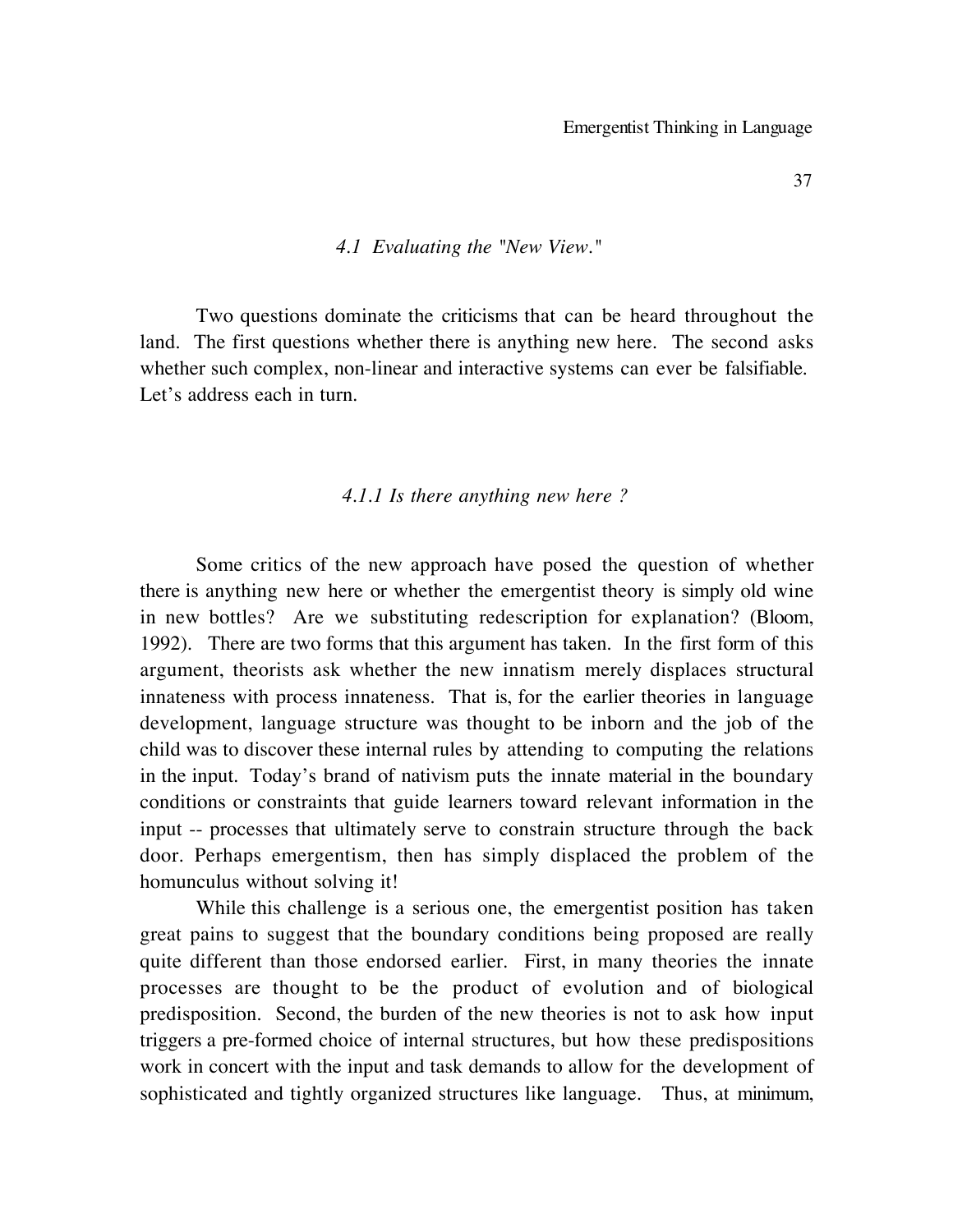the emergentist theory with its connectionist proofs that complex behaviors arise jointly from a set of predispositions and simple behaviors forces us to truly 'rethink innateness.' We cannot make hand-wringing appeals to pre-existing knowledge to explain the occurrence of complex behavior in the growing individual.

A second way in which the 'is there anything new' criticism manifests itself is in the direct attack on computer modeling as an implementation of human behavior. This echoes prior debates within psychology (see for example, Rumelhart & McClelland, 1986; Fodor & Pylyshyn, 1988; Pinker & Prince, 1988; Clark & Karmiloff-Smith, in press). While we applaud the attention to architectural and timing constraints implicit in this modeling endeavor, are we just making implementable machines? Are we saying anything meaningful about human cognition? Is it possible to move in the direction of a machineimplemented connectionist model and still remain true to the original goal of explaining human cognition? And even if we construct machinery which behaves in every reasonable way the way humans do, if it passes a Turing test of the highest magnitude, have we come any closer to understanding human behavior? Or have we simply sidestepped the issue, fortifying ourselves with a complex and elegant system that only seems to provide some insights?

Obviously, we believe this approach has merit. Ignoring for the moment the enormous practical benefits of having a thinking computer which could respond as a human, there are at least four other reasons to be encouraged by connectionist modeling: 1) Simply thinking about building such machines focuses on the right questions: how do we think; what functionally do we really do when we think; what is input is needed to the thinking process; what constraints need to be built in; how specifically can this be implemented? etc.; 2) Any detailed study of complex interacting networks is bound to help us when it comes to making sense of the neurophysiological data; 3) We can test, lesion and experiment with models in ways that would be completely unethical with humans or animals. Thus even if the network is completely wrong, such studies could still suggest relevant variables; 4) It gives us a sense of starting points. If a completely unbiased network could learn grammar from scratch, then constraints theories have some problems. If it can't, then we can explore what specifically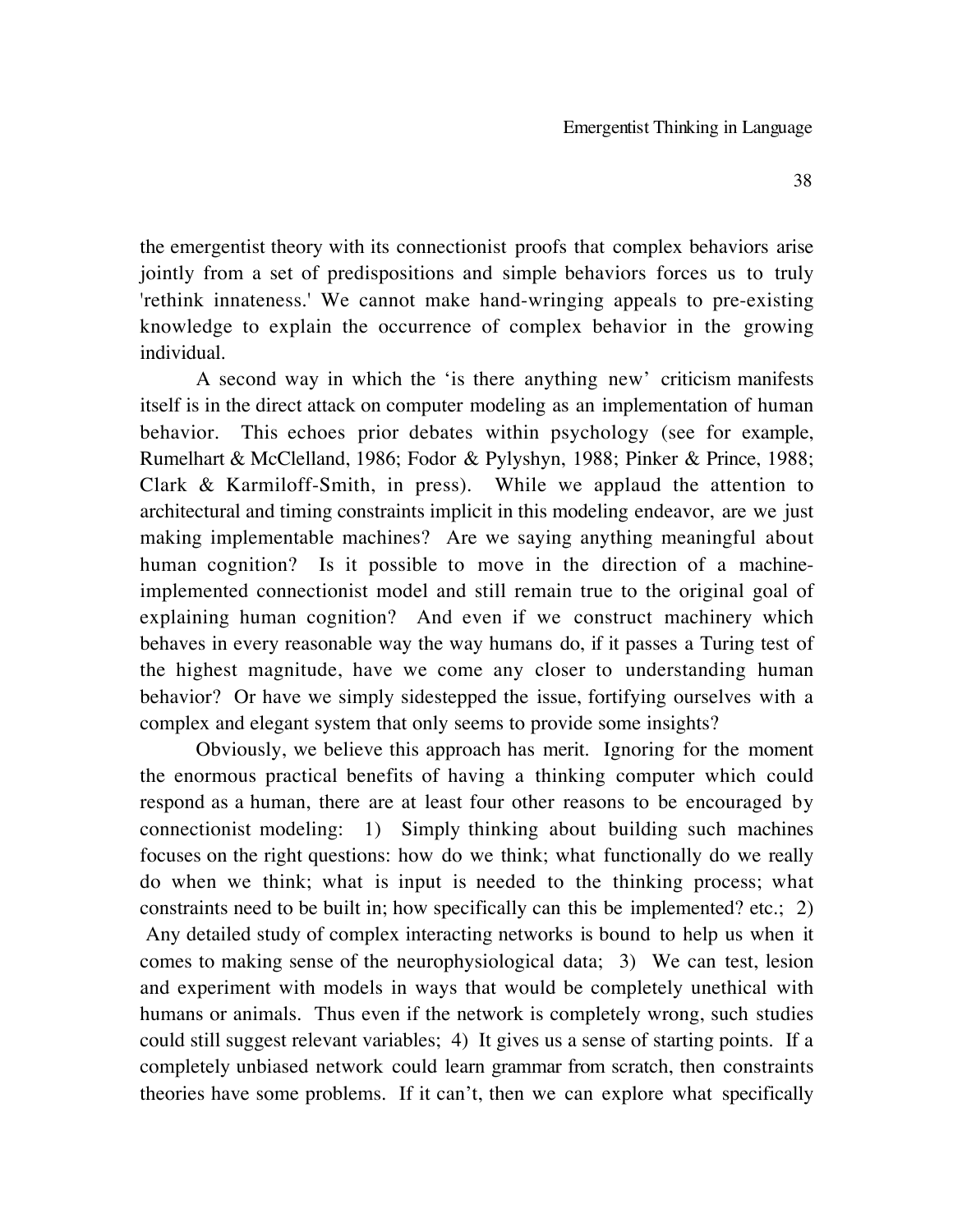needs to be built in before the network can learn a grammar. The networks themselves, could thus be used to constrain subsequent theorizing.

## *4.1.2 The Falsifiable Question.*

One further criticism of the emergentist approach is that it is hard to build an *a priori* theory about development. Because so much of development now is seen as flux and variability, the proximal causes for change are often difficult to detect and empirically verify. If observation always changes the thing observed, if all data are theory laden, then we may have compounded an already difficult problem by piling up data points.

The response to this is yes, this does indeed make things much more difficult. On the other hand, no one ever said finding the truth was easy. We argue that single cause explanations, while certainly simple, are by their nature deceiving. Moreover, even if observation affects the thing observed, it is still possible to infer the processes and forces involved: even if one of them happens to be the observer. Rather than simply to give up, the field will have to adopt new methodologies and techniques that either model the ways in which multiple inputs interact or can assess the ways in which children calibrate their learning to these inputs over time.

#### *4.2 Methodological Implications.*

As noted above, if the new emergentism is to be taken seriously, we will need to refine our looking glass (see also Tucker & Hirsh-Pasek, 1993; Hirsh-Pasek, Tucker & Golinkoff, 1996, for additional methodological discussion). If we are mapping domain-specific (microdomain) changes in linguistic comprehension, syntactic understanding, prosodic intuitions, and the like over time, then we must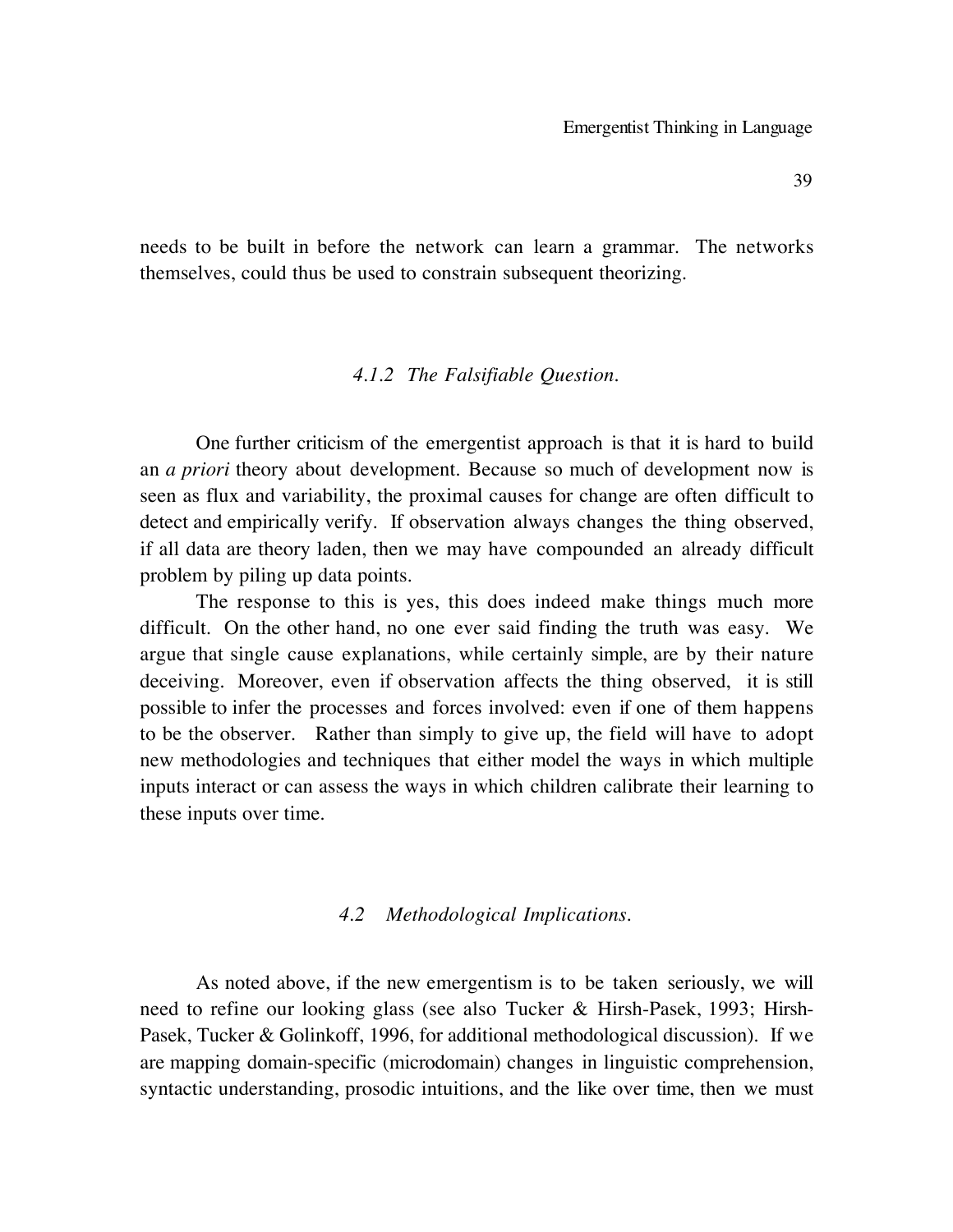of necessity adopt a long view of the problem. This requires longitudinal research, multiple measures of behavior, and time-slices of behavior more timeconstrained and context-sensitive than those most developmentalists have yet attempted.

Likewise, variability among individuals must be taken seriously. We must stop squinting our eyes when we look at on-line behavior and developmental milestones. We must no longer obscure differences by averaging our observations together. Thus, the mean behavior is no longer appropriate, because such an averaging process, while perhaps methodologically and theoretically expedient, has left us with too many holes to fill: too many 'statistical outliers' whose behavior is interesting but doesn't fit in with our established theories of language development.

Moreover, (Thelen & Smith, 1994) patterns of variability could provide critical information regarding the underlying processes and constraints. Mathematically speaking, any pattern can be seen as the result of a limited number of underlying functions. Thus, accurate specification of the types and kinds of variability, helps one know better what kinds of causes to seek. Of course, pragmatic time and cost demands prohibit this kind of research to some degree, but the tendency of cross-sectional data to exaggerate the stage-like quality of development and obscure individual variation must be acknowledged as a real problem in the interpretation of traditional developmental data.

## *4.3 Conclusions.*

In sum, we have argued that there is a much needed change afoot in cognitive psychology that is being played out in the area of cognitive development that has enormous consequences for the theory of language development. It is a change that is being seen widely in other academic disciplines from physics to biology; from economics to political science. In part, this change is the focus on change itself and the dynamics of any highly complex system. This focus manifests itself as an increasing awareness of the ways in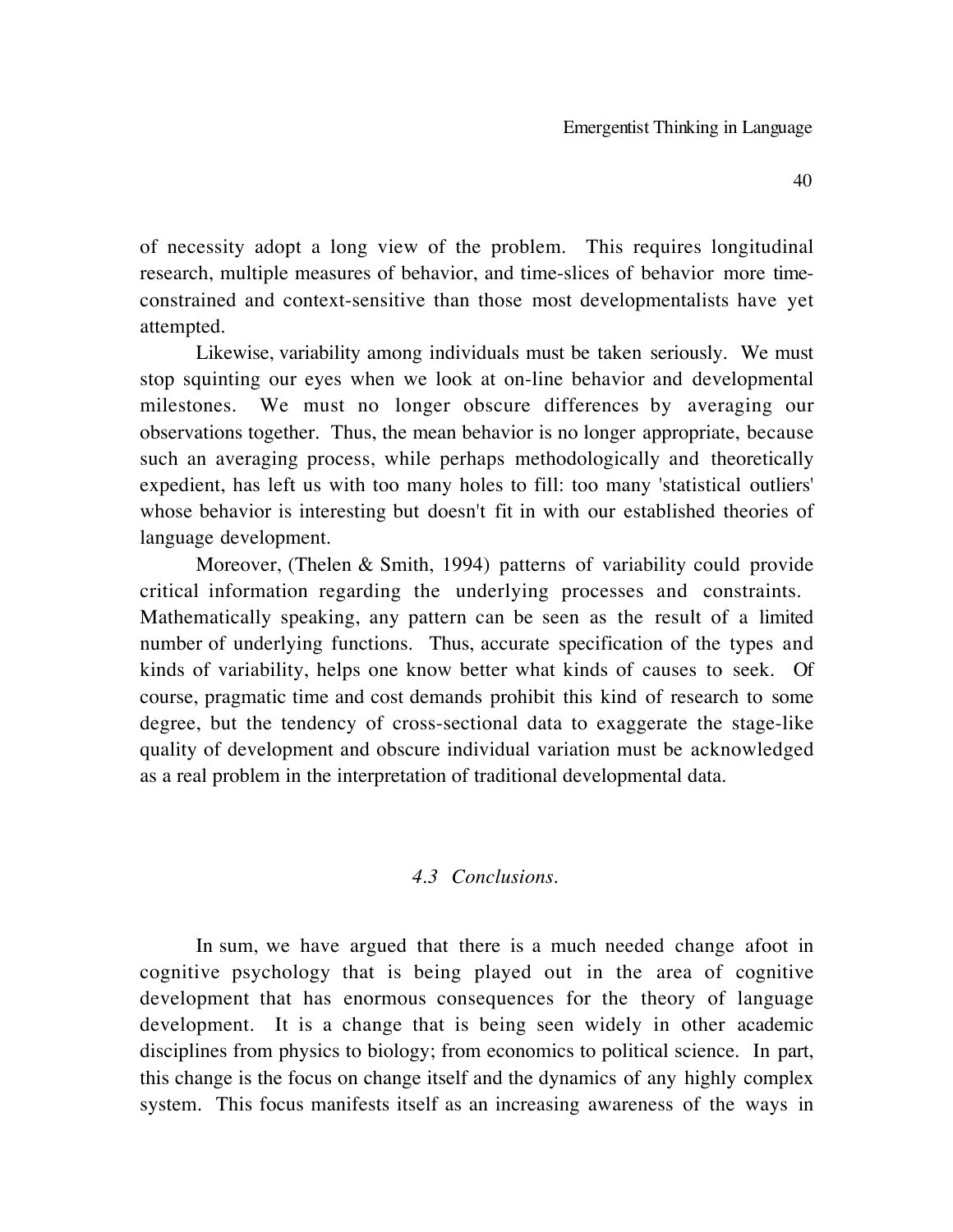which higher order structures can emerge from lower order interactions (upward causation), the ways higher order interactions can affect lower levels (downward causation), and a renewed focus on the kinds of boundary conditions and phase shifts that characterize any dynamic system.

As we attempted to show in this paper, the area of language development will prove a major testing ground for this new theory. Like so many areas, the field has been plagued by a series of feudal wars in which the participants tended to endorse one extreme explanation to the exclusion of others. However, as three recent theories illustrate, the newer emergentist view provides an escape from this quandary, and re-maps the path for future experimentation in such a way as to combine the best of previous theories and move beyond them. Indeed, in our own work, the coalition model allows us to adopt some of the emergentist assumptions and to test them in the highly debated arena of language development.

We are just beginning to apply these new lessons and to find out whether this hybrid approach represents more than lipservice to old theoretical persuasions, or whether this may indeed signify the start of something akin to a scientific revolution. As these ideas are applied to language development, we are cautiously hopeful. Any perspective that advocates a more rigorous empirical proving ground for complex multivariate interactions among causal components is worth exhausting. Any theory or class of theories that attempts a dialogue among polar extremists is sorely needed. And any explanation that places fundamental power on the backs of formal and final Aristotelian causality, toting complex interactions in lieu of more facile efficient narratives, is ultimately a more fruitful way to think about the problem. What remains, of course, is the messy empirical work.

## Endnotes

\* Kathy Hirsh-Pasek and Roberta Golinkoff were supported by Grants from NICHD (#HD25455-07) and from NSF ( #SBR9601306). Michael Tucker was supported as a post-doctoral fellow by a Training Grant from NIDCD (#00036)..

41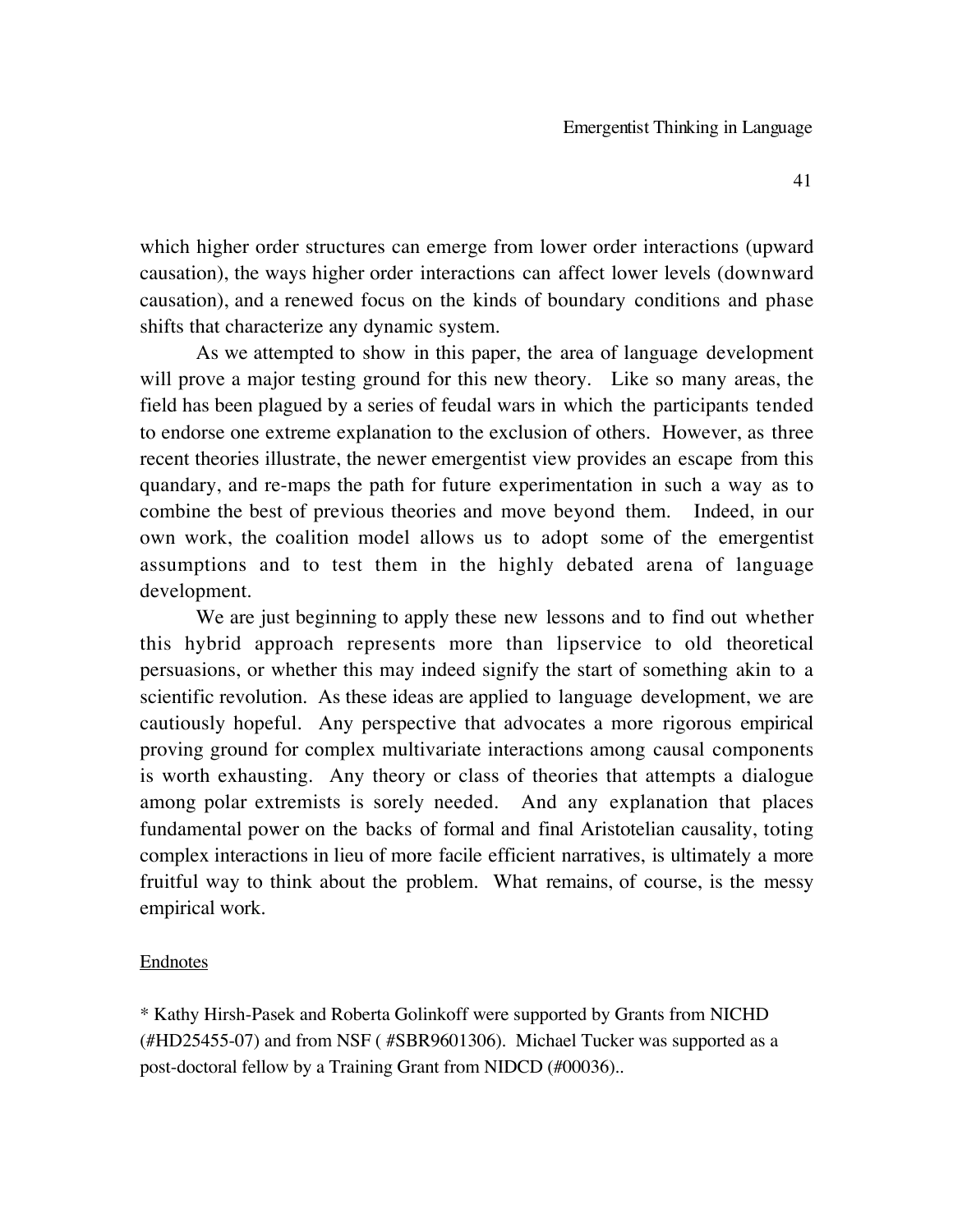#### References

- Bates, E. (1979). Emergence of Symbols. New York: Academic Press.
- Bates, E., Bretherton, I., & Snyder, L. (1988). From First Words to Grammar: Individual Differences and Dissociable Mechanisms. Cambridge: Cambridge University Press.
- Bates, E., and MacWhinney, B. (1987). Competition, variation, and language learning. In B. MacWhinney, (Ed.) Mechanisms of Language Acquisition. Hillsdale, NJ: Erlbaum.
- Bates, E., and MacWhinney, B. (1989). Functionalism and the competition model. In B. MacWhinney and E. Bates, (Eds.). The Crosslinguistic Study of Sentence Processing. Cambridge: Cambridge University Press.
- Best, C. T, McRoberts, G. W, & Sithole, N. M. (1988). Examination of perceptual reorganization for nonnative speech contrasts: Zulu click discrimination by English-speaking adults and infants. Journal of Experimental Psychology: Human Perception & Performance. 14,345-360.
- Bickerton, D. (1984). The language bioprogram hypothesis. Behavioral and Brain Sciences, 7, 173-188.
- Bickhard, M. H. (1995). Transcending False Dichotomies in Developmental Psychology -- Review of *Beyond Modularity*. by A. Karmiloff-Smith. *Theory and Psychology*, 5(1), 161-165.
- Bloom, L. (1993). The Transition from Infancy to Language: Acquiring the Power of Expression. New York: Cambridge University Press.
- Bloom, L. (1992). Commentary on Fogel, A., et al. (1992): Patterns are not enough. Social Development, 1 143-146.
- Bloom, P. (1990). Syntactic distinctions in child language. Journal of Child Language, 17, 343-355.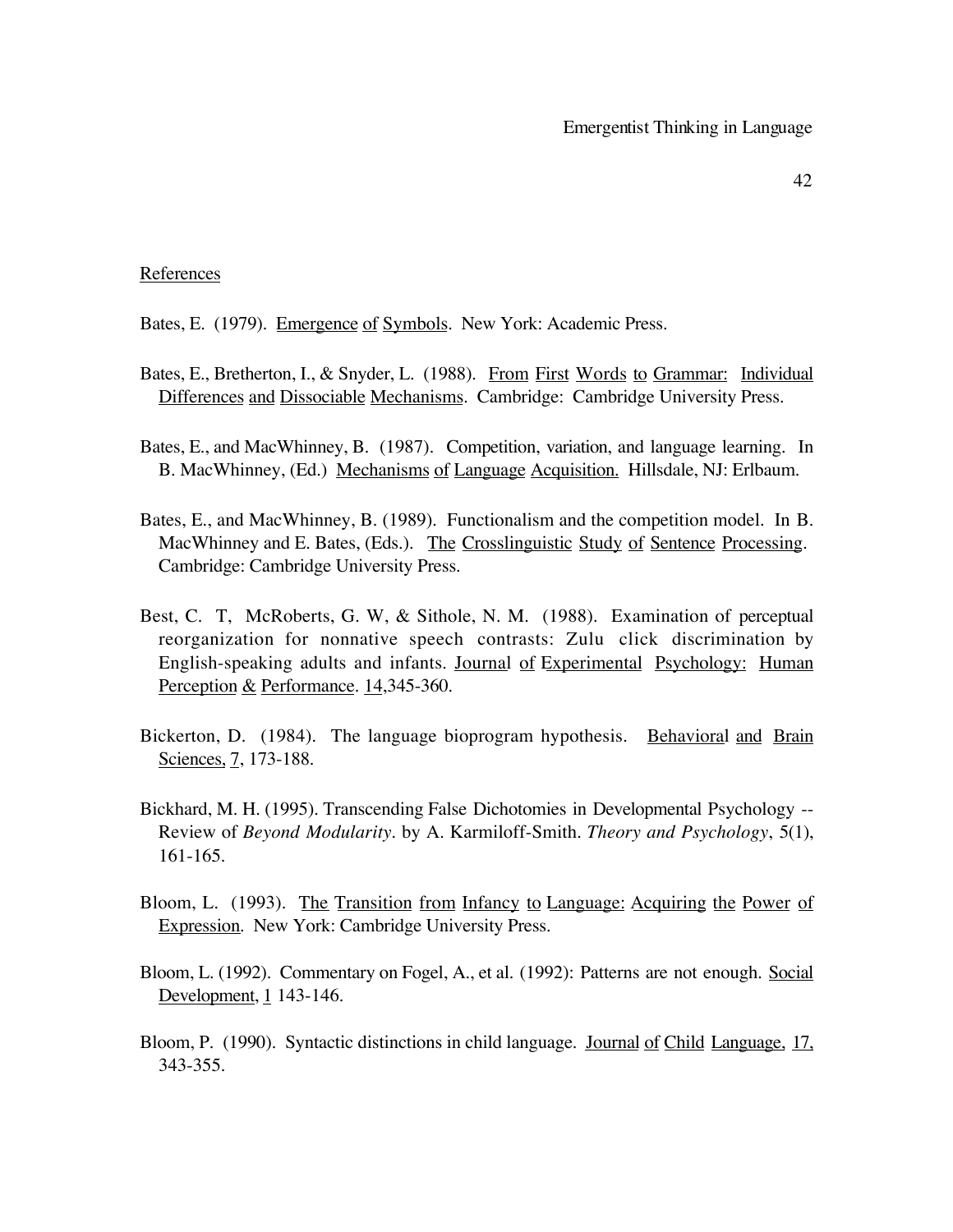- Bloom, P. (1994). Possible names: The role of syntax-semantics mappings in the acquisition of nominals. Lingua, 92, 297-329.
- Bohannon, J. N., and L. Stanowitz. (1988). The issue of negative evidence: Adult responses to children's language errors. Developmental Psychology, 24, 684-689.
- Bowerman, M. (1973). Structural relationships in children's early utterances: Syntactic or semantic? In T. E. Moore (Ed.), Cognitive development and the acquisition of language. New York: Academic Press.
- Braine, M. D. S. (1976). Children's first word combinations. Monographs of the Society for Research in Child Development, 41.
- Campbell, D. T. (1990). Levels of organization, downward causation, and the selectiontheory approach to evolutionary epistemology. In Greenberg, G., and E. Tobach,(Eds.), Theories of the Evolution of Knowing. Hillsdale, NJ: Erlbaum.
- Carey, S. (1978). The child as word learner. In M. Halle, J. Bresnan & G. A. Miller (Eds.), Linguistic Theory and Psychological Reality. Cambridge, MA: The MIT Press.
- Carey, S. (1982). Semantic development: The state of the art. In E. Wanner and L. R. Gleitman (Eds.). Language Acquisition: The State of the Art. New York: Cambridge University Press.
- Chomsky, N. (1965). Aspects of a theory of syntax. Cambridge, MA: MIT Press.
- Chomsky, N. (1986). Language and problems of knowledge. Cambridge, MA: MIT Press.
- Clark, E. V. & Karmiloff-Smith, A. (in press). The cognizer's innards: A psychological and philosophical perspective on the development of thought. Mind and Language.
- Curtiss, S. (1977). "Genie": A Psycholinguistic Study of a Modern Day "Wild Child." New York: Academic Press.
- Elman, J., Bates, E., Johnson, M., Karmiloff-Smith, A., Parisi, D. & Plunkett, K. (1996). Rethinking Innateness: A connectionist perspective on development. Cambridge, MA.: MIT Press.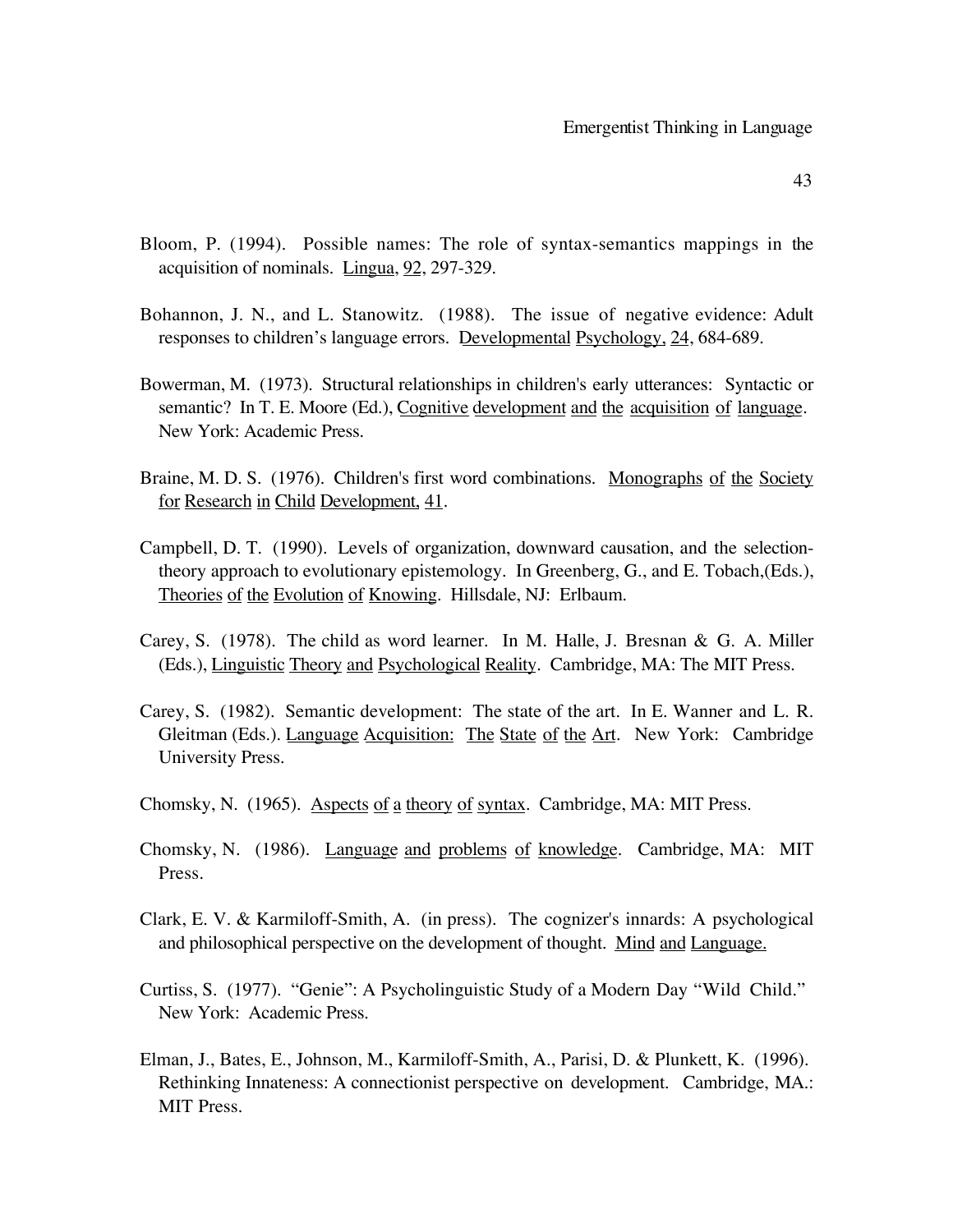- Fernald, A. (1991). Prosody in speech to children: Prelinguistic and linguistic functions. In R. Vasta, (Ed.), Annals of Child Development, Vol. 8. London: Jessica Kingsley Publishers.
- Fodor, J. (1983). The Modularity of Mind. Cambridge, MA: MIT Press.
- Fodor, J. & Pylyshyn, Z. (1988). Connectionism and cognitive architecture: A critical analysis. In S. Pinker & J. Mehler (Eds.), Connections and symbols (pp. 3-72). Cambridge, MA.: MIT Press.
- Gerken, L. (1996). Phonological and distributional information in syntax acquisition. In Morgan, J. L & Demuth, K. Signal to syntax: Bootstrapping from speech to grammar in early acquisition. Mahwah, NJ: Erlbaum.
- Gleick, J. (1987) Chaos: Making a new science. New York: Viking.
- Gleitman, L. R., & Wanner, E. (1982). Language acquisition: the state of the state of the art. In E. Wanner and L. R. Gleitman (Eds.), Language acquisition: The state of the art. Cambridge, MA: Cambridge University Press.
- Gleitman, L. R. (1981). Maturational determinants of language growth. Cognition, 10, 103-114.
- Gold, E. M. (1967). Language identification in the limit. Information and Control, 16, 447-474.
- Goldin-Meadows, S. & Mylander, C. (1984). Gestural communication in deaf children: The effects and non-effects of parental input on early language development. Monographs of the Society for Research in Child Development, 49, 1-121..
- Golinkoff, R. M., Hirsh-Pasek, K. & Schweisguth, M. A. (in press). A reappraisal of young children's knowledge of grammatical morphemes. In J. Weissenborn and B. Hoehle (Eds.), Approaches to bootstrapping: Phonological syntactic, and neuropsychological aspects of early language acquisition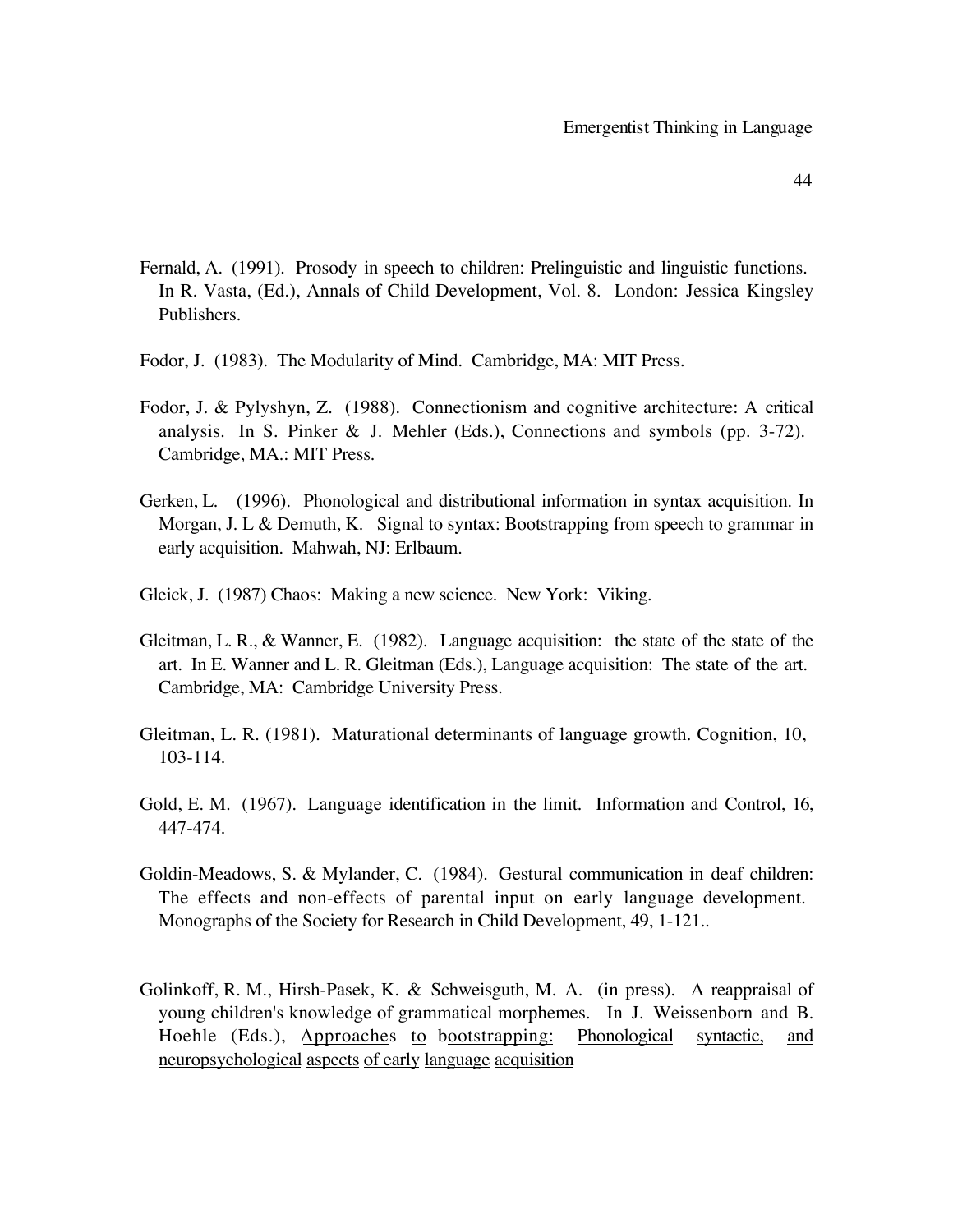- 45
- Golinkoff, R. M., Mervis, C. & Hirsh-Pasek, K. (1994). Early object labels: The case for a developmental lexical principles framework. Journal of Child Language, 21, 125-155.
- Greenfield, P. M. (1991). Language, tools and brain: The ontogeny and phylogeny of hierarchically organized sequential behavior. Behavioral  $&$  Brain Sciences. 14, 531-595.
- Grimshaw, J. (1981). Form, function, and the language acquisition device. In Baker, C. L. & McCarthy, J. J (Eds.), The Logical Problem of Language Acquisition. Cambridge, MA: Cambridge University Press.
- Hirsh-Pasek, K. & Golinkoff, R. M. (1996). The Origins of Grammar: Evidence from Early Language Comprehension. MIT Press; Cambridge, MA.
- Hirsh-Pasek, K., Kemler Nelson, D. G., Jusczyk, P. W., Wright, K., Druss, B., & Kennedy, L. J. (1987). Clauses are perceptual units for young infants. Cognition, 26, 269-286.
- Hirsh-Pasek, K., Tucker, M. L., & Golinkoff, R. M. (1995). Dynamical systems: Reinterpreting prosodic bootstrapping. In J. L. Morgan and K. Demuth, (Eds.). Signal to Syntax: Bootstrapping from Speech to Grammar in Early Acquisition. Hillsdale, NJ: Erlbaum.
- Hollich, G., Hirsh-Pasek, K. & Golinkoff, R. M. (in press). Introducing the 3-D Intermodal Preferential Looking Paradigm: A new method to answer an age-old question. In Advances in Infancy Research (vol. 13).
- Horowitz, F. D., (Ed.) (1974). Visual attention, auditory stimulation, and language discrimination in young infants. Monographs of the Society for Research in Child Development (Serial No. 158).
- Johnson, J. S. & Newport, E. L. (1991). Critical period effects on universal properties of language: The status of subjacency in the acquisition of a second language. Cognition, 39, 215-258.
- Jones, S. & Smith, L. B. (1993). The place of perception in children's concepts. Cognitive Development , 8, 113-140.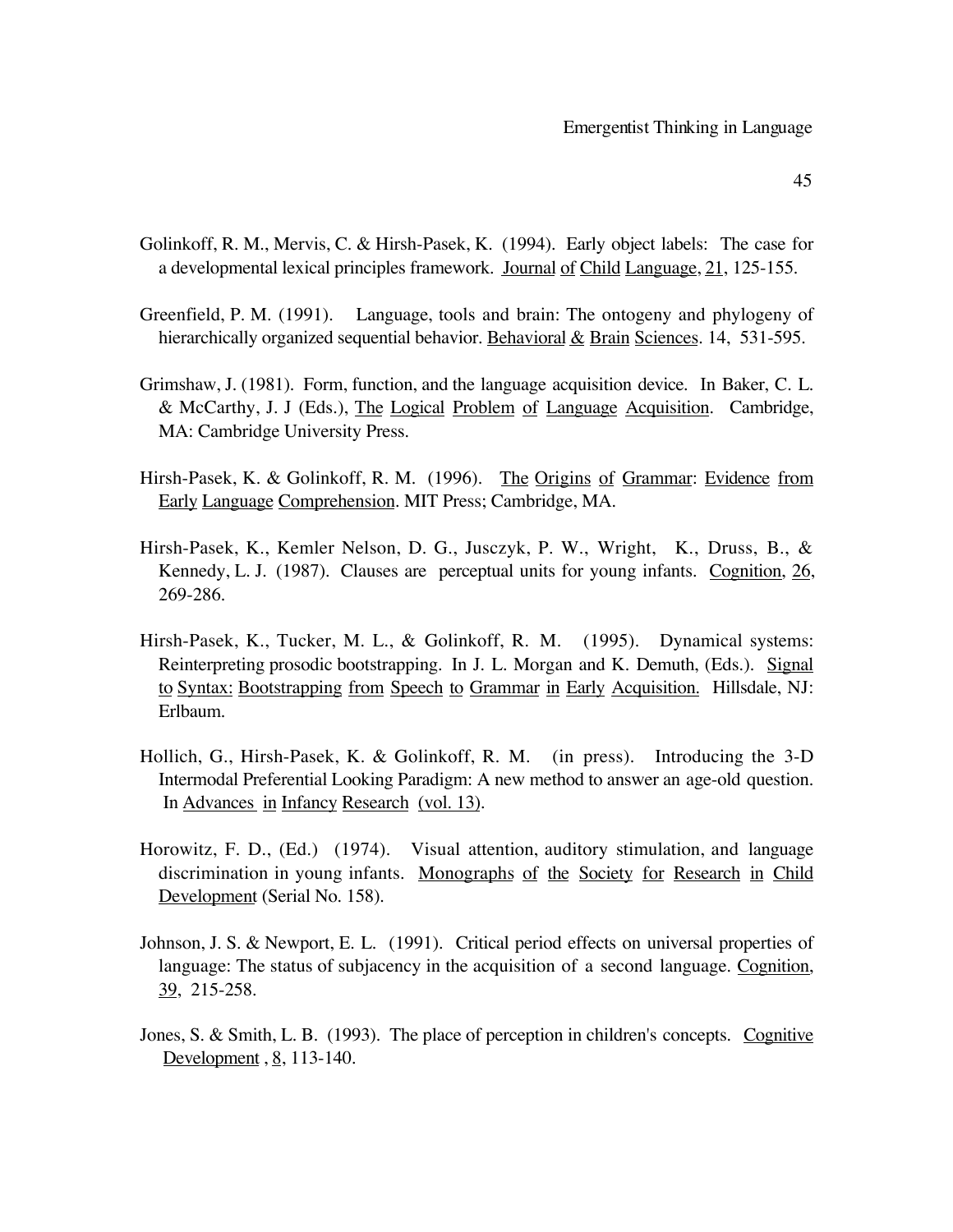- Jusczyk, P. W., Hirsh-Pasek, K., Kemler Nelson, D. G., Kennedy, K., Woodward, A., & Piwoz, J. (1992). Perception of acoustic correlates of major phrasal boundaries by young infants. Cognitive Psychology, 24, 252-293.
- Jusczyk, P. W & Bertoncini, J. (1988). Viewing the development of speech perception as an innately
- guided learning process. Language  $&$  Speech. 31, 217-238.
- Jusczyk, P. W. (1997) The Discovery of Spoken Language. Cambridge: MIT Press.
- Karmiloff-Smith, A. (1992). Beyond Modularity. Cambridge, MA: MIT Press.
- Kelly, M. (1992). Using sound to solve syntactic problems. Psychological Review, 99, 349-364.
- Lenneberg, E. H. (1967). Biological Foundations of Language. New York: John Wiley & Sons.
- MacNamara, J. (1982). Names for Things. Cambridge, MA: MIT Press.
- Mandler, J. M. (1988). How to build a baby: On the development of an accessible representational system. Cognitive Development, 3, 113-136.
- Mandler, J. M. (1992). How to build a baby: II. Conceptual primitives. Psychological Review, 99, 587-604.
- Mandler, J. M. & Bauer, P. J. (1988). The cradle of categorization: Is the basic level basic? Cognitive Development, 3, 339-354.
- McClelland, J., Rumelhart, D. E. & Hinton, G. E. (1986). The appeal of parallel distributed processing. In D. E. Rumelhart, J. L. McClelland & T. P. R. Group (Eds.), Parallel distributed processing: Explorations in the microstructure of cognition. Vol. 1: Foundations. Cambridge, MA.: MIT Press.
- Naigles, L. (1990). Children use syntax to learn verb meanings. Journal of Child Language , 17, 357-374.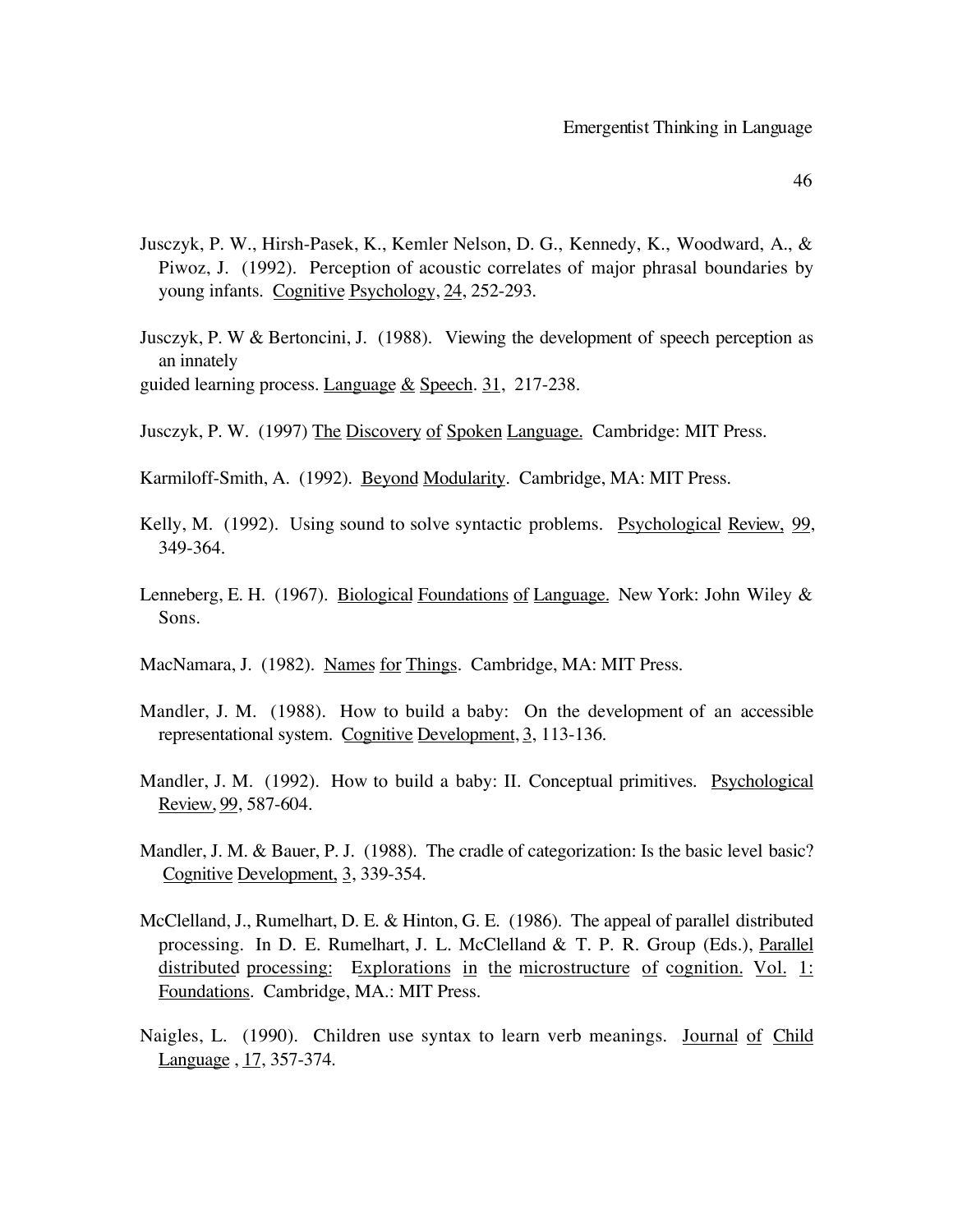- Nelson, K. (1974). Concept, word, and sentence: Interrelations in acquisition and development. Psychological Review, 81, 267-285.
- Nelson, K. (1985). Making Sense: The Acquisition of Shared Meaning. Orlando, FL: Academic Press.
- Nelson, K. (1988). Constraints on word learning. Cognitive Development, 3, 221-246.
- Nelson, K. (1996). Language in Cognitive Development: The Emergence of the Mediated Mind. Cambridge, MA: 1996.
- Overton, W. F. (1991). The structure of developmental theory. In H. W. Reese (Ed.), Advances in Child Development and Behavior (pp. 1-37). San Diego, CA: Academic Press.
- Oyama, N. (1985). The ontogeny of information: Developmental systems and evolution. Cambridge, MA: Cambridge University Press.
- Peters, A. (1983). The Units of Language Acquisition. Cambridge, MA: Cambridge University Press.
- Piaget, J. (1952). The Origins of Intelligence in Children. International University Press.
- Piaget, J. (1955). The Child's Construction of Reality. Routledge & Kegan Paul.
- Pinker, S. (1989). Learnability and Cognition: The Acquisition of Argument Structure. MIT Press: Cambridge, MA.
- Pinker, S. (1994). The Language Instinct: How the Mind Creates Language. New York, NY: William Morrow & Co.
- Pinker, S. & Prince, A. (1988). On language and connectionism: Analysis of a parallel distributed processing model of language acquisition. Special Issue: Connectionism and symbol systems. Cognition, 28, 73-193.
- Pinker, S. (1984). Language learnability and language development. Cambridge, MA.: Harvard University Press.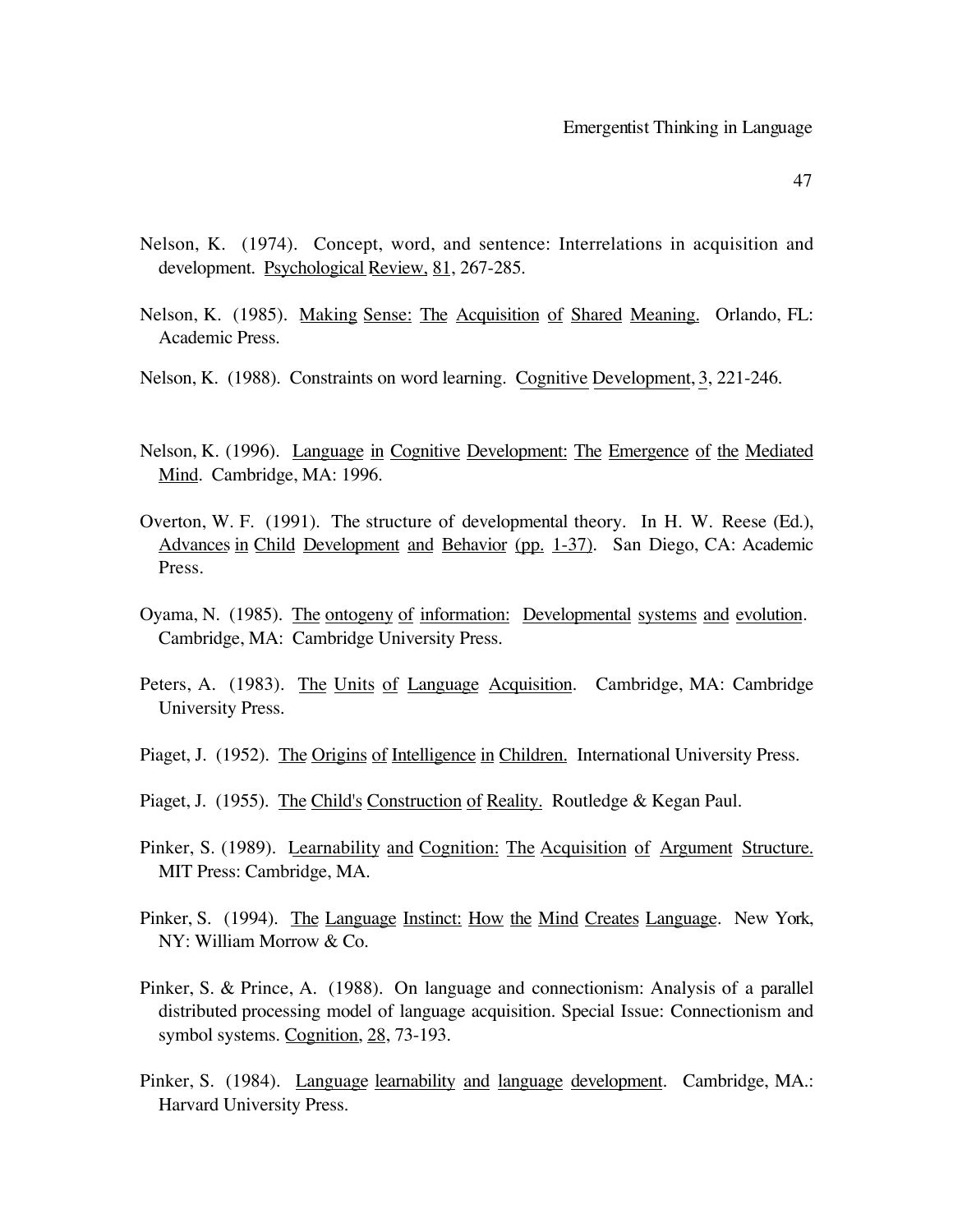- Pinker, S. (1984). Language learnability and language development. Cambridge: Harvard University Press.
- Rumelhart, D. E., & McClelland, J. L. (1986). Parallel Distributed Processing: Explorations in the Microstructure of Cognition, vol. 1. MIT Press.
- Saffran, J. R., Aslin, R. N. & Newport, E. L. (1996). Statistical learning by 8-Month-Old Infants. Science, 274, 1926-1928.
- Saffran, J R; Newport, E L & Aslin, R N. (1996). Word segmentation: The role of distributional cues. Journal of Memory & Language, 35, 606-621.
- Schlesinger, I. (1982). Steps to language: Toward a theory of native language acquisition. Hillsdale, NJ: Erlbaum.
- Shipley, E. F., Smith, C. S., & Gleitman, L. R. (1969). A study in the acquisition of language: Free responses to commands. Language, 45, 322-342.
- Slobin, D. I. (1982). Universals and particulars in the acquisition of language. In E. Wanner & L. R. Gleitman (Ed.), Language Acquisition: The State of the Art (pp. 128-170). Cambridge, MA: Cambridge University Press.
- Slobin, D. I. (Ed.) (1985). The cross-linguistic study of language acquisition. Hillsdale, NJ: Erlbaum.
- Smith, L. B. & Thelen, E. (1993). A Dynamics Approach to Development: Applications. Cambridge, MA: The MIT Press.
- Snow, C. E. (1986). Conversations with children. In P. Fletcher and M. Garman, (Eds.), Language Acquisition. Cambridge: Cambridge University Press.
- Taylor, M & Gelman, S A. (1989). Incorporating new words into the lexicon: Preliminary evidence for language hierarchies in two-year-old children. Child Development, 60 625-636.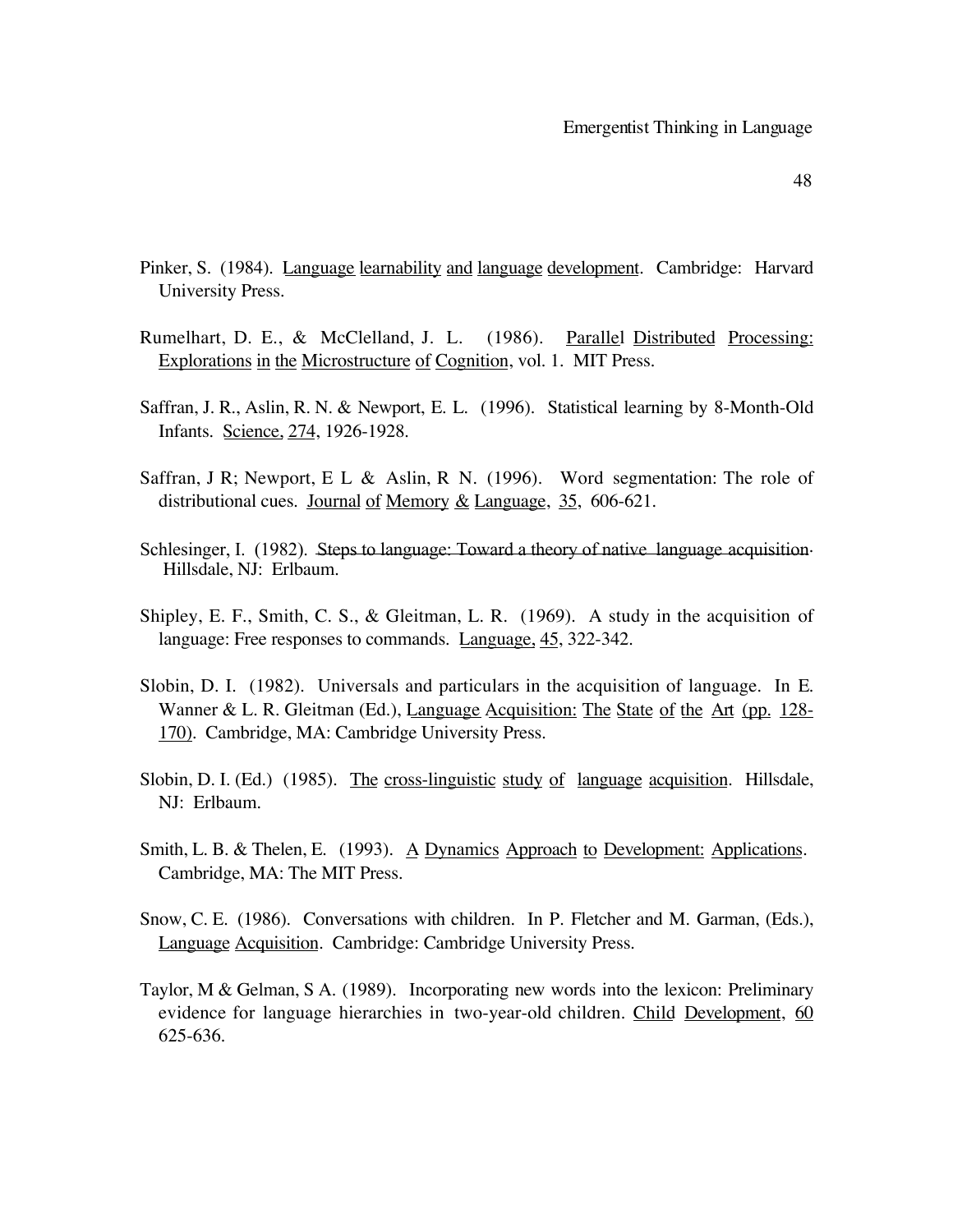- Thelen, E. (1989). Self organization in developmental processes: Can systems approaches work? In M. Gunnard & E. Thelen (Eds.), Systems and development. The Minnesota Symposium in Child Psychology, vol. 22.
- Thelen, E. & Smith, L.  $(1994)$ . A dynamic systems approach to the development of cognition and action. Cambridge, MA.: MIT Press.
- Tomasello, M. (1986). Joint attention and early language. Child Development, 57, 1454-1463.
- Tomasello, M. & Kruger, A. C. (1992). Joint attention on actions: Acquiring words in ostensive and non-ostensive contexts. Journal of Child Language, 19, 313-333.
- Tucker, M. & Hirsh-Pasek, K. (1993). Systems and language: Implications for acquisition. In L. Smith & E. Thelen (Eds.),  $\overline{A}$  Dynamic Systems Approach to Development: Applications (pp. 359-384). Cambridge, MA: MIT Press.
- Werker, J. F., & Tees, R. C. (1984). Cross-language speech perception: Evidence for perceptual reorganization during the first year of life. Infant Behavior and Development, 7, 49-63.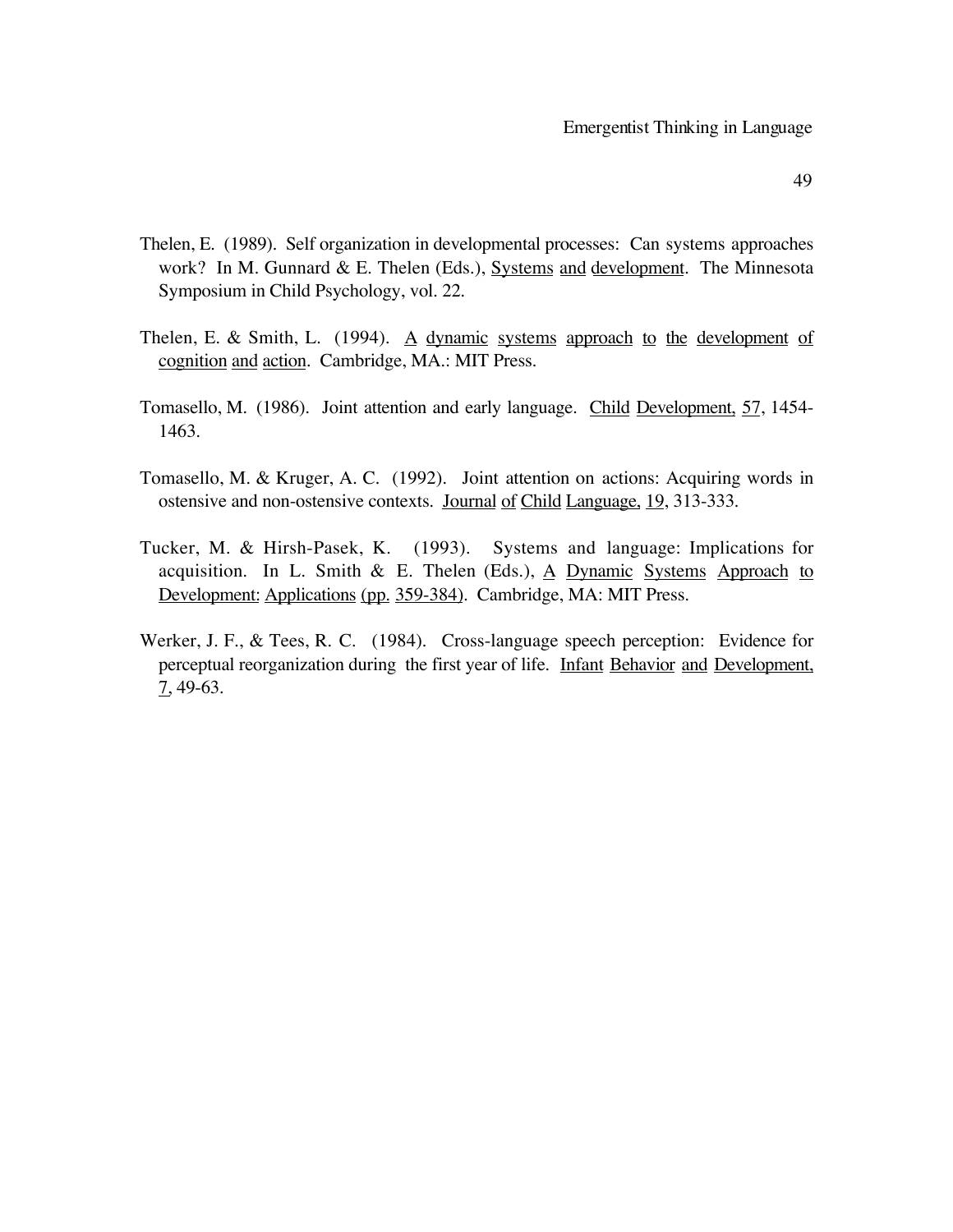Figure Captions:

Figure 1: A coalition model of language comprehension. Different cues are differentially weighted (as indicated by shading) during the course of development.